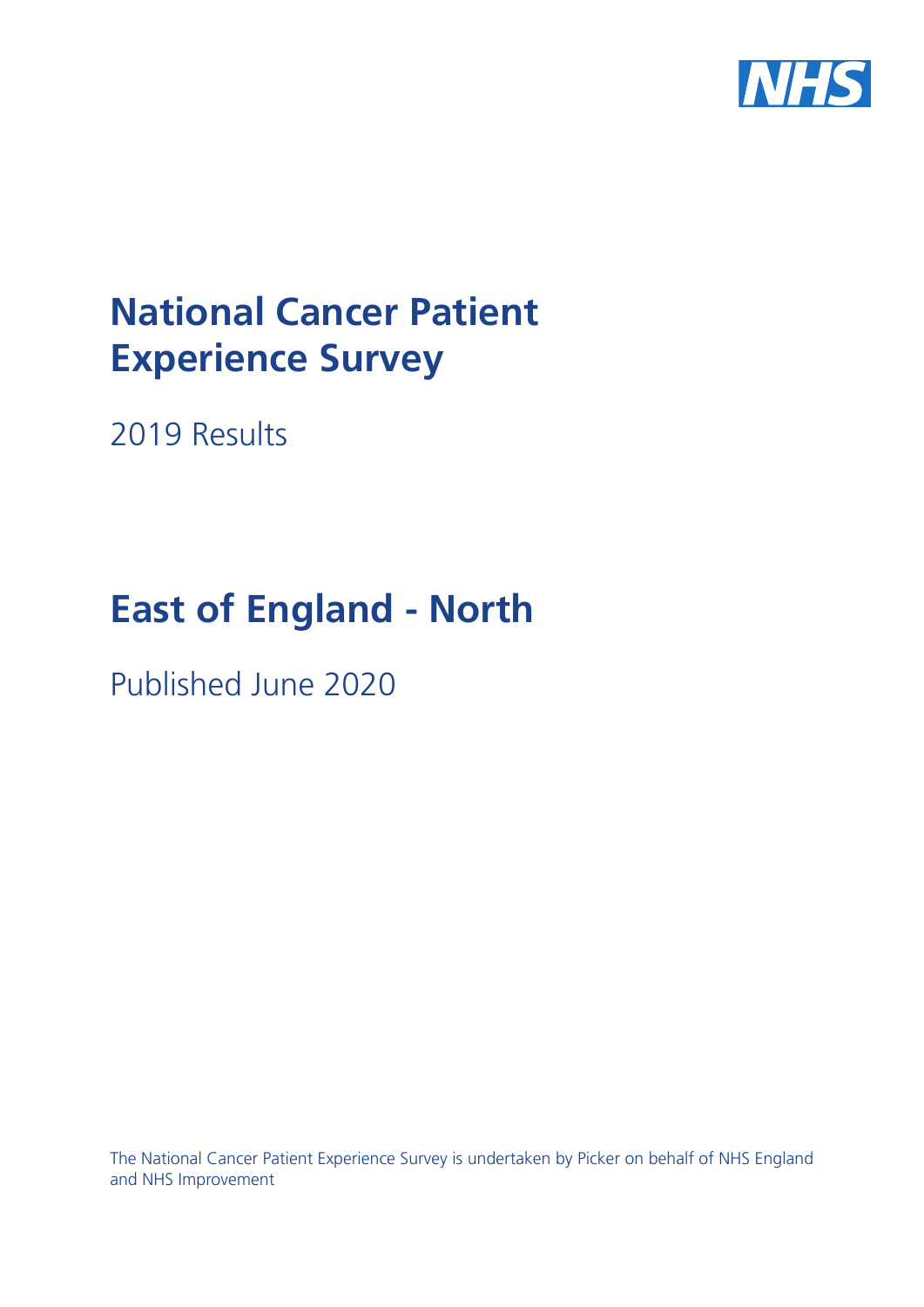# **Executive Summary** Case Mix Adjusted scores

### **Cancer Dashboard Questions**

The following seven questions are included in phase 1 of the Cancer Dashboard developed by Public Health England and NHS England:

Q61. Patient's average rating of care scored from very poor to very good

| $\Omega$ | $\overline{2}$                                                | 3 | 5 | 6 | 7 | 8 | 9   | 10                                                                                            |
|----------|---------------------------------------------------------------|---|---|---|---|---|-----|-----------------------------------------------------------------------------------------------|
|          |                                                               |   |   |   |   |   | 8.9 |                                                                                               |
|          |                                                               |   |   |   |   |   |     | Q18. Patient definitely involved as much as they wanted in decisions about care and treatment |
|          |                                                               |   |   |   |   |   |     | Q19. Patient given the name of a CNS who would support them through their treatment           |
| 86%      | Q20. Patient found it very or quite easy to contact their CNS |   |   |   |   |   |     |                                                                                               |
| 88%      |                                                               |   |   |   |   |   |     | Q39. Patient always felt they were treated with respect and dignity while in hospital         |
|          | leaving hospital                                              |   |   |   |   |   |     | Q41. Hospital staff told patient who to contact if worried about condition or treatment after |
| 59%      | treatment                                                     |   |   |   |   |   |     | Q55. General practice staff definitely did everything they could to support patient during    |

### **Questions Outside Expected Range**

|                                                                                     |            | Case Mix Adjusted Scores   |                            |                   |
|-------------------------------------------------------------------------------------|------------|----------------------------|----------------------------|-------------------|
|                                                                                     | 2019 Score | Lower<br>Expected<br>Range | Upper<br>Expected<br>Range | National<br>Score |
| Q19. Patient given the name of a CNS who would support them through their treatment | 94%        | 90%                        | 94%                        | 92%               |
| Q24. Hospital staff gave information on getting financial help or possible benefits | 68%        | 59%                        | 66%                        | 63%               |

|                                                                    |            | Case Mix Adjusted Scores   |                            |                   |
|--------------------------------------------------------------------|------------|----------------------------|----------------------------|-------------------|
|                                                                    | 2019 Score | Lower<br>Expected<br>Range | Upper<br>Expected<br>Range | National<br>Score |
| Q25. Hospital staff told patient they could get free prescriptions | 80%        | 80%                        | 84%                        | 82%               |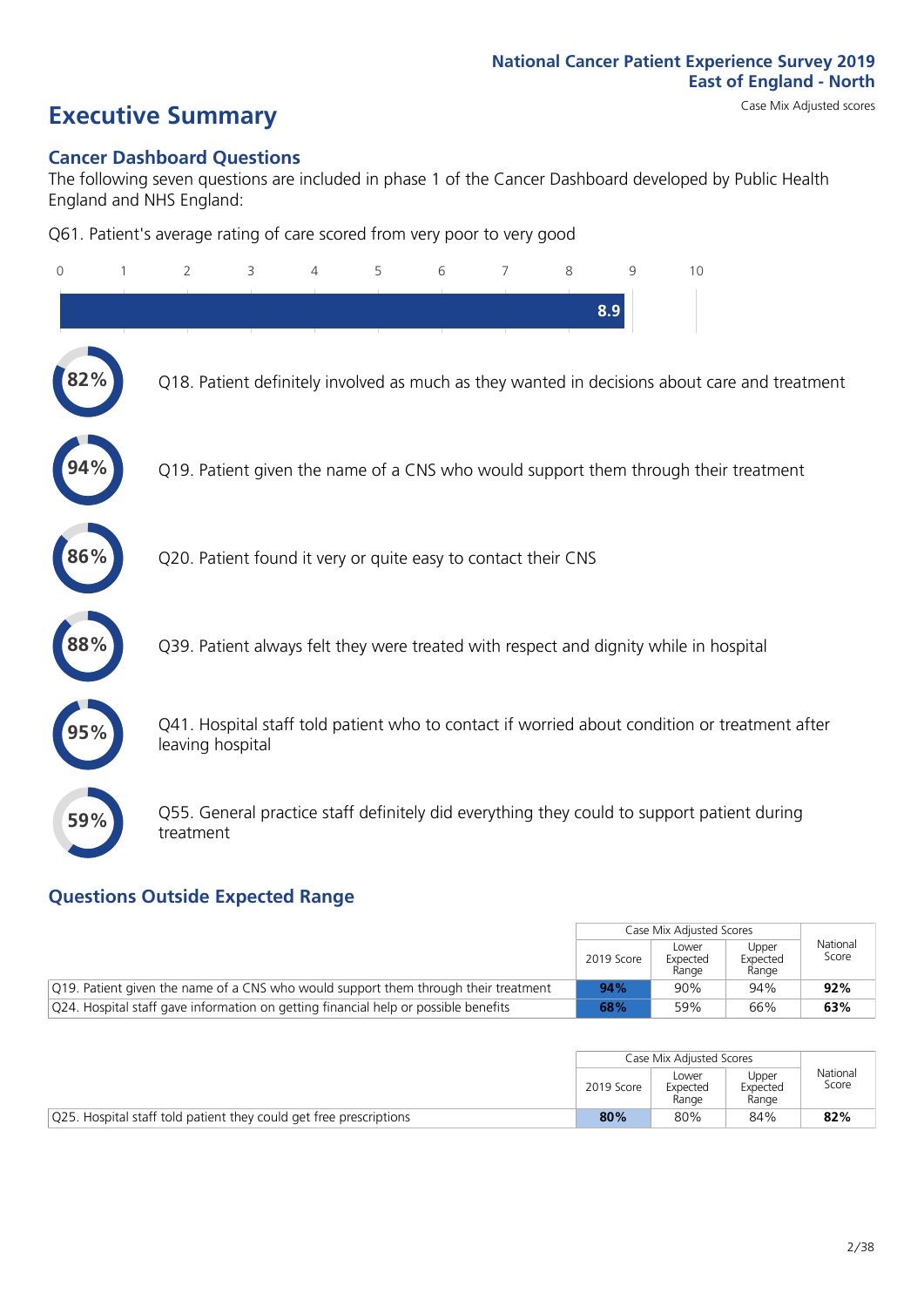### **Introduction**

The National Cancer Patient Experience Survey 2019 is the ninth iteration of the survey first undertaken in 2010. It has been designed to monitor national progress on cancer care; to provide information to drive local quality improvements; to assist commissioners and providers of cancer care; and to inform the work of the various charities and stakeholder groups supporting cancer patients.

The survey was overseen by a national Cancer Patient Experience Advisory Group. This Advisory Group set the principles and objectives of the survey programme and guided questionnaire development. The survey was commissioned and managed by NHS England. The survey provider, Picker, is responsible for designing, running and analysing the survey.

The 2019 survey involved 143 NHS Trusts. Out of 111,366 people, 67,858 people responded to the survey, yielding a response rate of 61%.

### **Methodology**

### **Eligibility, fieldwork and survey methods**

The sample for the survey included all adult (aged 16 and over) NHS patients, with a confirmed primary diagnosis of cancer, discharged from an NHS Trust after an inpatient episode or day case attendance for cancer related treatment in the months of April, May and June 2019. The fieldwork for the survey was undertaken between December 2019 and March 2020.

As in the previous four years, the survey used a mixed mode methodology. Questionnaires were sent by post, with two reminders where necessary, but also included an option to complete the questionnaire online. A Freephone helpline and email was available for respondents to opt out, ask questions about the survey, enable them to complete their questionnaire over the phone and provide access to a translation and interpreting facility for those whose first language was not English.

### **Case-mix adjustment**

Both unadjusted and adjusted scores are presented in this report. Case-mix adjusted scores allows us to account for the impact that differing patient populations might have on results. By using the case-mix adjusted estimates we can obtain a greater understanding of how a Cancer Alliance is performing given their patient population. The factors taken into account in this case-mix adjustment are gender, age, ethnic group, deprivation, and tumour group.

### **Scoring methodology**

Fifty-two questions from the questionnaire are scored as these questions relate directly to patient experience. For all but one question (Q61), scores are presented as the percentage of positive responses out of all scored responses. For Q61, respondents rate their overall care on a scale of 0 to 10, of which the average was calculated for this question's presented score. The percentages in this report have been rounded to the nearest percentage point. Therefore, in some cases the figures do not appear to add up to 100%.

### **Statistical significance**

In the reporting of 2019 results, appropriate statistical tests have been undertaken to identify unadjusted scores for which the change over time is 'statistically significant'. Thirty-seven scored questions in 2019 have been compared with those of 2018 and a statistically significant change between the two years has been reported where identified.

For the scored questions that are comparable beyond 2018, statistically significant change over the five years has also been reported where identified. A statistically significant difference means that the change in the result is very unlikely to have occurred by sampling variation.

### **Suppression**

### **Question-level suppression**

For scores where the base size per question is  $<$ 21, the score will be suppressed and replaced with an asterisk (\*). The base size will include neutral response options.

#### **Double suppression**

If any group within a particular sub-group breakdown (such as the tumour group breakdown) has <21 responses, then the figure for this particular group is suppressed and replaced with an asterisk (\*). If there is only one group within the sub-group breakdown that has <21 respondents, and is therefore suppressed, the group with the next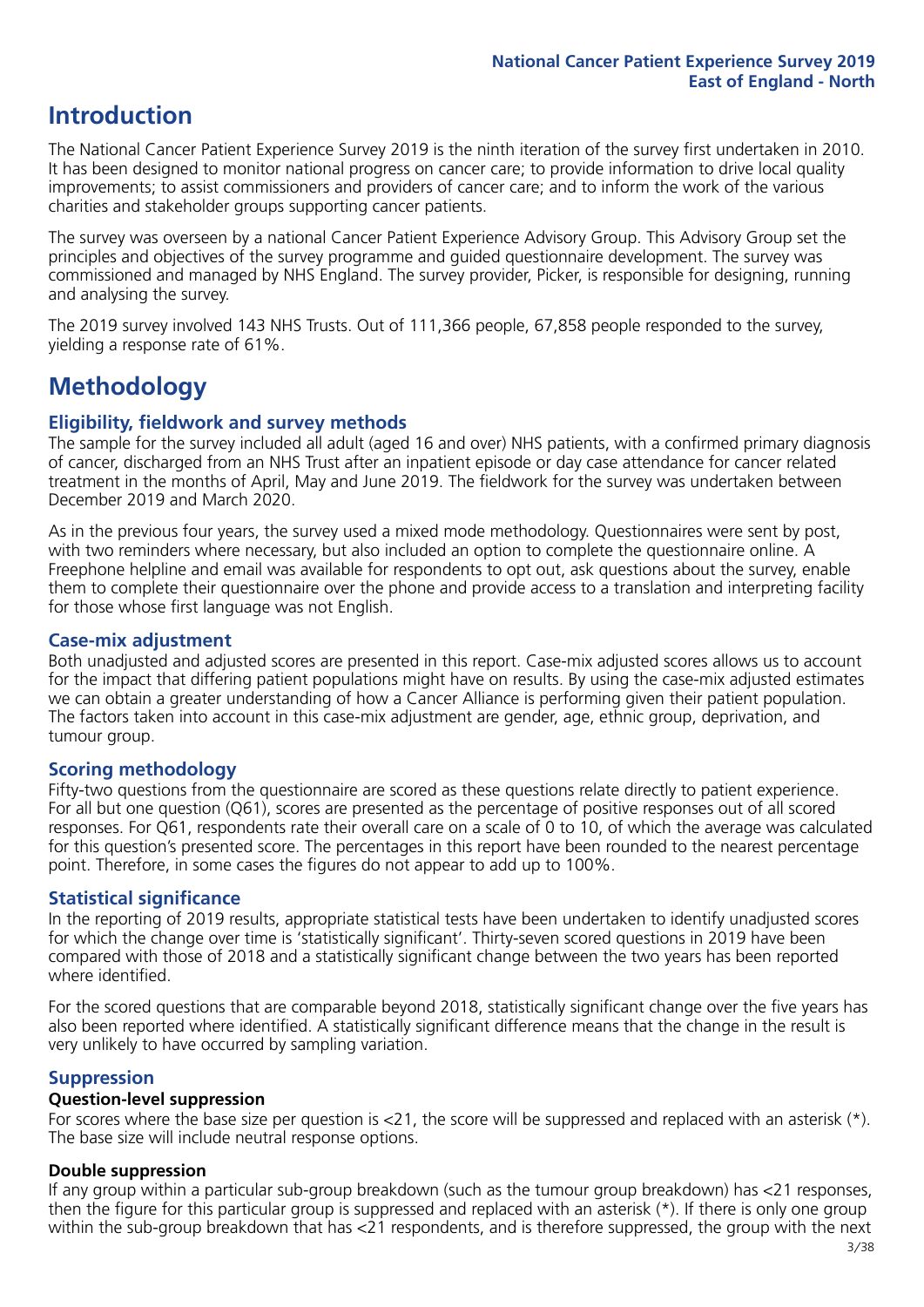lowest number of respondents is also supressed and replaced with an asterisk (\*) (regardless if it is greater than or less than 21).

### **Understanding the results**

This report shows how this Alliance scored for each question in the survey, compared with national results and previous year's results. It is aimed at helping individual Alliances to understand their performance and identify areas for local improvement. Below is a description of the type of results presented within this report and how to understand them.

### **Expected range charts**

The expected range charts in this report show a bar with the lowest and highest score received for each question nationally. Within this bar, an expected range is given (in grey) and a black diamond represents the actual score for this Alliance.

Alliances whose score is above the upper limit of the expected range (in the dark blue) are positive outliers, with a score statistically significantly higher than the national mean. This indicates that the Alliance performs better than what Alliances of the same size and demographics are expected to perform. The opposite is true if the score is below the lower limit of the expected range (in the light blue); these are negative outliers. For scores within the expected range (in the grey), the score is what we would expect given the Alliance's size and demographics.

### **Comparability tables**

The comparability tables show the 2018 and 2019 unadjusted scores for this Alliance for each scored question. If there is a significant change from 2018 and 2019 or overall from 2016 to 2019, an arrow will be presented for the direction of change. The adjusted 2019 score will also be presented for each scored question along with the lower and upper expected range and national score. Scores above the upper limit of the expected range will be highlighted dark blue, scores below the lower limit of the expected range will be highlighted light blue, and scores within the lower and upper limit of the expected ranges will be highlighted grey.

### **Tumour type tables**

The tumour type tables show the unadjusted scores for each scored question for each of the 13 tumour groups. The national score for that tumour group is also shown. Unadjusted scores for the same tumour type across different Alliances may not be comparable, as they do not account for the impact that differing patient populations might have on results. Central nervous system is abbreviated as 'CNS' and lower gastrointestinal tract is abbreviated as 'LGT' throughout this report.

### **Year on year charts**

The year on year charts show four columns representing the unadjusted scores of the last four years (2016, 2017, 2018 and 2019) for each scored question.

### **Notes on specific questions**

Following the development phase of the 2019 survey, several changes were made to the questionnaire. Six scored questions were amended (Q5, Q18, Q30, Q35, Q56 and Q60) and one non-scored question (Q29) was amended that impacted the comparability of questions Q30 to Q41. Of all questions changed or impacted by change, only Q60 is presented with historical comparisons; though the results should be interpreted with caution.

### **Unadjusted data and case-mix adjusted data**

Unadjusted data should be used to see the actual responses from patients relating to the Alliance. Case-mix adjusted data, together with expected ranges, should be used to understand whether the results are significantly higher or lower than national results taking account of the patient mix.

### **Further information**

This research was carried out in accordance with the international standard for organisations conducting social research (accreditation to ISO20252:2012; certificate number GB08/74322). The 2019 survey data has been produced and published in line with the Code of Practice for Official Statistics.

For more information on the methodology, please see the Technical Document. It can be viewed along with the 2019 questionnaire and survey guidance on the website at [www.ncpes.co.uk](https://www.ncpes.co.uk/supporting-documents). For all other outputs at National, Trust, CCG and Cancer Alliance level, please see the PDF reports, Excel tables and dashboards at [www.ncpes.co.uk.](https://www.ncpes.co.uk/current-results)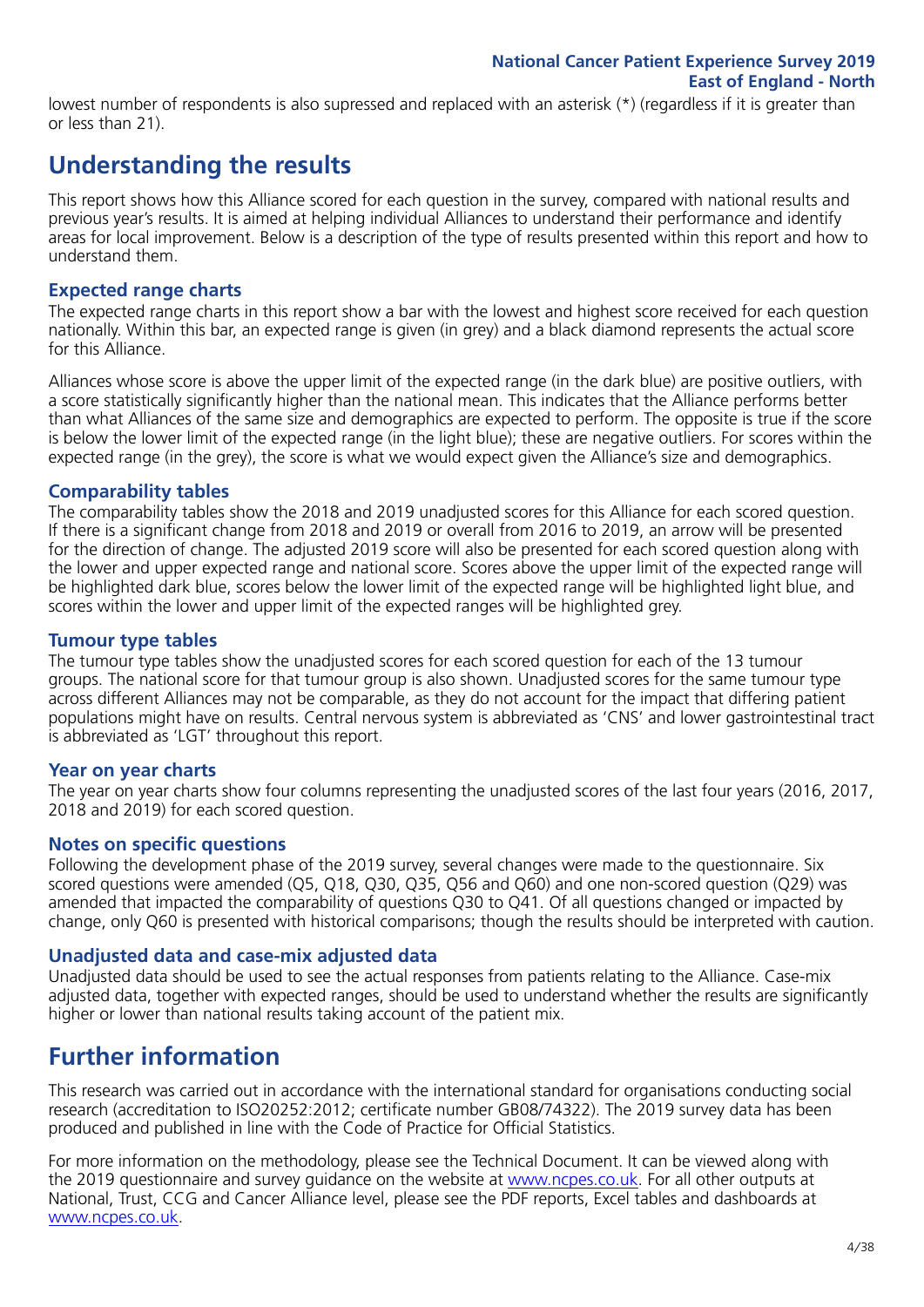### **Response Rate**

### **Overall Response Rate**

4,049 patients responded out of a total of 6,149 patients, resulting in a response rate of 66%.

|          | Sample Size | Adjusted<br>Sample | Completed | Response Rate |
|----------|-------------|--------------------|-----------|---------------|
| Alliance | 6.651       | 6.149              | 4.049     | 66%           |
| National | 119,855     | 111.366            | 67.858    | 61%           |

### **Respondents by Survey Type**

|                            | Number of<br>Respondents |
|----------------------------|--------------------------|
| Online                     | 389                      |
| Paper                      | 3,660                    |
| Phone                      | $\left( \right)$         |
| <b>Translation Service</b> |                          |

### **Respondents by Tumour Group**

|                      | Number of<br>Respondents |
|----------------------|--------------------------|
| <b>Brain / CNS</b>   | 26                       |
| <b>Breast</b>        | 832                      |
| Colorectal / LGT     | 471                      |
| Gynaecological       | 173                      |
| Haematological       | 608                      |
| <b>Head and Neck</b> | 75                       |
| Lung                 | 286                      |
| Prostate             | 355                      |
| Sarcoma              | 29                       |
| Skin                 | 114                      |
| Upper Gastro         | 208                      |
| Urological           | 345                      |
| Other                | 527                      |

### **Respondents by Age and Gender**

Respondents year of birth has been used to determine age. This information has been amalgamated into 8 age bands. The age and gender distribution for the Alliance was as follows:

|        | Age 16-24 | Age 25-34 | Age 35-44 | Age 45-54 | Age 55-64 | Age 65-74 | Age 75-84 | Age 85+ | Total |
|--------|-----------|-----------|-----------|-----------|-----------|-----------|-----------|---------|-------|
| Male   |           | 13        | 20        | 83        | 322       | 794       | 554       | 126     | 1,918 |
| Female | $\Delta$  | 18        | 81        | 251       | 460       | 741       | 488       | 88      | 2,131 |
| Total  | 10        | 31        | 101       | 334       | 782       | .535      | .042      | 214     | 4,049 |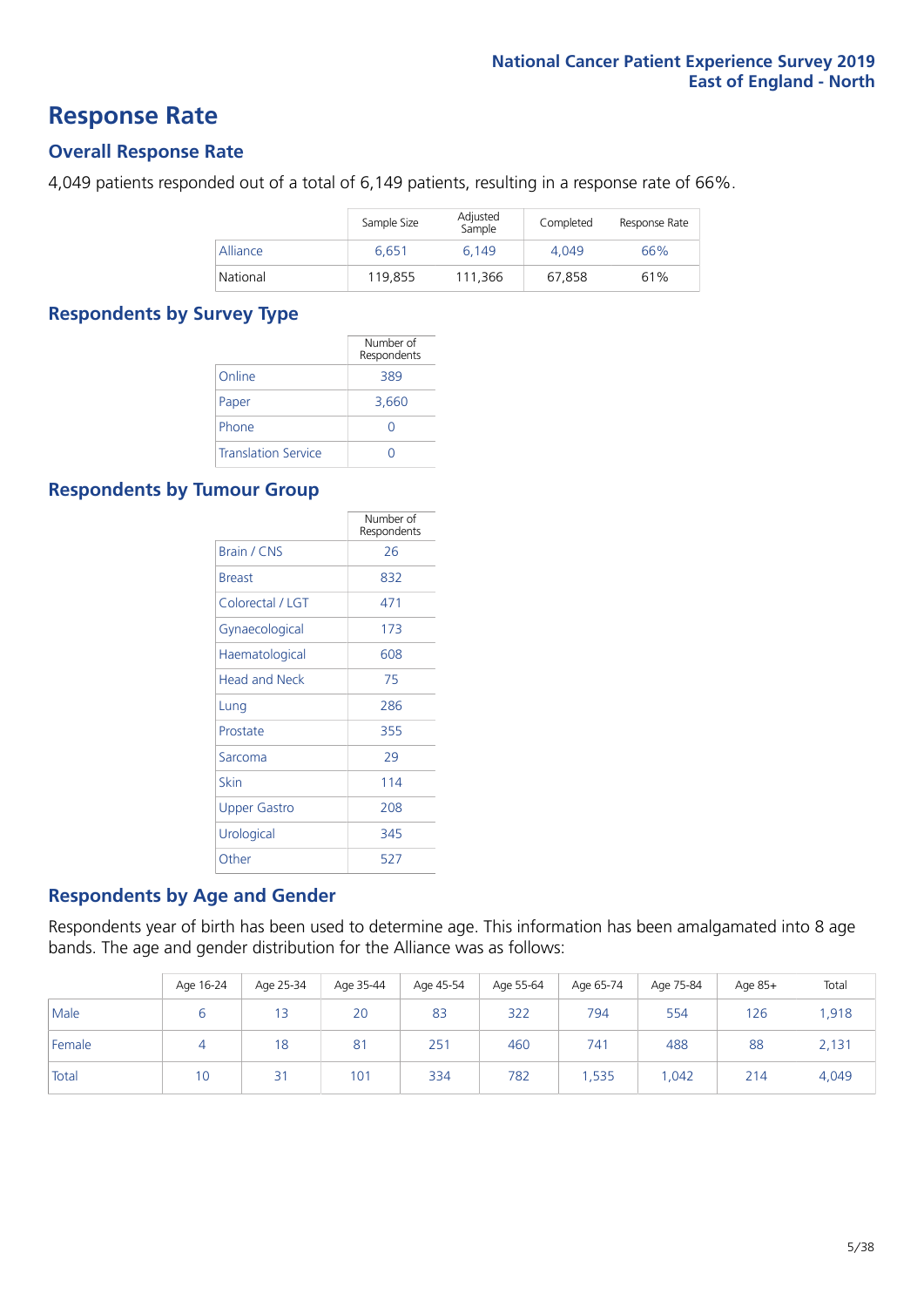# **Expected Range Charts**

| Lower Expected Range<br>Average                                                                         |    |     |     |     | Upper Expected Range |     |     |          | Case Mix Adjusted Score |     |          |
|---------------------------------------------------------------------------------------------------------|----|-----|-----|-----|----------------------|-----|-----|----------|-------------------------|-----|----------|
| <b>SEEING YOUR GP</b>                                                                                   | 0% | 10% | 20% | 30% | 40%                  | 50% | 60% | 70%      | 80%                     |     | 90% 100% |
| Q1. Saw GP once or twice before being told they needed to go to<br>hospital                             |    |     |     |     |                      |     |     |          | 79%                     |     |          |
| Q2. Patient thought they were seen as soon as necessary                                                 |    |     |     |     |                      |     |     |          | 84%                     |     |          |
| <b>DIAGNOSTIC TESTS</b>                                                                                 | 0% | 10% | 20% | 30% | 40%                  | 50% | 60% | 70%      | 80%                     |     | 90% 100% |
| O5. Received all the information needed about the test                                                  |    |     |     |     |                      |     |     |          |                         |     | 96%      |
| Q6. The length of time waiting for the test to be done was about<br>right                               |    |     |     |     |                      |     |     |          |                         | 88% |          |
| Q7. Test results explained in completely understandable way                                             |    |     |     |     |                      |     |     |          | 80%                     |     |          |
| <b>FINDING OUT WHAT WAS WRONG WITH YOU</b>                                                              | 0% | 10% | 20% | 30% | 40%                  | 50% | 60% | 70%      | 80%                     |     | 90% 100% |
| Q10. Patient told they could bring a family member or friend when<br>first told they had cancer         |    |     |     |     |                      |     |     |          | 75%                     |     |          |
| Q11. Patient felt they were told sensitively that they had cancer                                       |    |     |     |     |                      |     |     |          |                         | 85% |          |
| Q12. Patient completely understood the explanation of what was<br>wrong                                 |    |     |     |     |                      |     |     | 74%      |                         |     |          |
| Q13. Patient given easy to understand written information about<br>the type of cancer they had          |    |     |     |     |                      |     |     |          | 76%                     |     |          |
| <b>DECIDING THE BEST TREATMENT FOR YOU</b>                                                              | 0% | 10% | 20% | 30% | 40%                  | 50% | 60% | 70%      | 80%                     |     | 90% 100% |
| Q14. Patient felt that treatment options were completely explained                                      |    |     |     |     |                      |     |     |          | 84%                     |     |          |
| Q15. Patient felt possible side effects were definitely explained in<br>an understandable way           |    |     |     |     |                      |     |     | 73%<br>◆ |                         |     |          |
| Q16. Patient definitely given practical advice and support in dealing<br>with side effects of treatment |    |     |     |     |                      |     |     | 69%      |                         |     |          |
| Q17. Patient definitely told about side effects that could affect<br>them in the future                 |    |     |     |     |                      |     | 57% |          |                         |     |          |
| Q18. Patient definitely involved as much as they wanted in<br>decisions about care and treatment        |    |     |     |     |                      |     |     |          | 82%                     |     |          |
| <b>CLINICAL NURSE SPECIALIST (CNS)</b>                                                                  | 0% | 10% | 20% | 30% | 40%                  | 50% | 60% | 70%      | 80%                     |     | 90% 100% |
| Q19. Patient given the name of a CNS who would support them<br>through their treatment                  |    |     |     |     |                      |     |     |          |                         | 94% |          |
| Q20. Patient found it very or quite easy to contact their CNS                                           |    |     |     |     |                      |     |     |          |                         | 86% |          |
| Q21. Patient got understandable answers to important questions<br>all or most of the time               |    |     |     |     |                      |     |     |          |                         | 89% |          |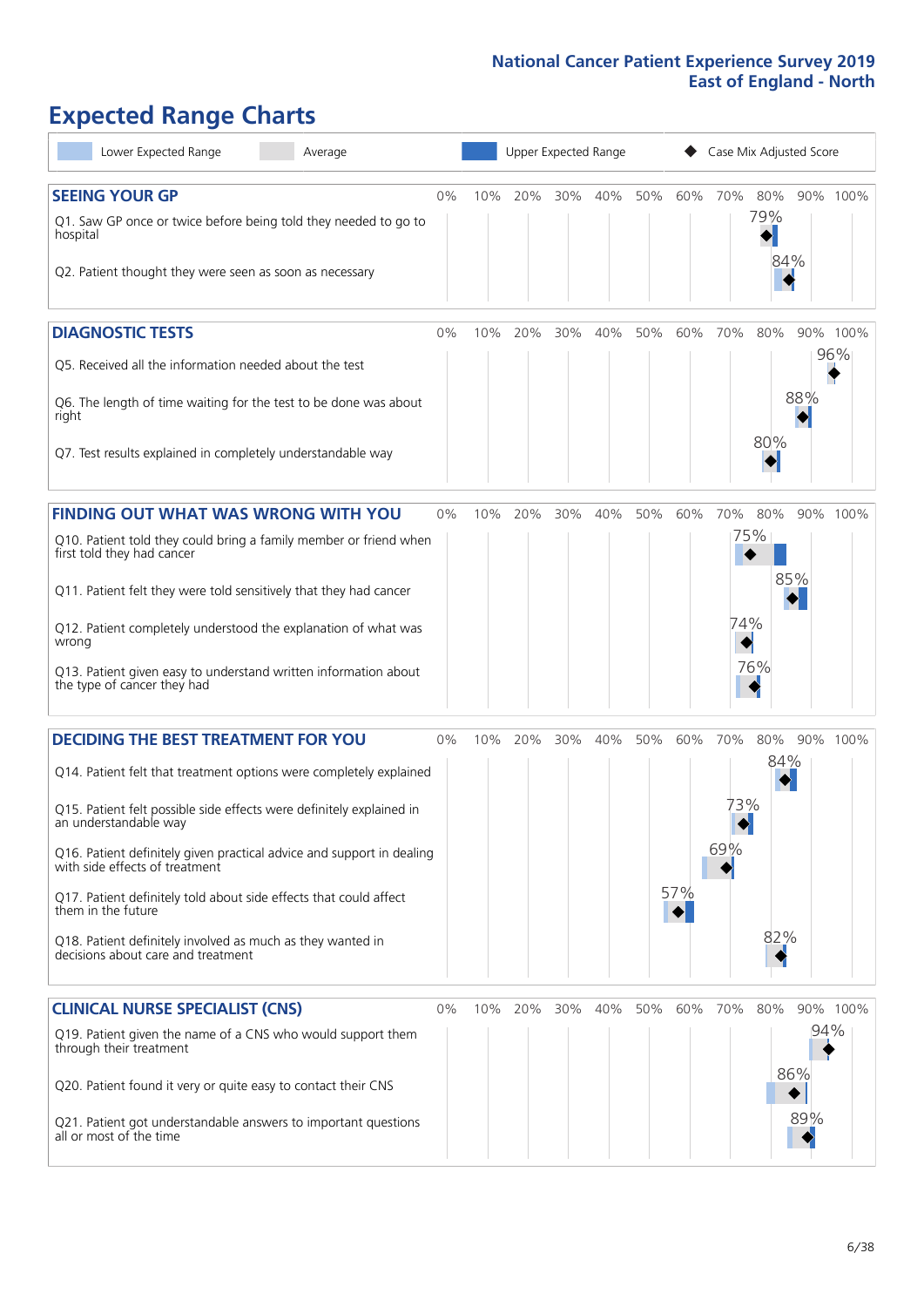# **Expected Range Charts**

| Lower Expected Range<br>Average                                                                                                                                                                                                                                                                                                                                                                                                                                                                                                                                                                                  |    |     | Upper Expected Range |     |     |     |     | Case Mix Adjusted Score      |                   |                   |                 |
|------------------------------------------------------------------------------------------------------------------------------------------------------------------------------------------------------------------------------------------------------------------------------------------------------------------------------------------------------------------------------------------------------------------------------------------------------------------------------------------------------------------------------------------------------------------------------------------------------------------|----|-----|----------------------|-----|-----|-----|-----|------------------------------|-------------------|-------------------|-----------------|
| <b>SUPPORT FOR PEOPLE WITH CANCER</b><br>Q22. Hospital staff gave information about support or self-help<br>groups for people with cancer<br>Q23. Hospital staff discussed or gave information about the impact<br>cancer could have on day to day activities<br>Q24. Hospital staff gave information on getting financial help or<br>possible benefits<br>Q25. Hospital staff told patient they could get free prescriptions                                                                                                                                                                                    | 0% | 10% | 20%                  | 30% | 40% | 50% | 60% | 70%<br>68%                   | 80%<br>80%        | 90%<br>86%        | 90% 100%        |
| <b>OPERATIONS</b><br>Q27. Beforehand, patient had all the information needed about the<br>operation<br>Q28. Afterwards, staff completely explained how operation had<br>gone in understandable way                                                                                                                                                                                                                                                                                                                                                                                                               | 0% | 10% | 20%                  | 30% | 40% | 50% | 60% | 70%                          | 80%<br>81%        |                   | 90% 100%<br>97% |
| <b>HOSPITAL CARE AS AN INPATIENT</b><br>Q30. Hospital staff didn't talk in front of patient as if patient wasn't<br>there<br>Q31. Patient had confidence and trust in all doctors treating them<br>Q32. Patient's family or someone close definitely felt able to talk to<br>a doctor<br>Q33. Patient had confidence and trust in all the ward nurses<br>treating them<br>Q34. Patient thought there were always or nearly always enough<br>nurses on duty to care for them<br>Q35. All hospital staff asked patient what name they prefer to be<br>called by                                                    | 0% | 10% | 20%                  | 30% | 40% | 50% | 61% | 60% 70%<br>72%<br>73%<br>69% | 80%<br>84%<br>83% |                   | 90% 100%        |
| Q36. Patient always given enough privacy when discussing<br>condition or treatment<br>Q37. Patient definitely found hospital staff to discuss worries or<br>fears during their inpatient visit<br>Q38. Hospital staff definitely did everything they could to help<br>control pain<br>Q39. Patient always felt they were treated with respect and dignity<br>while in hospital<br>Q40. Patient given clear written information about what should or<br>should not do after leaving hospital<br>Q41. Hospital staff told patient who to contact if worried about<br>condition or treatment after leaving hospital |    |     |                      |     |     | 52% |     |                              | 85%<br>82%        | 88%<br>87%<br>95% |                 |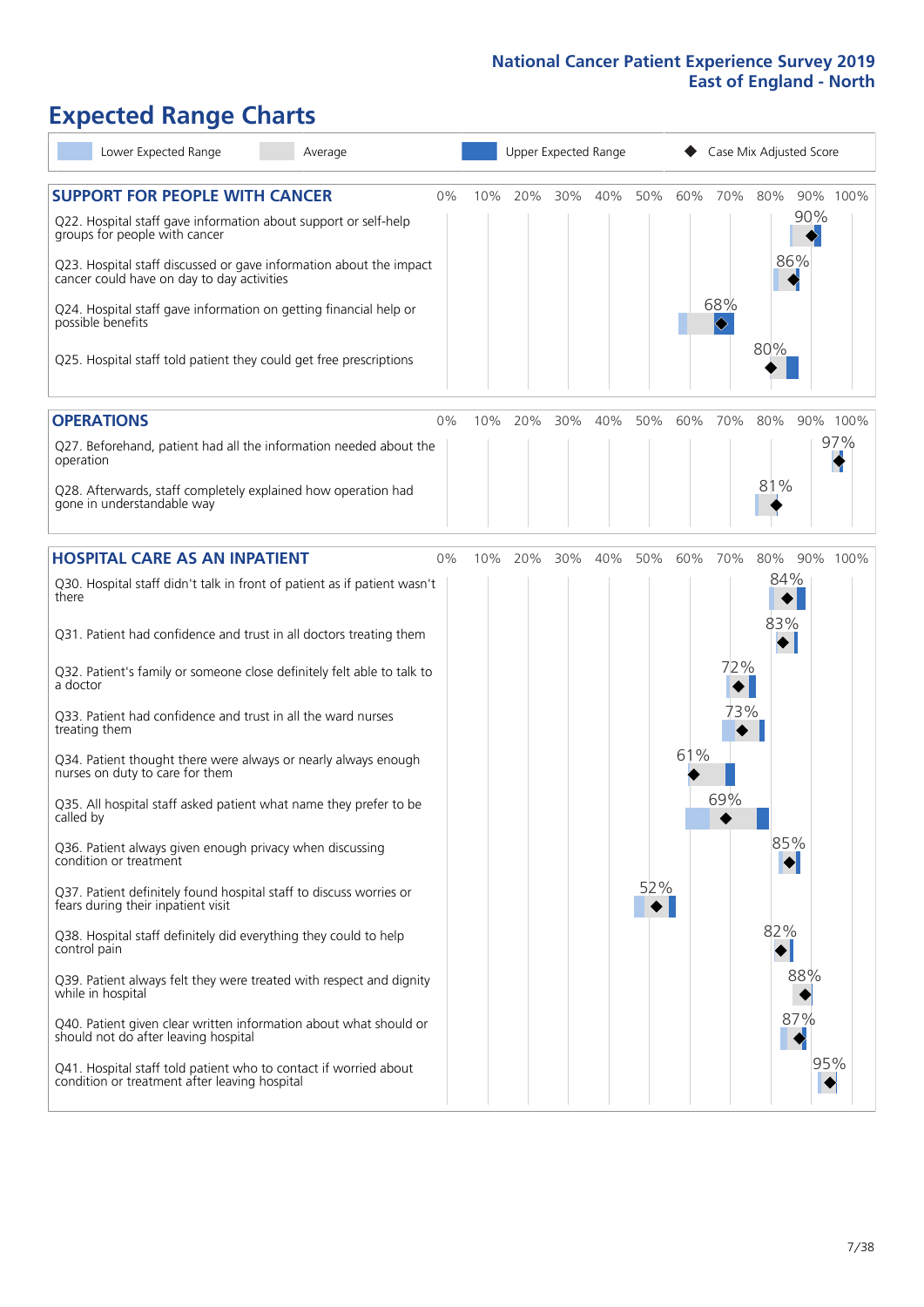# **Expected Range Charts**

|           | Lower Expected Range                                                                                                  | Average                                                             |       |     |         |     | Upper Expected Range |     |     | Case Mix Adjusted Score |     |     |          |
|-----------|-----------------------------------------------------------------------------------------------------------------------|---------------------------------------------------------------------|-------|-----|---------|-----|----------------------|-----|-----|-------------------------|-----|-----|----------|
|           |                                                                                                                       | <b>HOSPITAL CARE AS A DAY PATIENT / OUTPATIENT 0%</b>               |       | 10% | 20%     | 30% | 40%                  | 50% | 60% | 70%                     | 80% |     | 90% 100% |
|           | Q43. Patient definitely found hospital staff to discuss worries or<br>fears during their outpatient or day case visit |                                                                     |       |     |         |     |                      |     |     | 72%                     |     |     |          |
|           | Q44. Cancer doctor had the right documents at patient's last<br>outpatient appointment                                |                                                                     |       |     |         |     |                      |     |     |                         |     |     | 96%      |
|           | Q46. Beforehand patient completely had all information needed<br>about radiotherapy treatment                         |                                                                     |       |     |         |     |                      |     |     |                         |     | 89% |          |
|           | Q47. Patient completely given understandable information about<br>whether radiotherapy was working                    |                                                                     |       |     |         |     |                      |     | 61% |                         |     |     |          |
|           | Q49. Beforehand patient completely had all information needed<br>about chemotherapy treatment                         |                                                                     |       |     |         |     |                      |     |     |                         | 84% |     |          |
|           | Q50. Patient given enough information about whether<br>chemotherapy was working in a completely understandable way    |                                                                     |       |     |         |     |                      |     |     | 70%                     |     |     |          |
|           | <b>HOME CARE AND SUPPORT</b>                                                                                          |                                                                     | 0%    | 10% | 20%     | 30% | 40%                  | 50% | 60% | 70%                     | 80% |     | 90% 100% |
|           | Q51. Hospital staff definitely gave family or someone close all the<br>information needed to help care at home        |                                                                     |       |     |         |     |                      |     | 61% |                         |     |     |          |
|           | services during treatment                                                                                             | Q52. Patient definitely given enough support from health or social  |       |     |         |     |                      | 51% |     |                         |     |     |          |
|           | services after treatment                                                                                              | Q53. Patient definitely given enough support from health or social  |       |     |         |     |                      | 46% |     |                         |     |     |          |
|           | <b>CARE FROM YOUR GENERAL PRACTICE</b>                                                                                |                                                                     | $0\%$ |     | 10% 20% | 30% | 40%                  | 50% | 60% | 70%                     | 80% |     | 90% 100% |
| treatment | Q54. GP given enough information about patient's condition and                                                        |                                                                     |       |     |         |     |                      |     |     |                         |     |     | 95%      |
|           | Q55. General practice staff definitely did everything they could to<br>support patient during treatment               |                                                                     |       |     |         |     |                      |     | 59% |                         |     |     |          |
|           | <b>YOUR OVERALL NHS CARE</b>                                                                                          |                                                                     | 0%    | 10% | 20%     | 30% | 40%                  | 50% | 60% | 70%                     | 80% |     | 90% 100% |
|           | Q56. Different people treating and caring for patient always work<br>well together to give best possible care         |                                                                     |       |     |         |     |                      |     |     | 74%                     |     |     |          |
|           |                                                                                                                       |                                                                     |       |     |         |     | 38%                  |     |     |                         |     |     |          |
|           | Q57. Patient given a care plan                                                                                        |                                                                     |       |     |         |     |                      |     |     |                         |     |     |          |
|           | Q58. Overall the administration of care was good or very good                                                         |                                                                     |       |     |         |     |                      |     |     |                         |     | 90% |          |
|           | Q59. Patient felt length of time for attending clinics and<br>appointments for cancer was about right                 |                                                                     |       |     |         |     |                      |     |     | 73%<br>$\triangleright$ |     |     |          |
|           | Q60. Someone discussed with patient whether they would like to<br>take part in cancer research                        |                                                                     |       |     |         | 33% |                      |     |     |                         |     |     |          |
|           |                                                                                                                       |                                                                     | 0     |     | 2       | 3   | 4                    | 5   | 6   |                         | 8   | 9   | 10       |
| good      |                                                                                                                       | Q61. Patient's average rating of care scored from very poor to very |       |     |         |     |                      |     |     |                         |     | 8.9 |          |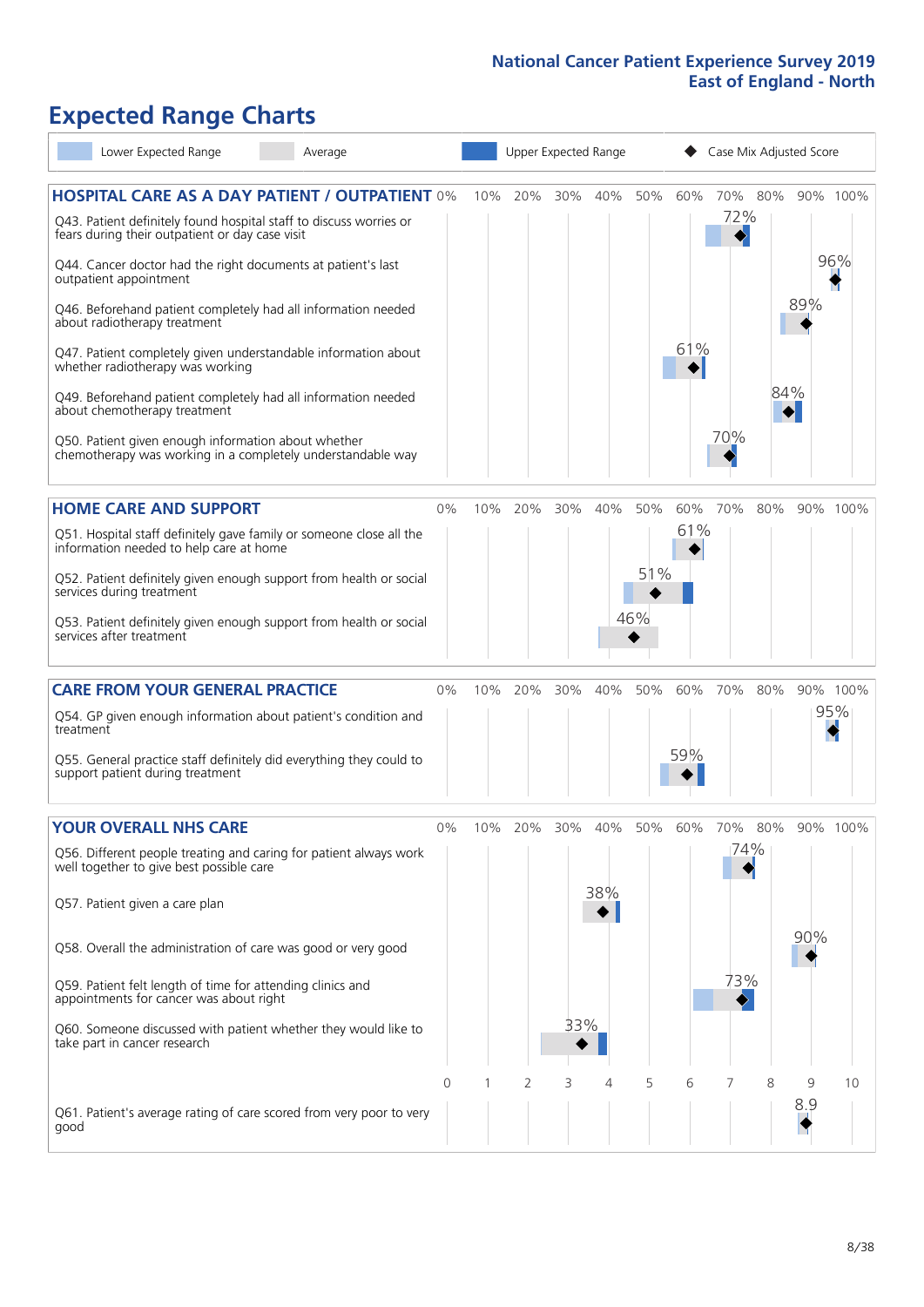# **Comparability Tables**

\* Indicates where a score has been suppressed because there are less than 21 responses.

\*\* No score available for 2018.

 $\triangle$  or  $\nabla$ 

Change 2018-2019: Indicates where 2019 score is significantly higher or lower than 2018 score Change Overall: Indicates significant change overall (2016, 2017, 2018 and 2019).

Adjusted Score below Lower Expected Range Adjusted Score between Upper and Lower Expected Ranges Adjusted Score above Upper Expected Range

|                                                                             |           | Case Mix Adjusted Scores<br>Unadjusted Scores |            |               |                                                  |  |               |                                     |                |                   |
|-----------------------------------------------------------------------------|-----------|-----------------------------------------------|------------|---------------|--------------------------------------------------|--|---------------|-------------------------------------|----------------|-------------------|
|                                                                             | 2018<br>n | 2018<br>Score                                 | 2019<br>n. | 2019<br>Score | Change<br>2018-<br>2010 Overall<br>2018-<br>2019 |  | 2019<br>Score | Lower<br>Expected Expected<br>Range | Upper<br>Range | National<br>Score |
| <b>SEEING YOUR GP</b>                                                       |           |                                               |            |               |                                                  |  |               |                                     |                |                   |
| Q1. Saw GP once or twice before being told they needed to go<br>to hospital | 3253      | 78%                                           | 2882       | 79%           |                                                  |  | 79%           | 77%                                 | 80%            | 79%               |
| Q2. Patient thought they were seen as soon as necessary                     | 4401      | 85%                                           | 3925       | 85%           |                                                  |  | 84%           | 83%                                 | 85%            | 84%               |

| <b>DIAGNOSTIC TESTS</b>                                                   |       |     |      |     |  |     |     |     |     |
|---------------------------------------------------------------------------|-------|-----|------|-----|--|-----|-----|-----|-----|
| O5. Received all the information needed about the test                    | $***$ | **  | 3436 | 96% |  | 96% | 94% | 96% | 95% |
| Q6. The length of time waiting for the test to be done was<br>about right | 3890  | 88% | 3491 | 88% |  | 88% | 87% | 89% | 88% |
| Q7. Test results explained in completely understandable way               | 391'  | 81% | 3496 | 80% |  | 80% | 78% | 82% | 80% |

| <b>FINDING OUT WHAT WAS WRONG WITH YOU</b>                                                      |      |     |      |     |  |     |     |     |     |
|-------------------------------------------------------------------------------------------------|------|-----|------|-----|--|-----|-----|-----|-----|
| Q10. Patient told they could bring a family member or friend<br>when first told they had cancer | 4047 | 75% | 3655 | 75% |  | 75% | 73% | 81% | 77% |
| Q11. Patient felt they were told sensitively that they had cancer                               | 4427 | 84% | 3991 | 85% |  | 85% | 85% | 87% | 86% |
| Q12. Patient completely understood the explanation of what<br>was wrong                         | 4488 | 75% | 3988 | 74% |  | 74% | 71% | 75% | 73% |
| Q13. Patient given easy to understand written information<br>about the type of cancer they had  | 3875 | 75% | 3507 | 76% |  | 76% | 72% | 76% | 74% |

| <b>DECIDING THE BEST TREATMENT FOR YOU</b>                                                              |      |     |      |     |     |     |     |     |
|---------------------------------------------------------------------------------------------------------|------|-----|------|-----|-----|-----|-----|-----|
| Q14. Patient felt that treatment options were completely<br>explained                                   | 3888 | 85% | 3503 | 83% | 84% | 82% | 85% | 83% |
| Q15. Patient felt possible side effects were definitely explained<br>in an understandable way           | 4288 | 74% | 3821 | 73% | 73% | 71% | 74% | 73% |
| Q16. Patient definitely given practical advice and support in<br>dealing with side effects of treatment | 4254 | 69% | 3797 | 69% | 69% | 64% | 70% | 67% |
| Q17. Patient definitely told about side effects that could affect<br>them in the future                 | 3978 | 56% | 3579 | 57% | 57% | 55% | 59% | 57% |
| Q18. Patient definitely involved as much as they wanted in<br>decisions about care and treatment        | $**$ | **  | 3934 | 83% | 82% | 79% | 83% | 81% |

| <b>CLINICAL NURSE SPECIALIST (CNS)</b>                                                                          |      |     |      |     |  |     |     |     |     |
|-----------------------------------------------------------------------------------------------------------------|------|-----|------|-----|--|-----|-----|-----|-----|
| Q19. Patient given the name of a CNS who would support them $\vert$ 4322 $\vert$ 93%<br>through their treatment |      |     | 3858 | 94% |  | 94% | 90% | 94% | 92% |
| Q20. Patient found it very or quite easy to contact their CNS                                                   | 3654 | 89% | 3303 | 86% |  | 86% | 81% | 89% | 85% |
| Q21. Patient got understandable answers to important<br>questions all or most of the time                       | 3496 | 91% | 3166 | 89% |  | 89% | 85% | 90% | 87% |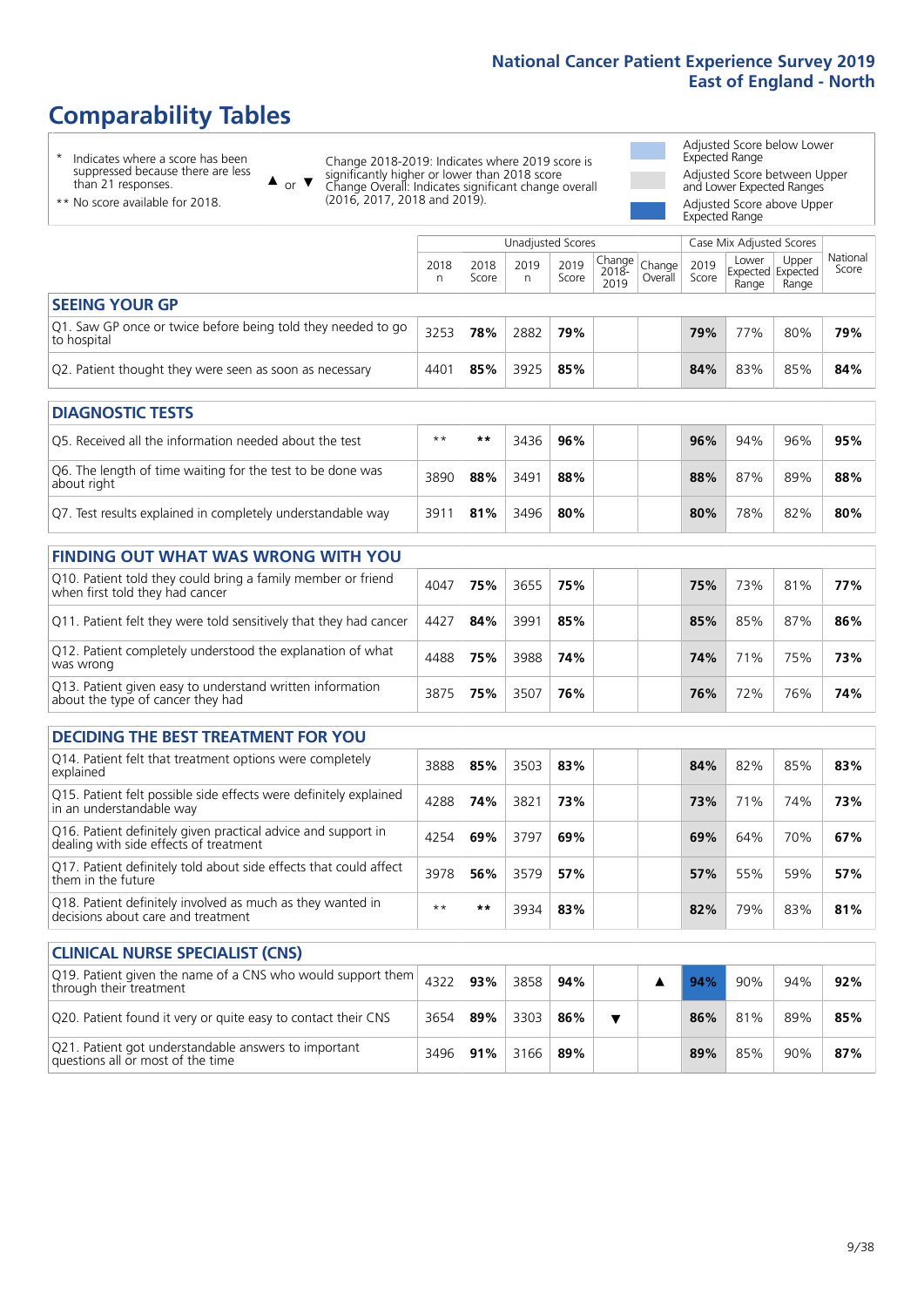# **Comparability Tables**

\* Indicates where a score has been suppressed because there are less than 21 responses.

\*\* No score available for 2018.

 $\triangle$  or  $\nabla$ 

Change 2018-2019: Indicates where 2019 score is significantly higher or lower than 2018 score Change Overall: Indicates significant change overall (2016, 2017, 2018 and 2019).

Adjusted Score below Lower Expected Range Adjusted Score between Upper and Lower Expected Ranges Adjusted Score above Upper Expected Range

|                                                                                                                   |           |               | <b>Unadjusted Scores</b> |               |                         |                   |               | Case Mix Adjusted Scores |                                     |                   |
|-------------------------------------------------------------------------------------------------------------------|-----------|---------------|--------------------------|---------------|-------------------------|-------------------|---------------|--------------------------|-------------------------------------|-------------------|
|                                                                                                                   | 2018<br>n | 2018<br>Score | 2019<br>n.               | 2019<br>Score | Change<br>2018-<br>2019 | Change<br>Overall | 2019<br>Score | Lower<br>Range           | Upper<br>Expected Expected<br>Range | National<br>Score |
| <b>SUPPORT FOR PEOPLE WITH CANCER</b>                                                                             |           |               |                          |               |                         |                   |               |                          |                                     |                   |
| Q22. Hospital staff gave information about support or self-help<br>groups for people with cancer                  | 3495      | 90%           | 3158                     | 90%           |                         | ▲                 | 90%           | 85%                      | 91%                                 | 88%               |
| Q23. Hospital staff discussed or gave information about the<br>impact cancer could have on day to day activities  | 2888      | 85%           | 2612                     | 85%           |                         | ▲                 | 86%           | 82%                      | 86%                                 | 84%               |
| Q24. Hospital staff gave information on getting financial help or<br>possible benefits                            | 2133      | 65%           | 1983                     | 68%           |                         | ▲                 | 68%           | 59%                      | 66%                                 | 63%               |
| Q25. Hospital staff told patient they could get free prescriptions                                                | 1819      | 79%           | 1615                     | 81%           |                         |                   | 80%           | 80%                      | 84%                                 | 82%               |
| <b>OPERATIONS</b>                                                                                                 |           |               |                          |               |                         |                   |               |                          |                                     |                   |
| Q27. Beforehand, patient had all the information needed about<br>the operation                                    | 2357      | 97%           | 2097                     | 97%           |                         |                   | 97%           | 95%                      | 97%                                 | 96%               |
| Q28. Afterwards, staff completely explained how operation had<br>gone in understandable way                       | 2337      | 83%           | 2083                     | 82%           |                         |                   | 81%           | 77%                      | 82%                                 | 79%               |
| <b>HOSPITAL CARE AS AN INPATIENT</b>                                                                              |           |               |                          |               |                         |                   |               |                          |                                     |                   |
| Q30. Hospital staff didn't talk in front of patient as if patient<br>wasn't there                                 | $**$      | $***$         | 1897                     | 84%           |                         |                   | 84%           | 81%                      | 86%                                 | 84%               |
| Q31. Patient had confidence and trust in all doctors treating<br>them                                             | $* *$     | $***$         | 1910                     | 83%           |                         |                   | 83%           | 82%                      | 86%                                 | 84%               |
| Q32. Patient's family or someone close definitely felt able to talk<br>to a doctor                                | $* *$     | $***$         | 1607                     | 72%           |                         |                   | 72%           | 70%                      | 75%                                 | 72%               |
| Q33. Patient had confidence and trust in all the ward nurses<br>treating them                                     | $* *$     | $***$         | 1911                     | 73%           |                         |                   | 73%           | 71%                      | 77%                                 | 74%               |
| Q34. Patient thought there were always or nearly always<br>enough nurses on duty to care for them                 | $**$      | $***$         | 1898                     | 61%           |                         |                   | 61%           | 60%                      | 69%                                 | 64%               |
| Q35. All hospital staff asked patient what name they prefer to<br>be called by                                    | $**$      | $***$         | 1879                     | 70%           |                         |                   | 69%           | 65%                      | 77%                                 | 71%               |
| Q36. Patient always given enough privacy when discussing<br>condition or treatment                                | $* *$     | $***$         | 1904                     | 85%           |                         |                   | 85%           | 83%                      | 86%                                 | 85%               |
| Q37. Patient definitely found hospital staff to discuss worries or<br>fears during their inpatient visit          | $* *$     | $***$         | 1394                     | 52%           |                         |                   | 52%           | 49%                      | 55%                                 | 52%               |
| Q38. Hospital staff definitely did everything they could to help<br>control pain                                  | $* *$     | $***$         | 1668                     | 83%           |                         |                   | 82%           | 81%                      | 85%                                 | 83%               |
| Q39. Patient always felt they were treated with respect and<br>dignity while in hospital                          | $***$     | $***$         | 1915                     | 89%           |                         |                   | 88%           | 85%                      | 90%                                 | 88%               |
| Q40. Patient given clear written information about what should<br>or should not do after leaving hospital         | $* *$     | $***$         | 1798                     | 87%           |                         |                   | 87%           | 84%                      | 88%                                 | 86%               |
| Q41. Hospital staff told patient who to contact if worried about<br>condition or treatment after leaving hospital | $**$      | $***$         | 1830                     | 95%           |                         |                   | 95%           | 92%                      | 96%                                 | 94%               |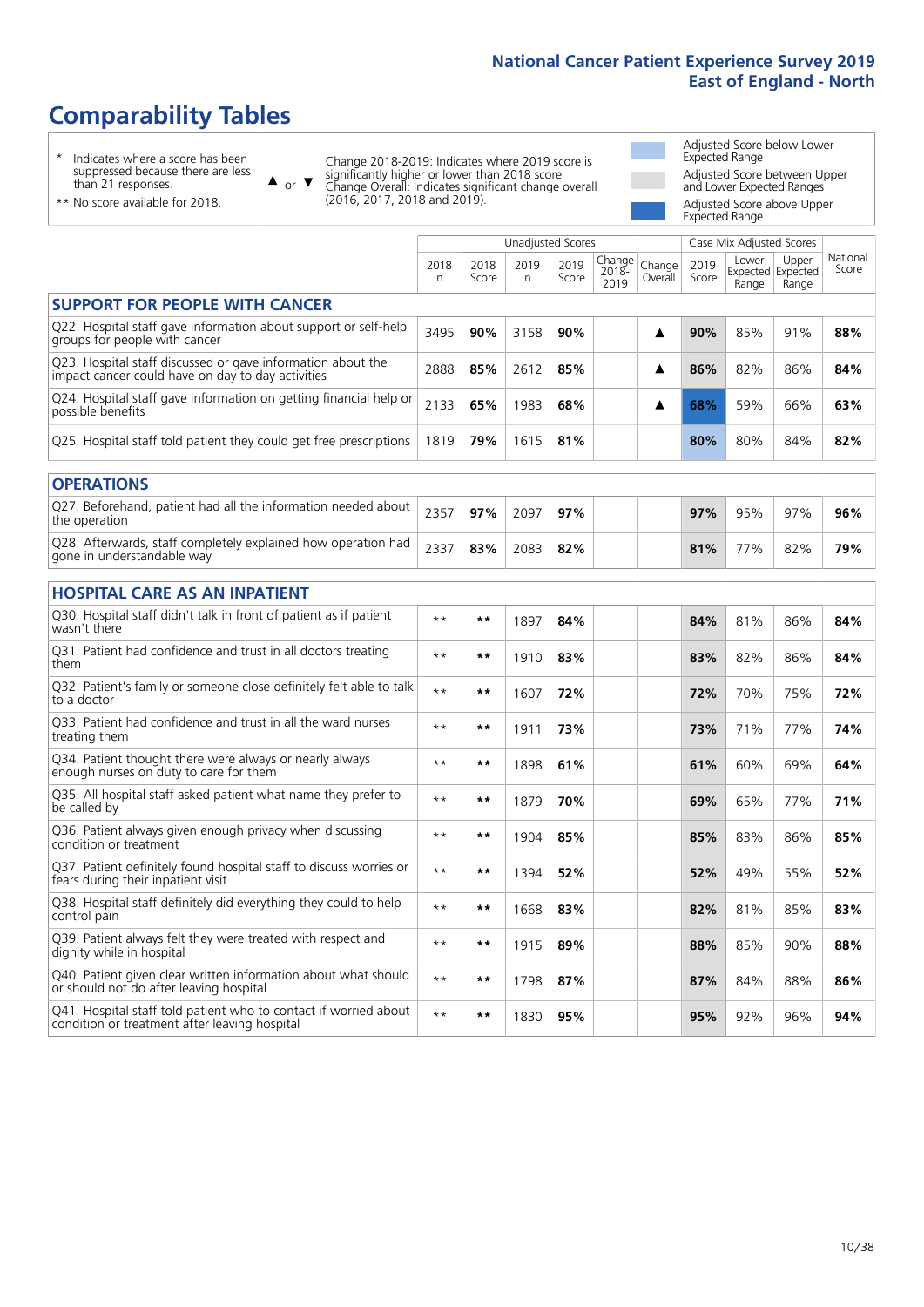Unadjusted Scores **Case Mix Adjusted Scores** 

# **Comparability Tables**

\* Indicates where a score has been suppressed because there are less than 21 responses.

 $\triangle$  or  $\nabla$ 

Change 2018-2019: Indicates where 2019 score is significantly higher or lower than 2018 score Change Overall: Indicates significant change overall (2016, 2017, 2018 and 2019).

Adjusted Score below Lower Expected Range Adjusted Score between Upper and Lower Expected Ranges Adjusted Score above Upper Expected Range

|  | ** No score available for 2018. |  |  |
|--|---------------------------------|--|--|
|  |                                 |  |  |

|                                                                                                                       | 2018<br>n | 2018<br>Score | 2019<br>n. | 2019<br>Score | Change<br>$2018 -$<br>2019 | Change<br>Overall       | 2019<br>Score | Lower<br>Range | Upper<br>Expected Expected<br>Range | National<br>Score |
|-----------------------------------------------------------------------------------------------------------------------|-----------|---------------|------------|---------------|----------------------------|-------------------------|---------------|----------------|-------------------------------------|-------------------|
| <b>HOSPITAL CARE AS A DAY PATIENT / OUTPATIENT</b>                                                                    |           |               |            |               |                            |                         |               |                |                                     |                   |
| Q43. Patient definitely found hospital staff to discuss worries or<br>fears during their outpatient or day case visit | 3250      | 75%           | 2952       | 73%           |                            |                         | 72%           | 68%            | 73%                                 | 71%               |
| Q44. Cancer doctor had the right documents at patient's last<br>outpatient appointment                                | 3925      | 97%           | 3497       | 96%           |                            |                         | 96%           | 95%            | 97%                                 | 96%               |
| Q46. Beforehand patient completely had all information needed<br>about radiotherapy treatment                         | 1112      | 87%           | 1024       | 89%           |                            |                         | 89%           | 84%            | 89%                                 | 86%               |
| Q47. Patient completely given understandable information<br>about whether radiotherapy was working                    | 940       | 59%           | 882        | 61%           |                            |                         | 61%           | 57%            | 63%                                 | 60%               |
| Q49. Beforehand patient completely had all information needed<br>about chemotherapy treatment                         | 2178      | 86%           | 2037       | 85%           |                            |                         | 84%           | 83%            | 86%                                 | 84%               |
| Q50. Patient given enough information about whether<br>chemotherapy was working in a completely understandable way    | 1992      | 69%           | 1882       | 70%           |                            |                         | 70%           | 65%            | 70%                                 | 68%               |
| <b>HOME CARE AND SUPPORT</b>                                                                                          |           |               |            |               |                            |                         |               |                |                                     |                   |
| Q51. Hospital staff definitely gave family or someone close all<br>the information needed to help care at home        | 3594      | 61%           | 3204       | 61%           |                            |                         | 61%           | 56%            | 63%                                 | 60%               |
| Q52. Patient definitely given enough support from health or<br>social services during treatment                       | 1978      | 53%           | 1744       | 52%           |                            |                         | 51%           | 46%            | 58%                                 | 52%               |
| Q53. Patient definitely given enough support from health or<br>social services after treatment                        | 1145      | 44%           | 1074       | 47%           |                            |                         | 46%           | 38%            | 52%                                 | 45%               |
| <b>CARE FROM YOUR GENERAL PRACTICE</b>                                                                                |           |               |            |               |                            |                         |               |                |                                     |                   |
| Q54. GP given enough information about patient's condition<br>and treatment                                           | 3600      | 96%           | 3122       | 96%           |                            |                         | 95%           | 94%            | 96%                                 | 95%               |
| Q55. General practice staff definitely did everything they could<br>to support patient during treatment               | 2858      | 61%           | 2552       | 59%           |                            | $\overline{\textbf{v}}$ | 59%           | 55%            | 62%                                 | 58%               |
| <b>YOUR OVERALL NHS CARE</b>                                                                                          |           |               |            |               |                            |                         |               |                |                                     |                   |
| Q56. Different people treating and caring for patient always<br>work well together to give best possible care         | $**$      | $***$         | 3815       | 75%           |                            |                         | 74%           | 70%            | 75%                                 | 73%               |
| Q57. Patient given a care plan                                                                                        | 3392      | 36%           | 3014       | 38%           |                            | ▲                       | 38%           | 33%            | 42%                                 | 38%               |
| Q58. Overall the administration of care was good or very good                                                         | 4441      | 91%           | 3954       | 90%           |                            |                         | 90%           | 87%            | 91%                                 | 89%               |
| Q59. Patient felt length of time for attending clinics and<br>appointments for cancer was about right                 | 4416      | 74%           | 3929       | 73%           |                            |                         | 73%           | 66%            | 73%                                 | 69%               |
| Q60. Someone discussed with patient whether they would like<br>to take part in cancer research                        | 4233      | 34%           | 3730       | 33%           |                            | ▲                       | 33%           | 23%            | 37%                                 | 30%               |
| Q61. Patient's average rating of care scored from very poor to<br>very good                                           | 4377      | 8.9           | 3888       | 8.9           |                            | ▲                       | 8.9           | 8.7            | 8.9                                 | 8.8               |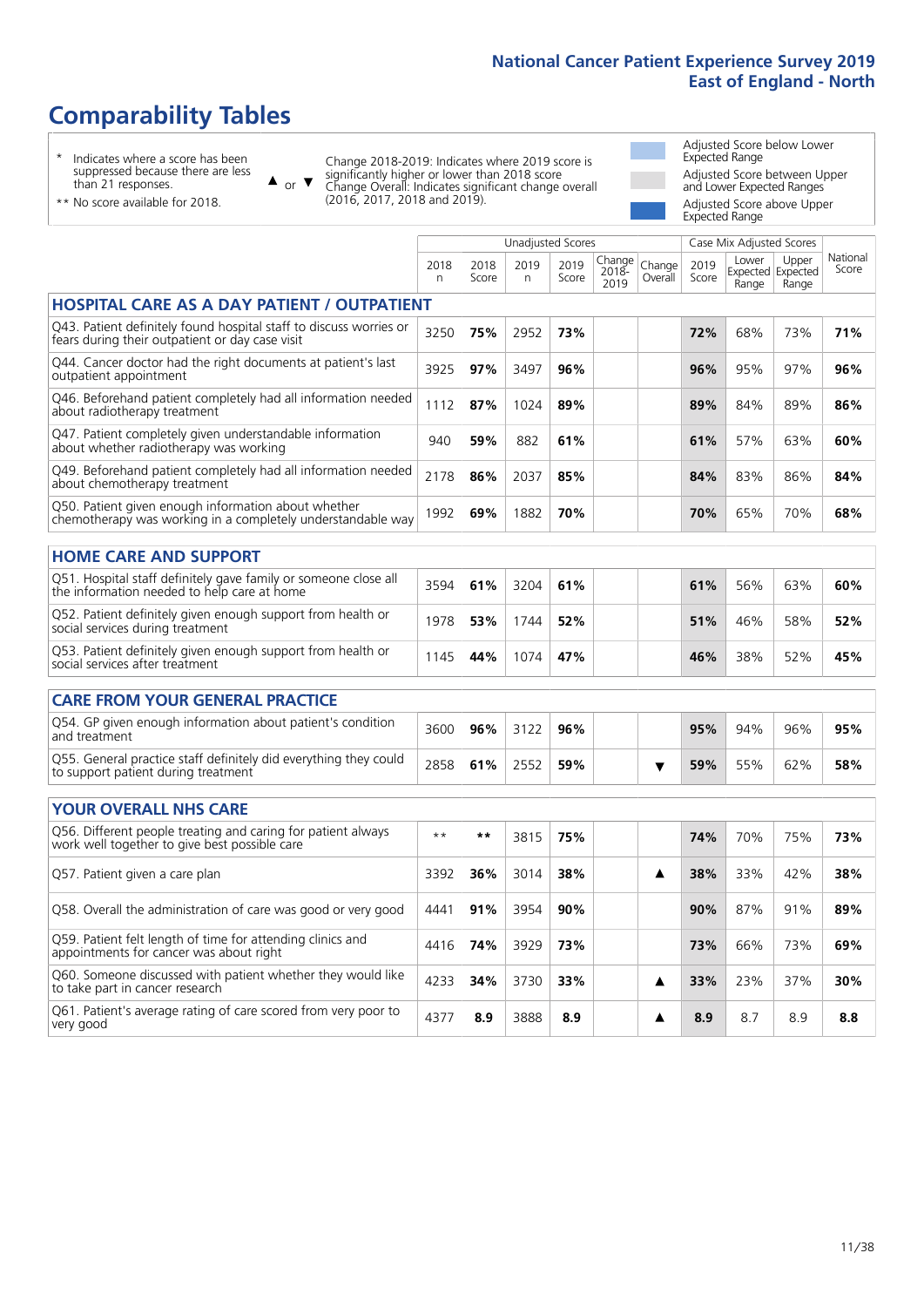# **Tumour Type Tables**

- \* Indicates where a score has been suppressed because there are less than 21 responses.
- n.a. Indicates that there were no respondents for that tumour group.

| <b>SEEING YOUR GP</b>                           |                                                                  |              |                                                         |                             |                |                |                  |             | Tumour Group |         |                                                     |                 |                     |       |                |
|-------------------------------------------------|------------------------------------------------------------------|--------------|---------------------------------------------------------|-----------------------------|----------------|----------------|------------------|-------------|--------------|---------|-----------------------------------------------------|-----------------|---------------------|-------|----------------|
|                                                 |                                                                  | Brain<br>CNS | <b>Breast</b>                                           | Colorectal<br>LGT           | Gynaecological | Haematological | Head and<br>Neck | <b>GunT</b> | Prostate     | Sarcoma | Skin                                                | Upper<br>Gastro | Urological          | Other | All<br>Cancers |
| Q1. Saw GP once or twice before being told they | Alliance                                                         |              |                                                         | 97% 77% 75% 67% 84% 69% 80% |                |                |                  |             |              |         |                                                     |                 | 91% 75% 82% 76% 79% |       |                |
| needed to go to hospital                        | National 59%                                                     |              |                                                         |                             |                |                |                  |             |              |         | 94% 75% 77% 67% 79% 71% 82% 71% 90% 74% 83% 74% 79% |                 |                     |       |                |
| Q2. Patient thought they were seen as soon as   | Alliance                                                         |              | 74% 91% 83% 82% 87% 84% 82% 86% 68% 79% 80% 85% 80% 85% |                             |                |                |                  |             |              |         |                                                     |                 |                     |       |                |
| necessary                                       | National 79% 89% 83% 81% 82% 81% 84% 86% 69% 85% 79% 85% 79% 84% |              |                                                         |                             |                |                |                  |             |              |         |                                                     |                 |                     |       |                |

#### **DIAGNOSTIC TESTS** Tumour Group

|                                                   |                                                                  | Brain  | <b>Breast</b> | Colorectal<br>LGT | त्त<br>Gynaecologic | Haematological | Head and<br>Neck | Lung | Prostate                | Sarcoma | Skin     | Upper<br>Gastro | Jrological          | Other   | All<br>Cancers |
|---------------------------------------------------|------------------------------------------------------------------|--------|---------------|-------------------|---------------------|----------------|------------------|------|-------------------------|---------|----------|-----------------|---------------------|---------|----------------|
| Q5. Received all the information needed about     | Alliance                                                         | $90\%$ | $96\%$        | $ 96\% $          | 94%                 |                |                  |      | 95% 98% 95% 97% 78%     |         | $ 96\% $ | 93%             |                     | 97% 96% | <u>96%</u>     |
| the test                                          | National                                                         | 93%    | 95%           | 95%               |                     |                |                  |      | 93% 95% 93% 95% 95% 93% |         | 96%      |                 | 95% 95% 95% 95%     |         |                |
| Q6. The length of time waiting for the test to be | Alliance                                                         |        | 89%           | 88%               | 90%                 |                |                  |      | 89% 86% 88% 85%         |         |          |                 | 80% 86% 88% 89% 88% |         |                |
| done was about right                              | National 84% 91% 88% 86% 89% 88% 87% 87% 81% 87% 84% 87% 86% 88% |        |               |                   |                     |                |                  |      |                         |         |          |                 |                     |         |                |
| Q7. Test results explained in completely          | Alliance                                                         |        |               | 85% 84%           |                     |                |                  |      | 79% 74% 68% 79% 77%     | $\star$ | 80%      |                 | 78% 80% 82% 80%     |         |                |
| understandable way                                | National 71% 83% 82% 77% 77% 79% 80% 80% 78% 84% 75% 80% 76% 80% |        |               |                   |                     |                |                  |      |                         |         |          |                 |                     |         |                |

| <b>FINDING OUT WHAT WAS WRONG WITH YOU</b>        |                                                                  |         |               |                       |                |                 |                  |      | <b>Tumour Group</b>                                             |         |      |                 |                             |       |                |
|---------------------------------------------------|------------------------------------------------------------------|---------|---------------|-----------------------|----------------|-----------------|------------------|------|-----------------------------------------------------------------|---------|------|-----------------|-----------------------------|-------|----------------|
|                                                   |                                                                  | Brain   | <b>Breast</b> | olorectal<br>LGT<br>Ü | Gynaecological | Haematological  | Head and<br>Neck | Lung | Prostate                                                        | Sarcoma | Skin | Upper<br>Gastro | Urological                  | Other | All<br>Cancers |
| Q10. Patient told they could bring a family       | Alliance                                                         | $\star$ |               | 82% 81%               | 68%            | 70% 69% 75% 74% |                  |      |                                                                 | $\star$ | 59%  |                 | 74% 74% 73%                 |       | 75%            |
| member or friend when first told they had cancer  | National 85%                                                     |         |               |                       |                |                 |                  |      | 82%   82%   71%   71%   71%   77%   79%                         | 73%     |      |                 | 69%   76%   73%   75%   77% |       |                |
| Q11. Patient felt they were told sensitively that | Alliance                                                         | 85%     |               |                       |                |                 |                  |      | 90% 88% 83% 84% 86% 81% 84% 83% 83% 80% 86% 83% 85%             |         |      |                 |                             |       |                |
| they had cancer                                   | National 79% 89% 87% 82% 84% 87% 83% 86% 84% 89% 81% 84% 83% 86% |         |               |                       |                |                 |                  |      |                                                                 |         |      |                 |                             |       |                |
| Q12. Patient completely understood the            | Alliance                                                         | 64%     | 82% 81%       |                       |                |                 |                  |      | 25% 57% 72% 79% 77% 62% 80% 69% 77% 72%                         |         |      |                 |                             |       | 74%            |
| explanation of what was wrong                     | National l                                                       |         | 66% 77% 79%   |                       |                |                 |                  |      | 73%   60%   78%   76%   79%   67%   80%   70%   77%   70%   73% |         |      |                 |                             |       |                |
| Q13. Patient given easy to understand written     | <b>Alliance</b>                                                  | 78%     | 79%           | 74%                   | 76%            |                 |                  |      | 77% 70% 71% 84% 67% 84%                                         |         |      |                 | 70% 81% 67%                 |       | 76%            |
| information about the type of cancer they had     | National                                                         | $66\%$  |               | 78% 73%               |                |                 |                  |      | 71% 76% 69% 67% 83% 67% 84% 67% 74% 65% 74%                     |         |      |                 |                             |       |                |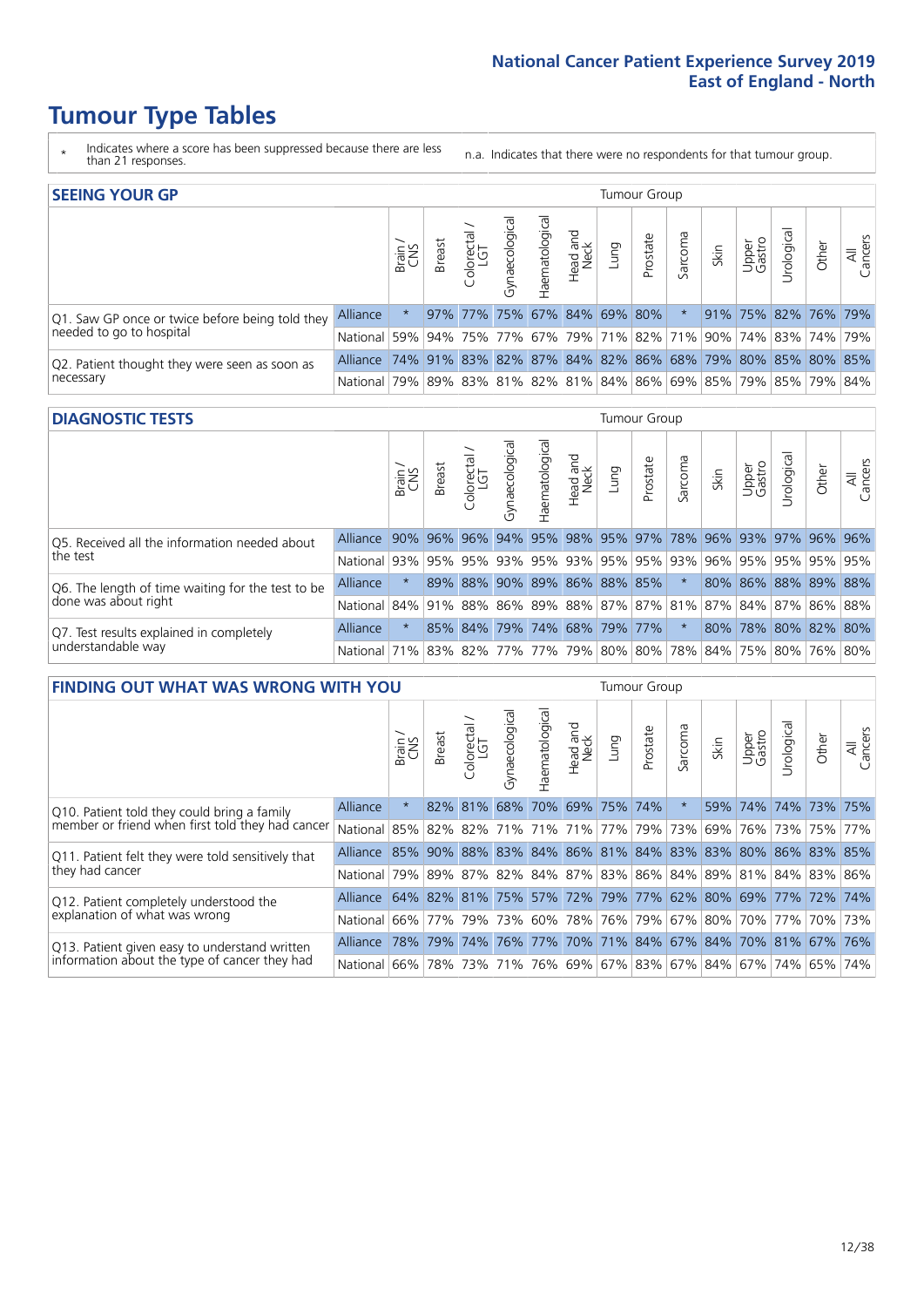# **Tumour Type Tables**

- \* Indicates where a score has been suppressed because there are less than 21 responses.
- n.a. Indicates that there were no respondents for that tumour group.

| <b>DECIDING THE BEST TREATMENT FOR YOU</b>         |                                                                  |       |                 |                             |                |                |                  |                             | <b>Tumour Group</b> |         |                                                         |                 |                 |       |                |
|----------------------------------------------------|------------------------------------------------------------------|-------|-----------------|-----------------------------|----------------|----------------|------------------|-----------------------------|---------------------|---------|---------------------------------------------------------|-----------------|-----------------|-------|----------------|
|                                                    |                                                                  | Brain | <b>Breast</b>   | blorectal.<br>LGT<br>$\cup$ | Gynaecological | Haematological | Head and<br>Neck | Lung                        | Prostate            | Sarcoma | Skin                                                    | Upper<br>Gastro | Jrologica       | Other | All<br>Cancers |
| Q14. Patient felt that treatment options were      | <b>Alliance</b>                                                  |       | 83% 87% 86% 90% |                             |                |                |                  | 80% 84% 88% 79%             |                     |         | 70% 87% 84% 83%                                         |                 |                 | 78%   | 83%            |
| completely explained                               | National 85% 85% 85% 85% 82% 87% 84% 83% 83% 89% 81% 83% 79% 83% |       |                 |                             |                |                |                  |                             |                     |         |                                                         |                 |                 |       |                |
| Q15. Patient felt possible side effects were       | Alliance                                                         | 67%   | 75%             | 78%                         | 76%            |                |                  | 70%   74%   72%   70%   48% |                     |         | 72%                                                     |                 | 73%   73%   72% |       | 73%            |
| definitely explained in an understandable way      | National l                                                       | 69%   | 74%             | 76%                         |                |                |                  | 75% 69% 73% 74% 73%         |                     |         | 73% 77%                                                 |                 | 72%   71%   70% |       | 73%            |
| Q16. Patient definitely given practical advice and | Alliance                                                         |       |                 |                             |                |                |                  |                             |                     |         | 64% 73% 71% 76% 66% 74% 68% 66% 41% 70% 68% 66% 66% 69% |                 |                 |       |                |
| support in dealing with side effects of treatment  | National 63%                                                     |       | 70%             | 70%                         |                |                |                  |                             |                     |         | 69% 65% 70% 69% 65% 66% 71%                             |                 | 66%   63%   64% |       | 67%            |
| Q17. Patient definitely told about side effects    | Alliance 76% 58% 61% 56% 52% 62% 56% 65% 35% 62% 55% 56% 50% 57% |       |                 |                             |                |                |                  |                             |                     |         |                                                         |                 |                 |       |                |
| that could affect them in the future               | National 62%                                                     |       |                 |                             |                |                |                  |                             |                     |         | 57% 59% 56% 51% 64% 56% 66% 54% 66% 53% 56% 52%         |                 |                 |       | 57%            |
| Q18. Patient definitely involved as much as they   | Alliance 84% 83% 84% 84% 81% 72% 82% 85% 69% 88% 80% 81% 83% 83% |       |                 |                             |                |                |                  |                             |                     |         |                                                         |                 |                 |       |                |
| wanted in decisions about care and treatment       | National 79% 81% 83% 81% 80% 81% 81% 84% 81% 87% 79% 79% 78% 81% |       |                 |                             |                |                |                  |                             |                     |         |                                                         |                 |                 |       |                |

### **CLINICAL NURSE SPECIALIST (CNS)** Tumour Group

|                                             |                                                                  | Brain<br>CNS | <b>Breast</b>   | olorectal.<br>LGT<br>Ō | $\overline{\sigma}$<br>aecologic<br>ĞŘ | ᠊ᢛ<br>Haematologi | Head and<br>Neck            | Lung | Prostate | Sarcoma | Skin | Upper<br>Gastro | σ<br>rologica | Other | All<br>Cancers |
|---------------------------------------------|------------------------------------------------------------------|--------------|-----------------|------------------------|----------------------------------------|-------------------|-----------------------------|------|----------|---------|------|-----------------|---------------|-------|----------------|
| Q19. Patient given the name of a CNS who    | Alliance 100% 98%                                                |              |                 |                        | 96% 95%                                | 93%               | 94% 96% 94% 90%             |      |          |         |      | 92% 95%         | 86%           | 92%   | 94%            |
| would support them through their treatment  | National 95% 95% 92% 95% 92% 91% 94% 91% 91% 91% 93% 85% 89%     |              |                 |                        |                                        |                   |                             |      |          |         |      |                 |               |       | 92%            |
| Q20. Patient found it very or quite easy to | Alliance 84% 89% 87% 83% 88% 85% 85% 81% 74% 88% 85% 88% 84% 86% |              |                 |                        |                                        |                   |                             |      |          |         |      |                 |               |       |                |
| contact their CNS                           | National 86% 84% 88% 85% 87% 86% 86% 80% 86% 90% 85% 83% 83% 85% |              |                 |                        |                                        |                   |                             |      |          |         |      |                 |               |       |                |
| Q21. Patient got understandable answers to  | Alliance                                                         |              | 75% 90% 91% 89% |                        |                                        |                   | 91% 87% 86% 86% 68% 91% 90% |      |          |         |      |                 | 92%           | 90%   | 89%            |
| important questions all or most of the time | National 82% 87% 89% 86% 89% 88% 86% 87% 87% 93% 86% 87% 86% 86% |              |                 |                        |                                        |                   |                             |      |          |         |      |                 |               |       | 87%            |

| <b>SUPPORT FOR PEOPLE WITH CANCER</b>                                                             |                 |         |                                 |                            |                |                             |                         |      | <b>Tumour Group</b> |          |      |                         |                 |         |                |
|---------------------------------------------------------------------------------------------------|-----------------|---------|---------------------------------|----------------------------|----------------|-----------------------------|-------------------------|------|---------------------|----------|------|-------------------------|-----------------|---------|----------------|
|                                                                                                   |                 | Brain   | <b>Breast</b>                   | ∼<br>olorectal<br>LGT<br>Ũ | Gynaecological | Haematological              | ead and<br>Neck<br>Head | Lung | Prostate            | Sarcoma  | Skin | Upper<br>Gastro         | Jrologica       | Other   | All<br>Cancers |
| Q22. Hospital staff gave information about<br>support or self-help groups for people with         | Alliance        | 95%     | 95%                             | 90%                        | 92%            |                             |                         |      | 86% 89% 88% 93%     | 74%      | 88%  | 89%                     | 82% 89%         |         | 90%            |
| cancer                                                                                            | National        | 92%     | 92%                             | 88%                        | 87%            |                             |                         |      | 86% 88% 87% 91%     | 86%      | 90%  |                         | 88% 81% 83% 88% |         |                |
| Q23. Hospital staff discussed or gave information<br>about the impact cancer could have on day to | <b>Alliance</b> | $\star$ | 89%                             | 88%                        |                | 91% 85% 92% 83% 83%         |                         |      |                     | $\star$  |      | 77% 82% 82% 83% 85%     |                 |         |                |
| day activities                                                                                    | National        | 84%     | 86%                             |                            |                | 85% 82% 84% 84% 83% 88% 81% |                         |      |                     |          |      | 86% 83% 78%             |                 | 79% 84% |                |
| Q24. Hospital staff gave information on getting                                                   | Alliance        | $\star$ | 78%                             | 70%                        |                | 71% 63% 70% 75%             |                         |      | 51%                 |          |      | 55% 63% 58% 68% 68%     |                 |         |                |
| financial help or possible benefits                                                               | National        | 78%     |                                 | 68% 61%                    |                | 66% 61% 67% 72% 55%         |                         |      |                     | 64%      | 60%  |                         | 64% 47%         | 59% 63% |                |
| Q25. Hospital staff told patient they could get                                                   | Alliance        | $\star$ |                                 | 76% 81%                    |                | 82% 87% 80% 88% 77%         |                         |      |                     | $^\star$ |      | 60% 81% 79% 84% 81%     |                 |         |                |
| free prescriptions                                                                                | National        |         | 82% 81% 83% 79% 87% 84% 86% 80% |                            |                |                             |                         |      |                     |          |      | 78% 71% 84% 73% 81% 82% |                 |         |                |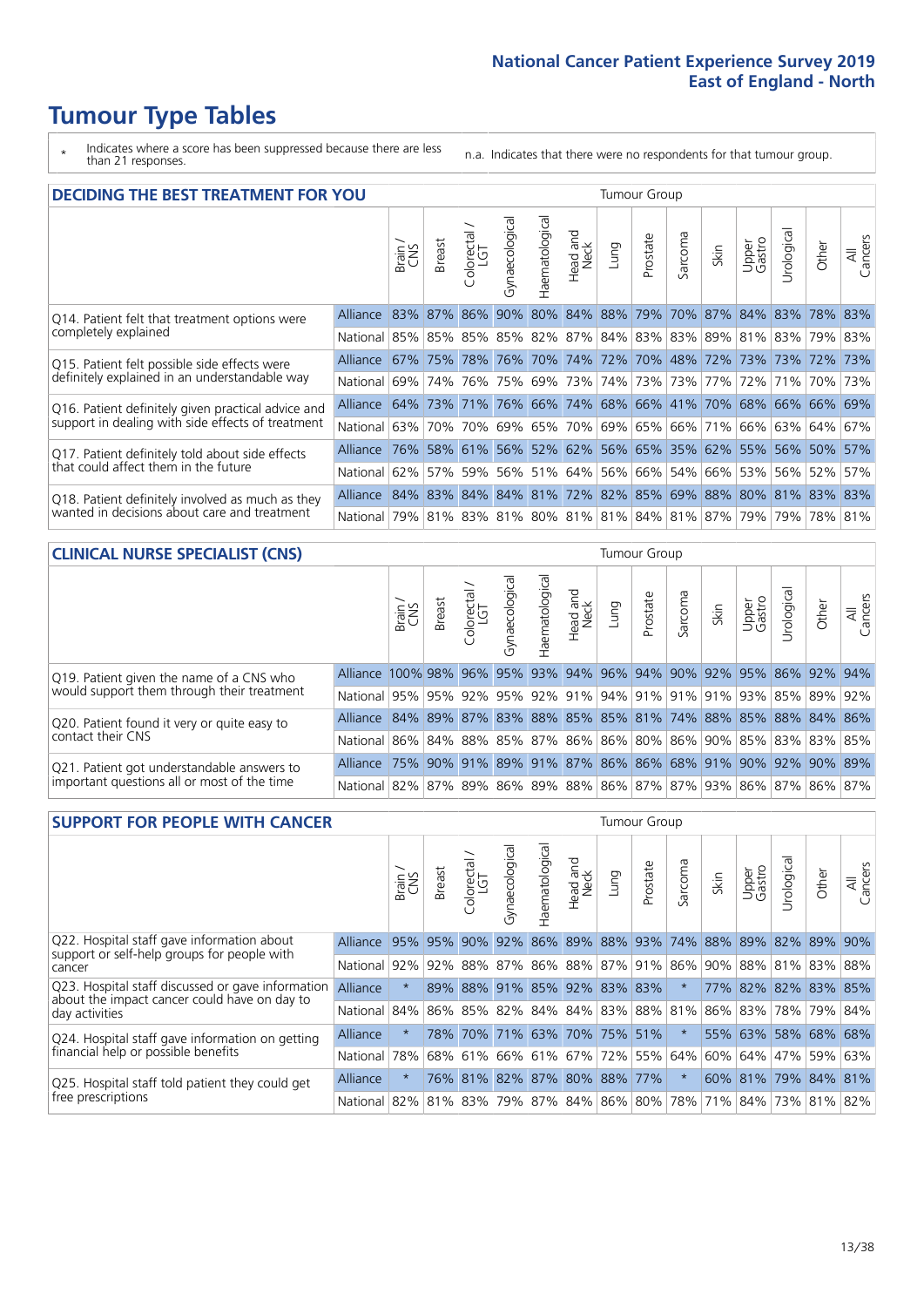# **Tumour Type Tables**

- \* Indicates where a score has been suppressed because there are less than 21 responses.
- n.a. Indicates that there were no respondents for that tumour group.

| <b>OPERATIONS</b><br>Tumour Group                |                                                                  |       |               |                   |                                     |                     |                  |      |                                         |         |      |                 |            |                     |                |
|--------------------------------------------------|------------------------------------------------------------------|-------|---------------|-------------------|-------------------------------------|---------------------|------------------|------|-----------------------------------------|---------|------|-----------------|------------|---------------------|----------------|
|                                                  |                                                                  | Brain | <b>Breast</b> | Colorectal<br>LGT | $\overline{\sigma}$<br>Gynaecologic | Haematological      | Head and<br>Neck | Lung | Prostate                                | Sarcoma | Skin | Upper<br>Gastro | Jrological | Other               | All<br>Cancers |
| Q27. Beforehand, patient had all the information | <b>Alliance</b>                                                  |       | 98%           | 98%               |                                     | 96% 90% 92% 97% 98% |                  |      |                                         |         |      |                 |            | 97% 97% 95% 97%     | 97%            |
| needed about the operation                       | National 96% 97% 96% 96% 94% 96% 95% 97% 95% 96% 96% 95% 95% 96% |       |               |                   |                                     |                     |                  |      |                                         |         |      |                 |            |                     |                |
| Q28. Afterwards, staff completely explained how  | <b>Alliance</b>                                                  |       |               |                   |                                     |                     |                  |      | 80% 86% 85% 75% 78% 81% 76%             |         |      |                 |            | 84% 88% 78% 83% 82% |                |
| operation had gone in understandable way         | National 76%                                                     |       |               |                   |                                     |                     |                  |      | 79% 83% 79% 78% 79% 79% 78% 80% 82% 79% |         |      |                 |            | 76%   77%           | 79%            |

#### **HOSPITAL CARE AS AN INPATIENT** Tumour Group

|                                                                                                  |                                          | Brain   | Breast | $\overline{\phantom{0}}$<br>Colorectal /<br>LGT | Gynaecological | Haematological              | Head and<br>Neck | Lung            | Prostate | Sarcoma | Skin    | Upper<br>Gastro | Urological          | Other   | All<br>Cancers |
|--------------------------------------------------------------------------------------------------|------------------------------------------|---------|--------|-------------------------------------------------|----------------|-----------------------------|------------------|-----------------|----------|---------|---------|-----------------|---------------------|---------|----------------|
| Q30. Hospital staff didn't talk in front of patient                                              | Alliance                                 | $\star$ |        | 85% 83%                                         | 92%            |                             |                  | 83% 89% 82% 84% |          | $\star$ |         |                 | 71% 80% 87% 81% 84% |         |                |
| as if patient wasn't there                                                                       | National                                 | 81%     | 86%    | 81%                                             | 83%            | 84%                         | 83%              | 81%             | 88%      | 86%     | 86%     | 81%             | 83%                 | 82%     | 84%            |
| 031. Patient had confidence and trust in all                                                     | Alliance                                 | $\star$ |        | 83% 85%                                         |                | 90% 79% 89% 87% 83%         |                  |                 |          | $\star$ | 67%     |                 | 79% 86% 76% 83%     |         |                |
| doctors treating them                                                                            | National                                 | 82%     |        | 83% 85%                                         |                | 83% 82% 87% 83% 89%         |                  |                 |          | 86%     | 85%     |                 | 81% 85%             | 80% 84% |                |
| Q32. Patient's family or someone close definitely                                                | Alliance                                 | $\star$ | 71%    | 78%                                             |                | 77% 67% 66% 77%             |                  |                 | 65%      | $\star$ | $\ast$  |                 | 76% 72% 71% 72%     |         |                |
| felt able to talk to a doctor                                                                    | National                                 | 67%     | 72%    | 73%                                             | 72%            | 74%                         |                  | 75% 74%         | 72%      | 71%     | 74%     |                 | 73% 71%             | 69%     | 72%            |
| Q33. Patient had confidence and trust in all the                                                 | Alliance                                 | $\star$ |        | 75% 73%                                         |                | 73% 78% 70% 71% 70%         |                  |                 |          | $\star$ | 67%     |                 | 69% 80% 65% 73%     |         |                |
| ward nurses treating them                                                                        | National                                 | 72%     | 73%    | 72%                                             |                | 71% 77% 75% 77%             |                  |                 | 79%      | 74%     |         |                 | 75% 73% 77%         | 69% 74% |                |
| Q34. Patient thought there were always or nearly                                                 | Alliance                                 | $\star$ |        | 62% 61%                                         | 70%            | 60% 48% 67%                 |                  |                 | 66%      | $\star$ | 63%     | 60%             | 61%                 | 53% 61% |                |
| always enough nurses on duty to care for them                                                    | National                                 | 68%     | 64%    |                                                 | 62% 63%        |                             |                  | 63% 65% 68%     | 72%      | 65%     | 70%     |                 | 65% 66%             | 60% 64% |                |
| Q35. All hospital staff asked patient what name                                                  | Alliance                                 | $\star$ |        |                                                 |                | 61% 74% 71% 70% 63% 79% 69% |                  |                 |          | $\star$ |         |                 | 65% 75% 70% 68% 70% |         |                |
| they prefer to be called by                                                                      | National                                 | 68%     | 62%    | 74%                                             |                | 65% 72%                     |                  | 71% 76% 72%     |          | 74%     | 70%     | 78%             | 76%                 | 69% 71% |                |
| Q36. Patient always given enough privacy when                                                    | Alliance                                 | $\star$ | 85%    | 86%                                             |                | 86% 87% 81% 86% 81%         |                  |                 |          | $\star$ | 83%     | 81%             | 88% 80% 85%         |         |                |
| discussing condition or treatment                                                                | National                                 | 78%     |        |                                                 |                | 84% 85% 81% 86% 87% 84% 88% |                  |                 |          | 84%     | 84%     |                 | 84% 85% 82% 85%     |         |                |
| Q37. Patient definitely found hospital staff to                                                  | <b>Alliance</b>                          | $\star$ | 48%    | 62%                                             |                | 59% 50% 37% 53%             |                  |                 | 49%      | $\star$ |         |                 | 56% 53% 42%         |         | 52%            |
| discuss worries or fears during their inpatient visit                                            | National                                 | 45%     |        |                                                 |                | 51% 55% 51% 56%             |                  | 52% 49%         | 53%      | 54%     | 51%     |                 | 53% 49%             | 46% 52% |                |
| Q38. Hospital staff definitely did everything they                                               | Alliance                                 | $\star$ |        |                                                 |                | 81% 85% 89% 81% 77% 84% 78% |                  |                 |          | $\star$ | $\star$ |                 | 79% 84% 83% 83%     |         |                |
| could to help control pain                                                                       | National                                 | 85%     | 83%    |                                                 |                | 84% 82% 82% 80% 84%         |                  |                 | 85%      | 83%     | 85%     |                 | 82% 81% 82% 83%     |         |                |
| Q39. Patient always felt they were treated with                                                  | <b>Alliance</b>                          | $\star$ |        |                                                 |                | 86% 89% 90% 91% 80% 88% 89% |                  |                 |          | $\star$ | $96\%$  | 87%             | 92% 86% 89%         |         |                |
| respect and dignity while in hospital                                                            | National                                 | 85%     | 87%    | 87%                                             | 85%            | 89%                         | 87%              | 88%             | 91%      | 89%     | 89%     | 88%             | 90%                 | 86%     | 88%            |
| Q40. Patient given clear written information<br>about what should or should not do after leaving | Alliance                                 | $\star$ |        |                                                 |                | 91% 86% 89% 83% 89% 85% 90% |                  |                 |          | $\star$ |         |                 | 83% 85% 88% 86% 87% |         |                |
| hospital                                                                                         | National                                 | 80%     | 89%    |                                                 |                | 86% 86% 83% 87% 82% 91%     |                  |                 |          | 85%     |         |                 | 90% 82% 87%         | 83% 86% |                |
| Q41. Hospital staff told patient who to contact<br>if worried about condition or treatment after | Alliance                                 | $\star$ | 96%    |                                                 |                | 96% 97% 94% 88% 92%         |                  |                 | 94%      | $\star$ |         |                 | 91% 94% 94% 93% 95% |         |                |
| leaving hospital                                                                                 | National 94% 95% 95% 93% 96% 93% 92% 96% |         |        |                                                 |                |                             |                  |                 |          | 94%     |         |                 | 95% 92% 92% 93% 94% |         |                |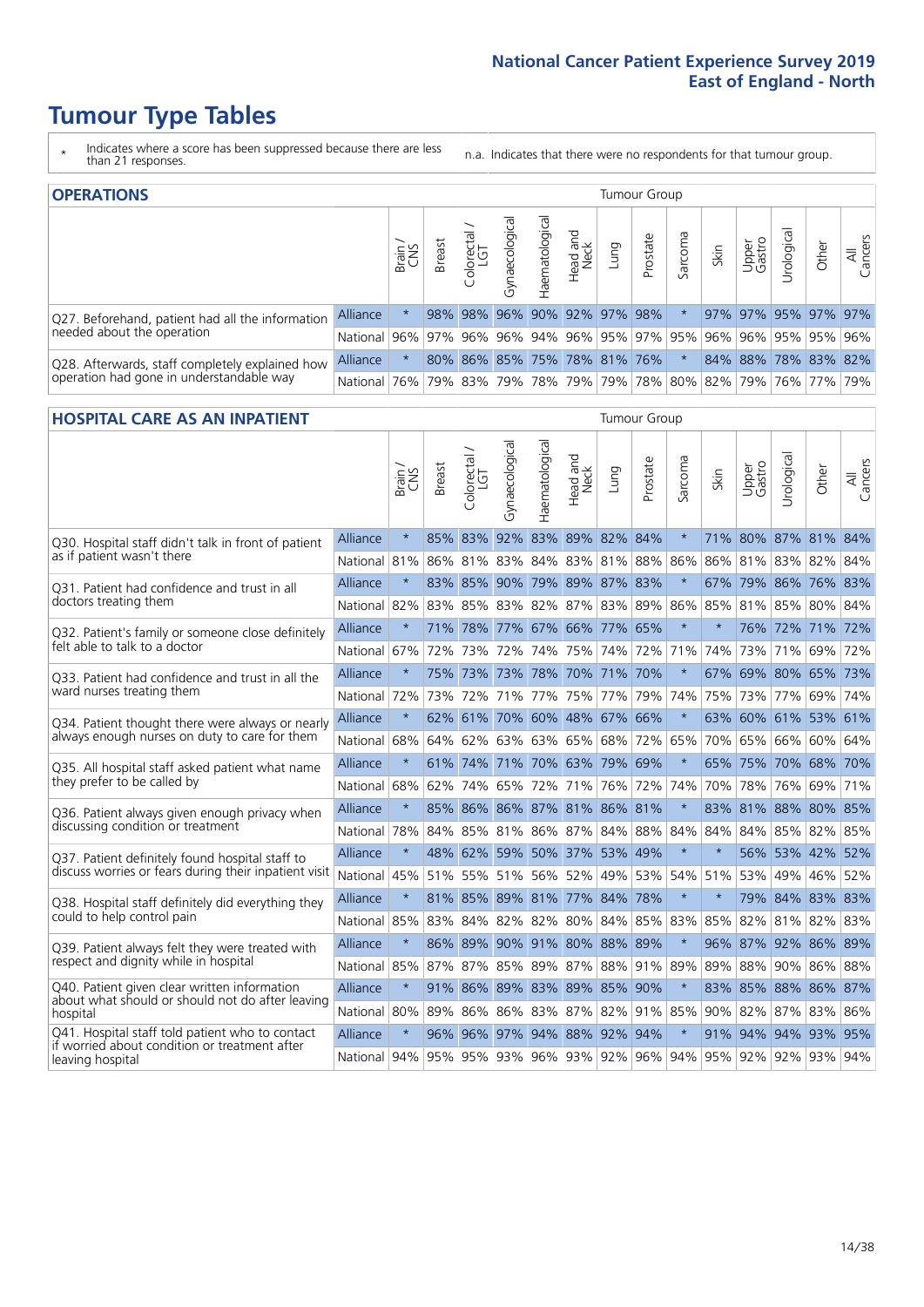# **Tumour Type Tables**

- \* Indicates where a score has been suppressed because there are less than 21 responses.
- n.a. Indicates that there were no respondents for that tumour group.

| <b>HOSPITAL CARE AS A DAY PATIENT / OUTPATIENT</b><br><b>Tumour Group</b>                              |                   |         |               |                         |                |                |                      |         |                     |                      |          |                 |             |             |                |
|--------------------------------------------------------------------------------------------------------|-------------------|---------|---------------|-------------------------|----------------|----------------|----------------------|---------|---------------------|----------------------|----------|-----------------|-------------|-------------|----------------|
|                                                                                                        |                   | Brain   | Breast        | olorectal /<br>LGT<br>Ũ | Gynaecological | Haematological | Head and<br>Neck     | Lung    | Prostate            | arcoma<br>$\sqrt{ }$ | Skin     | Upper<br>Gastro | Urological  | Other       | All<br>Cancers |
| Q43. Patient definitely found hospital staff to<br>discuss worries or fears during their outpatient or | Alliance          | $\star$ | 71%           | 77%                     | 78%            | 74%            | 70%                  | 71%     | 76%                 |                      | 70%      | 70%             |             | 69% 73%     | 73%            |
| day case visit                                                                                         | National 66%      |         | 68%           | 73%                     | 70%            | 73%            | 72%                  | 70%     | 74%                 | 72%                  | 72%      | 71%             | 67%         | 68%         | 71%            |
| Q44. Cancer doctor had the right documents at                                                          | Alliance 100% 97% |         |               |                         |                |                | 95% 95% 95% 100% 98% |         | 95%                 | 86%                  | 97%      |                 | 92% 96% 96% |             | 96%            |
| patient's last outpatient appointment                                                                  | National          | 94%     | 96%           | 96%                     | 96%            |                | 97% 96% 96%          |         | 96%                 | 96%                  | 96%      | 94%             | 96%         | 95%         | 96%            |
| Q46. Beforehand patient completely had                                                                 | Alliance          |         | 90%           | 88%                     | 91%            |                | 76% 87%              | 89%     | 90%                 |                      |          |                 | 83% 86%     | 91%         | 89%            |
| all information needed about radiotherapy<br>treatment                                                 | National          | 91%     | 88%           | 83%                     | 88%            |                | 84% 86%              | 86%     | 88%                 | 88%                  | 84%      | 86%             | 83%         | 84% 86%     |                |
| Q47. Patient completely given understandable                                                           | Alliance          | $\star$ | 60%           |                         |                |                | 64% 55% 52% 56%      | 60% 66% |                     | $\star$              |          |                 |             | 49% 68% 69% | 61%            |
| information about whether radiotherapy was<br>working                                                  | National          | 56%     | 60%           | 57%                     | 61%            |                | 62% 63%              |         | 59% 60%             | 67%                  | 57%      | 52%             | 59%         | 59%         | 60%            |
| Q49. Beforehand patient completely had all                                                             | Alliance          | $\star$ | 84%           | 84%                     | 92%            |                | 83% 87%              | 81% 84% |                     | $\star$              |          | 84%             | 86%         | 89%         | 85%            |
| information needed about chemotherapy<br>treatment                                                     | National          | 80%     | 82%           | 86%                     | 87%            | 85%            | 79%                  |         | 84% 86%             | 86%                  | 90%      | 84%             | 85%         | 85%         | 84%            |
| Q50. Patient given enough information about                                                            | Alliance          | $\star$ | 65%           | 69%                     | 77%            | 73%            | $\star$              |         | 71% 71%             | $\star$              |          | 63%             | 62%         | 75%         | 70%            |
| whether chemotherapy was working in a<br>completely understandable way                                 | National          | 54%     |               |                         | 62% 64% 68%    |                | 75% 57% 67% 66%      |         |                     | 71%                  | 79%      |                 |             | 61% 68% 69% | 68%            |
|                                                                                                        |                   |         |               |                         |                |                |                      |         |                     |                      |          |                 |             |             |                |
| <b>HOME CARE AND SUPPORT</b>                                                                           |                   |         |               |                         |                |                |                      |         | <b>Tumour Group</b> |                      |          |                 |             |             |                |
|                                                                                                        |                   | .⊆ కన   | ದ<br>$\sigma$ | $rac{1}{\sqrt{1}}$      | plogical       | ological       | land<br>ck           | ρq      | tate                | oma                  | $\equiv$ | out<br>ber      | gical       | èř          | $\frac{1}{2}$  |

|                                                                                              |                                          | Brain   | <b>Breast</b> | olorectal.<br>LGT<br>Ü | σ<br>Gynaecologic                                         | Haematologica | Head and<br>Neck | <b>Lung</b>         | Prostate | arcoma<br>vĀ | Skin    | Upper<br>Gastro | rological                                               | Other | All<br>Cancers |
|----------------------------------------------------------------------------------------------|------------------------------------------|---------|---------------|------------------------|-----------------------------------------------------------|---------------|------------------|---------------------|----------|--------------|---------|-----------------|---------------------------------------------------------|-------|----------------|
| Q51. Hospital staff definitely gave family or<br>someone close all the information needed to | <b>Alliance</b>                          | 71%     |               |                        |                                                           |               |                  |                     |          |              |         |                 | 58% 65% 62% 61% 61% 62% 62% 55% 62% 61% 63% 60% 61%     |       |                |
| help care at home                                                                            | National                                 |         |               |                        |                                                           |               |                  |                     |          |              |         |                 | 58% 58% 63% 57% 62% 67% 59% 61% 62% 65% 60% 59% 55% 60% |       |                |
| Q52. Patient definitely given enough support                                                 | Alliance                                 |         |               | 54% 56%                |                                                           |               |                  | 38% 48% 63% 45% 50% |          |              |         |                 | 53% 51% 59% 50% 52%                                     |       |                |
| from health or social services during treatment                                              | National                                 |         |               |                        | 42%   52%   60%   45%   51%   59%   50%   48%   53%   57% |               |                  |                     |          |              |         |                 | 54% 48% 51% 52%                                         |       |                |
| Q53. Patient definitely given enough support                                                 | Alliance                                 | $\star$ |               |                        | 47% 51% 44% 35% 53% 33% 51%                               |               |                  |                     |          | $\star$      |         |                 | 52% 55% 56% 48% 47%                                     |       |                |
| from health or social services after treatment                                               | National 39% 41% 53% 39% 43% 56% 40% 46% |         |               |                        |                                                           |               |                  |                     |          |              | 48% 59% |                 | 47% 44% 44%                                             |       | 45%            |

| <b>CARE FROM YOUR GENERAL PRACTICE</b><br>Tumour Group       |                                                                  |        |               |                        |               |                     |                  |      |          |                                              |      |                 |                     |       |                |
|--------------------------------------------------------------|------------------------------------------------------------------|--------|---------------|------------------------|---------------|---------------------|------------------|------|----------|----------------------------------------------|------|-----------------|---------------------|-------|----------------|
|                                                              |                                                                  | Brain, | <b>Breast</b> | ー<br>Colorectal<br>LGT | Gynaecologica | ᠊ᢛ<br>Haematologic  | Head and<br>Neck | Lung | Prostate | Sarcoma                                      | Skin | Upper<br>Gastro | σ<br>Urologica      | Other | All<br>Cancers |
| Q54. GP given enough information about                       | Alliance                                                         | 95%    |               | $96\%$ 94%             |               |                     |                  |      |          | 99% 96% 94% 94% 97% 100% 94% 93% 97% 95% 96% |      |                 |                     |       |                |
| patient's condition and treatment                            | National 91% 96% 95% 95% 96% 94% 94% 96% 94% 96% 93% 95% 94% 95% |        |               |                        |               |                     |                  |      |          |                                              |      |                 |                     |       |                |
| Q55. General practice staff definitely did                   | Alliance                                                         |        |               | 59% 62%                |               | 58% 59% 60% 56% 68% |                  |      |          | $\star$                                      |      |                 | 65% 54% 61% 56% 59% |       |                |
| everything they could to support patient during<br>treatment | National 55% 58% 59%                                             |        |               |                        |               |                     |                  |      |          | 56% 56% 59% 56% 64% 56% 65% 59% 59% 55% 58%  |      |                 |                     |       |                |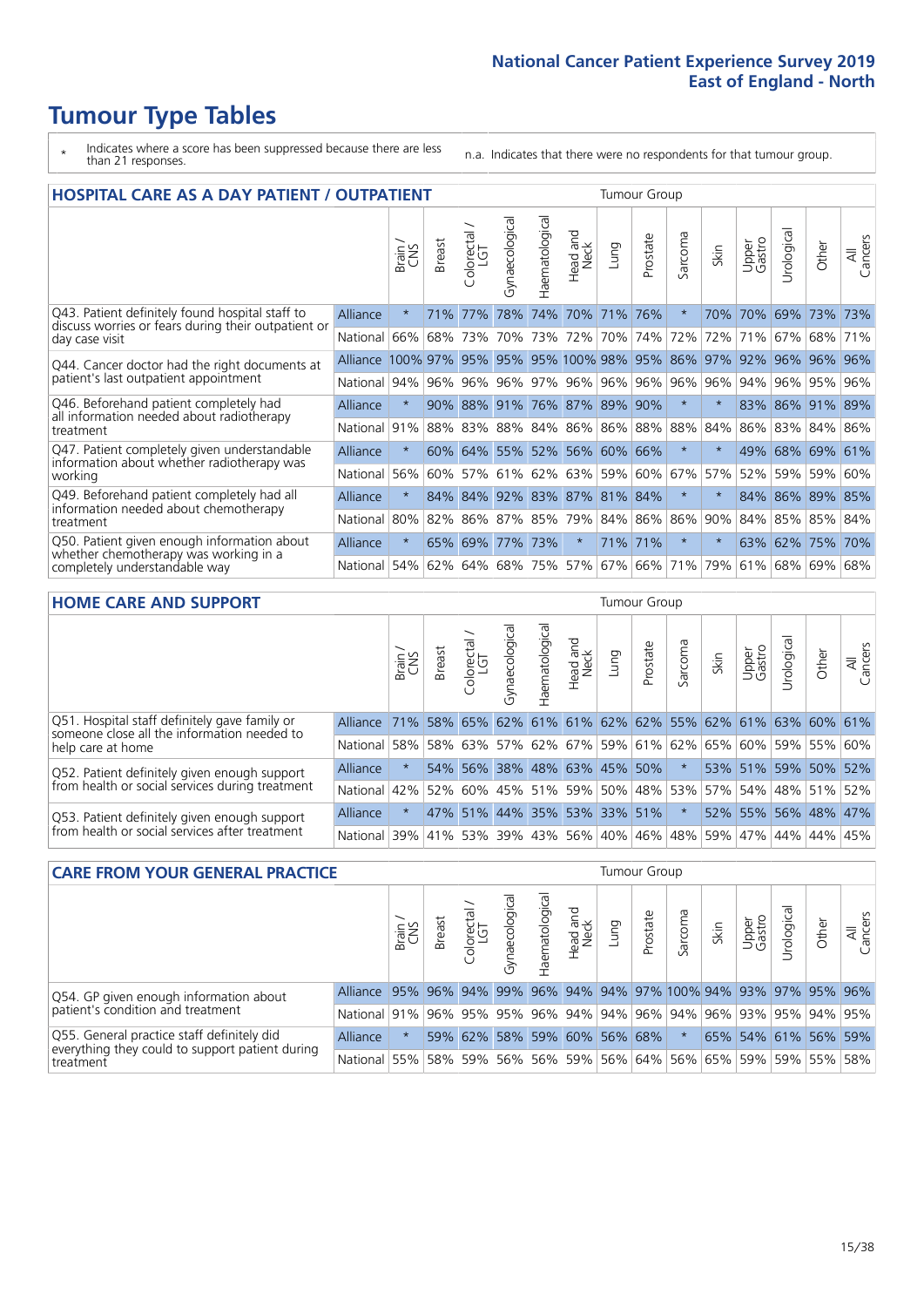# **Tumour Type Tables**

- \* Indicates where a score has been suppressed because there are less than 21 responses.
- n.a. Indicates that there were no respondents for that tumour group.

#### **YOUR OVERALL NHS CARE** THE CONSTRUCTION OF THE THROUP GROUP TUMOUR GROUP

|          | Brain   | <b>Breast</b> | ╮<br>olorectal,<br>LGT<br>$\cup$ | Gynaecological | Haematological                              | Head and<br>Neck      | Lung    | Prostate                              | arcoma<br>ιñ                              | Skin                                                   | Upper<br>Gastro                                        | $\overline{c}$<br>Urologic                                                       | Other                 | All<br>Cancers                                                                   |
|----------|---------|---------------|----------------------------------|----------------|---------------------------------------------|-----------------------|---------|---------------------------------------|-------------------------------------------|--------------------------------------------------------|--------------------------------------------------------|----------------------------------------------------------------------------------|-----------------------|----------------------------------------------------------------------------------|
| Alliance | 62%     | 78%           | 75%                              | 75%            | 74%                                         | 73%                   |         |                                       | 67%                                       | 79%                                                    | 74%                                                    | 78%                                                                              | 71%                   | 75%                                                                              |
| National |         |               |                                  |                |                                             |                       |         |                                       |                                           |                                                        | 69%                                                    | 74%                                                                              |                       | 73%                                                                              |
| Alliance | $\star$ |               |                                  |                |                                             |                       |         |                                       | $\ast$                                    |                                                        |                                                        |                                                                                  |                       |                                                                                  |
| National | 36%     | 41%           | 40%                              | 34%            |                                             |                       |         |                                       |                                           | 44%                                                    | 36%                                                    | 33%                                                                              | 31%                   | 38%                                                                              |
| Alliance |         | 93%           |                                  |                |                                             |                       |         |                                       |                                           |                                                        |                                                        |                                                                                  |                       | 90%                                                                              |
| National |         |               |                                  |                |                                             |                       |         |                                       |                                           |                                                        |                                                        |                                                                                  |                       |                                                                                  |
| Alliance |         |               |                                  |                |                                             |                       |         |                                       |                                           |                                                        |                                                        |                                                                                  |                       | 73%                                                                              |
| National |         | 68%           |                                  | 66%            |                                             |                       | 71%     |                                       |                                           | 73%                                                    | 66%                                                    | 75%                                                                              |                       | 69%                                                                              |
| Alliance | 42%     | 36%           | 37%                              | 37%            | 29%                                         |                       |         |                                       | 48%                                       | 24%                                                    | 34%                                                    | 16%                                                                              |                       | 33%                                                                              |
| National |         | 30%           |                                  | 31%            |                                             |                       |         |                                       | 36%                                       | 20%                                                    | 36%                                                    |                                                                                  |                       | 30%                                                                              |
| Alliance | 9.2     | 9.0           | 8.9                              | 9.0            | 8.9                                         | 8.9                   | 8.8     | 8.8                                   | 8.7                                       | 8.8                                                    | 8.7                                                    | 8.8                                                                              | 8.8                   | 8.9                                                                              |
| National | 8.6     | 8.9           | 8.8                              | 8.7            | 8.9                                         | 8.8                   | 8.8     | 8.8                                   | 8.8                                       | 8.9                                                    | 8.7                                                    | 8.7                                                                              | 8.7                   | 8.8                                                                              |
|          |         |               | 60%<br>88%<br>58%<br>42%         | 49% 35%        | 73% 73%<br>89%<br>85% 90% 88%<br>73%<br>32% | 69%<br>94% 92%<br>66% | 36% 39% | 75% 73%<br>71%<br>$ 21\% $<br>33% 21% | 69% 75%<br>40% 31% 41% 34% 40%<br>44% 29% | anour oroup<br>36% 40%<br>34%<br>76%<br>68%<br>34% 31% | 73% 75% 70%<br>75% 75% 73% 69% 65% 67% 79% 78% 56% 75% | 79%<br>86% 87% 90% 82% 84%<br> 87%   91%   90%   90%   88%   88%   90%  <br>172% | 89% 84%<br>79%<br>21% | 68%<br>45% 34% 33% 33% 38%<br>91%<br>86% 85% 87% 89%<br>73%<br>64%<br>37%<br>32% |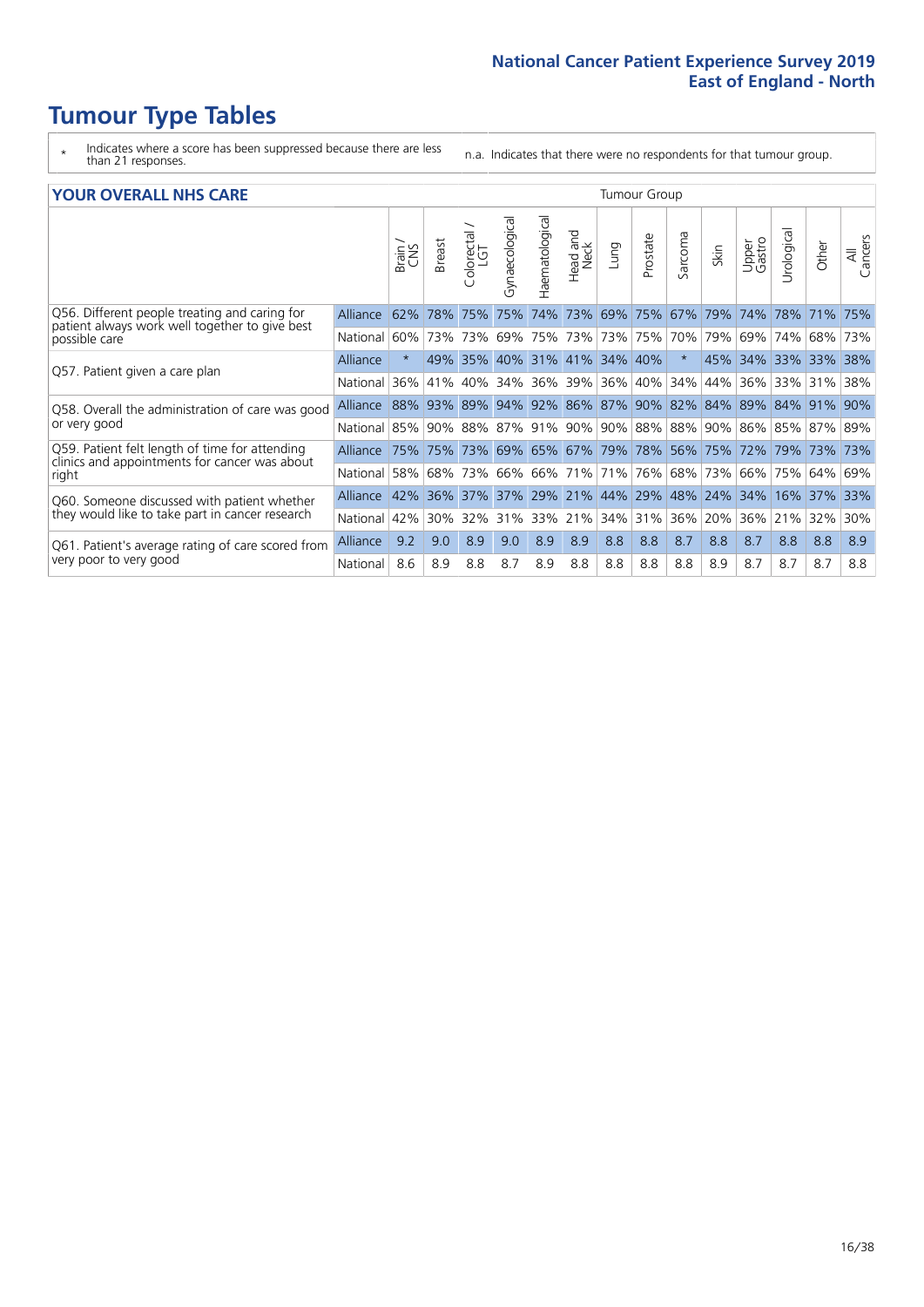### **Year on Year Charts**





#### **DIAGNOSTIC TESTS**





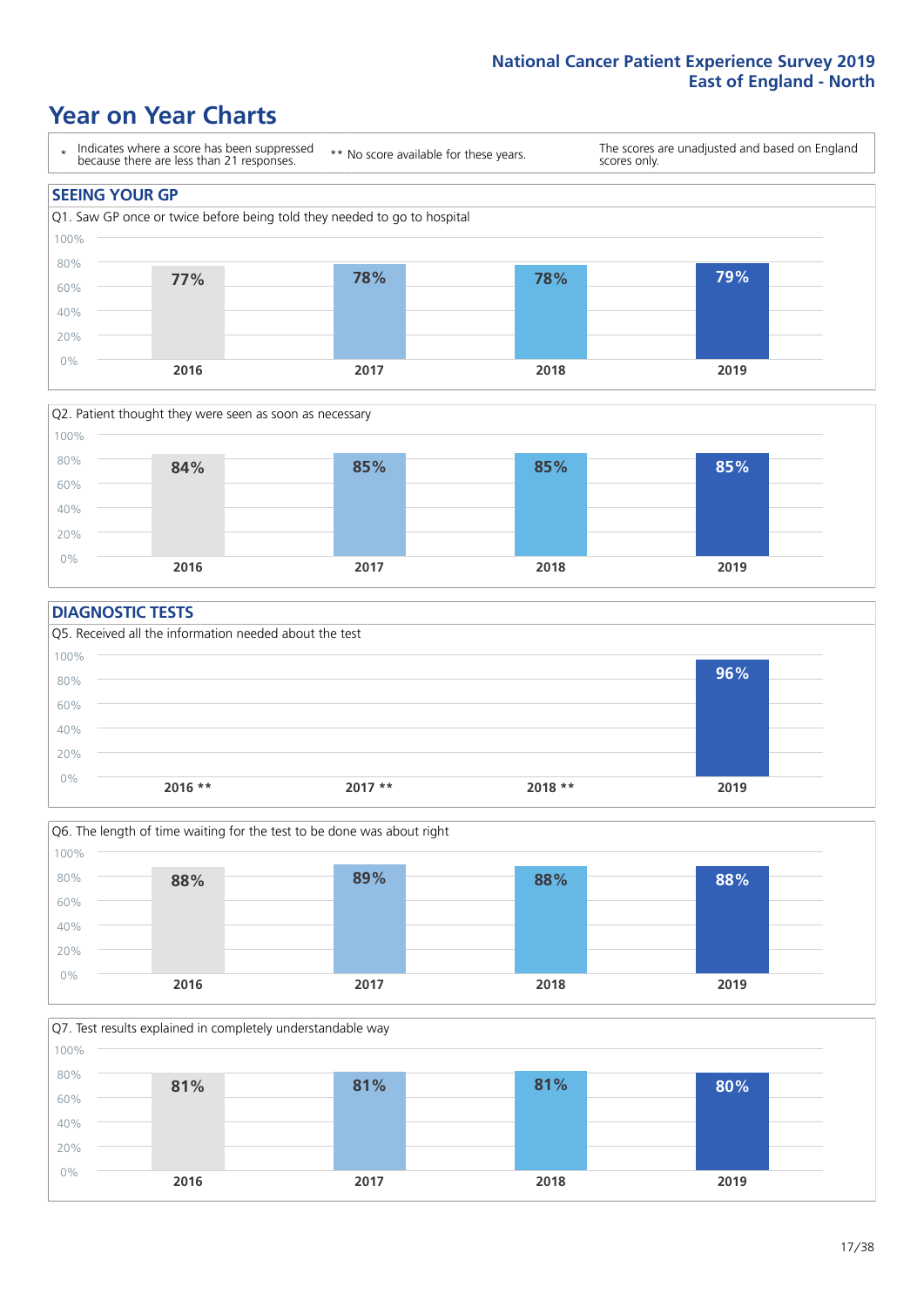### **Year on Year Charts**

\* Indicates where a score has been suppressed because there are less than 21 responses.

\*\* No score available for these years.

The scores are unadjusted and based on England scores only.

### **FINDING OUT WHAT WAS WRONG WITH YOU** Q10. Patient told they could bring a family member or friend when first told they had cancer 0% 20% 40% 60% 80% 100% **2016 2017 2018 2019 73% 75% 75% 75%**







#### **DECIDING THE BEST TREATMENT FOR YOU**

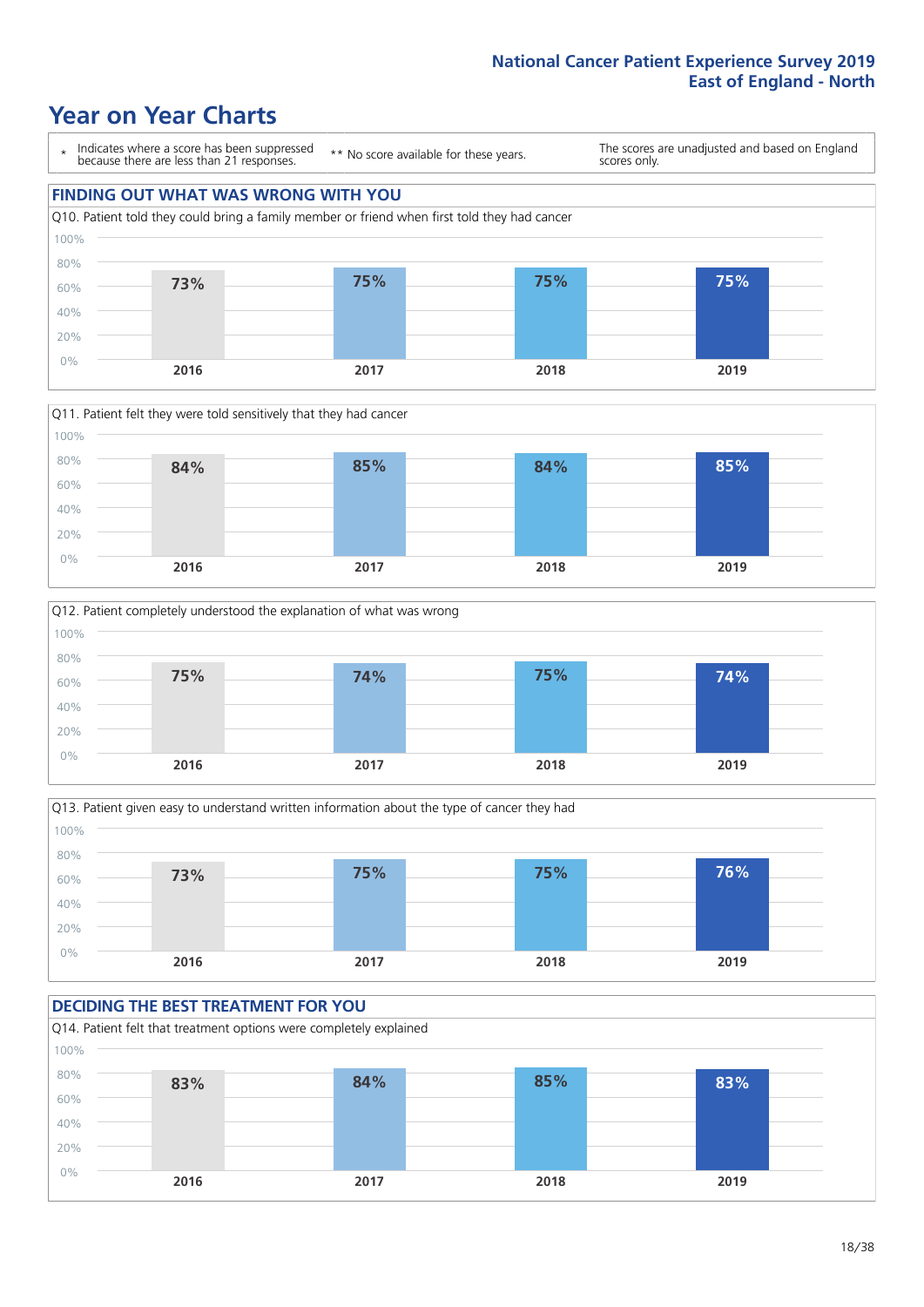### **Year on Year Charts**







Q18. Patient definitely involved as much as they wanted in decisions about care and treatment  $0%$ 20% 40% 60% 80% 100% **2016 \*\* 2017 \*\* 2018 \*\* 2019 83%**

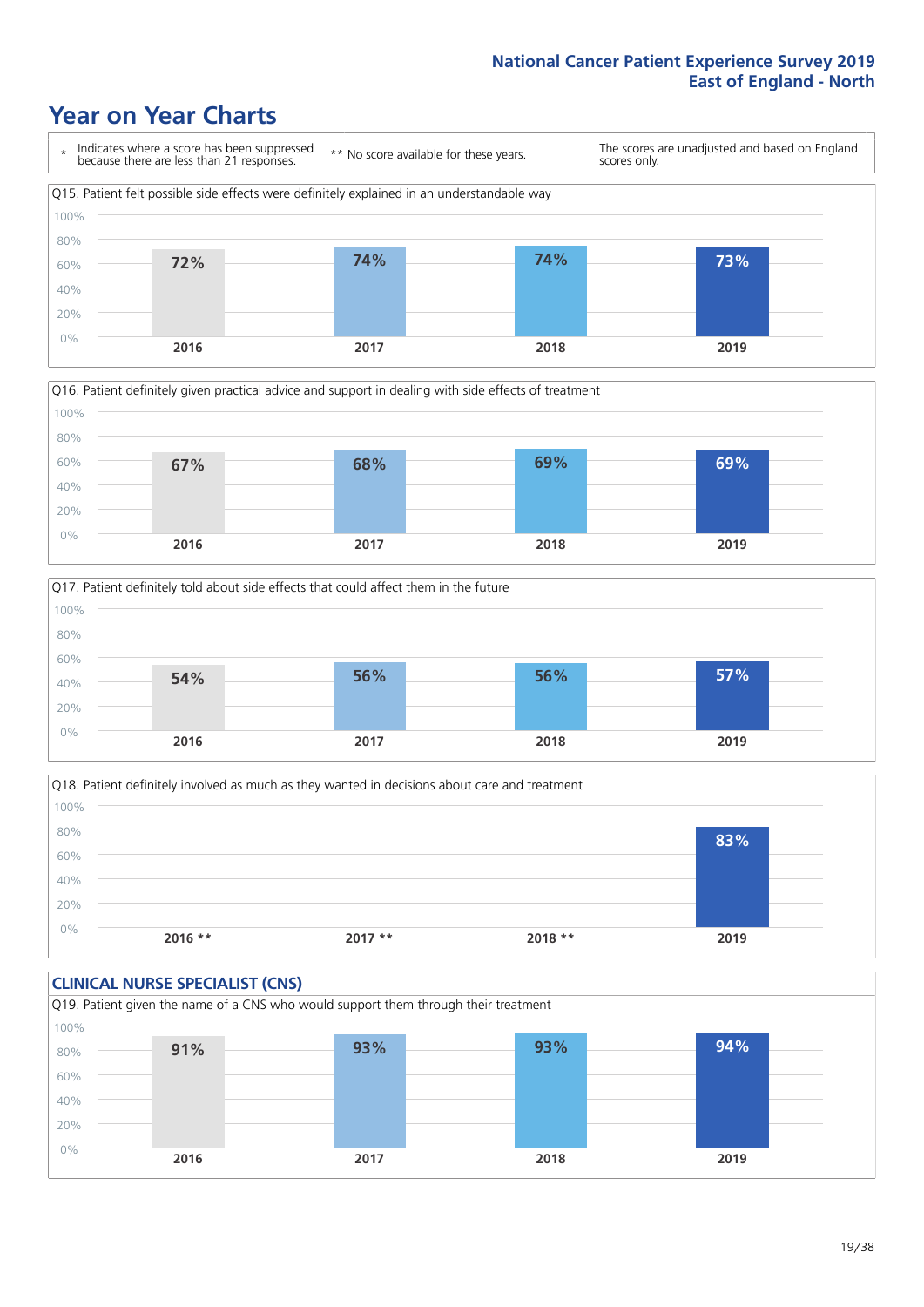### **Year on Year Charts**







Q23. Hospital staff discussed or gave information about the impact cancer could have on day to day activities 0% 20%  $40%$ 60% 80% 100% **2016 2017 2018 2019 81% 83% 85% 85%**

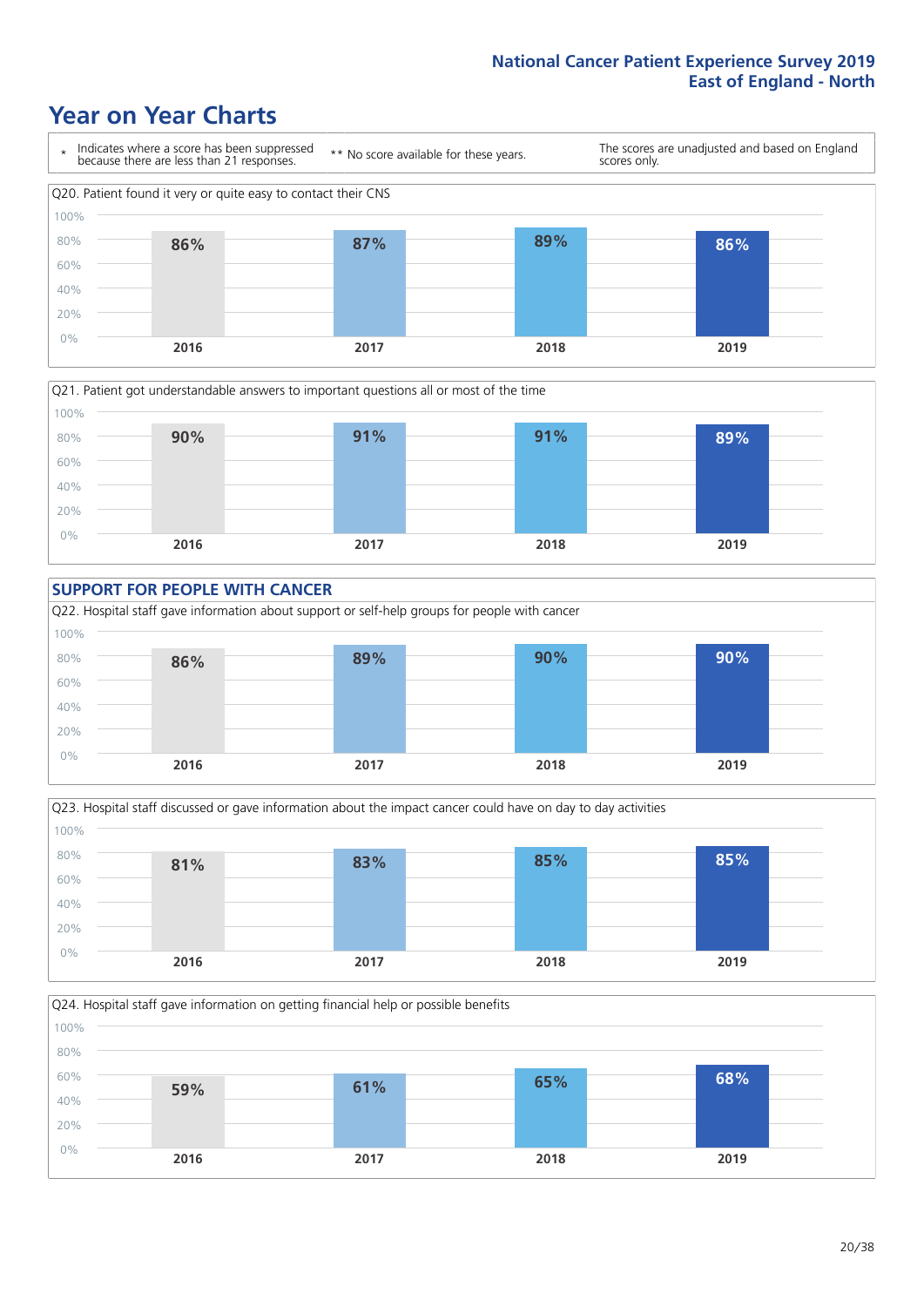### **Year on Year Charts**



#### **OPERATIONS**





|      | <b>HOSPITAL CARE AS AN INPATIENT</b> |                                                                                |          |      |  |
|------|--------------------------------------|--------------------------------------------------------------------------------|----------|------|--|
|      |                                      | Q30. Hospital staff didn't talk in front of patient as if patient wasn't there |          |      |  |
| 100% |                                      |                                                                                |          |      |  |
| 80%  |                                      |                                                                                |          | 84%  |  |
| 60%  |                                      |                                                                                |          |      |  |
| 40%  |                                      |                                                                                |          |      |  |
| 20%  |                                      |                                                                                |          |      |  |
| 0%   |                                      |                                                                                |          |      |  |
|      | $2016$ **                            | $2017**$                                                                       | $2018**$ | 2019 |  |

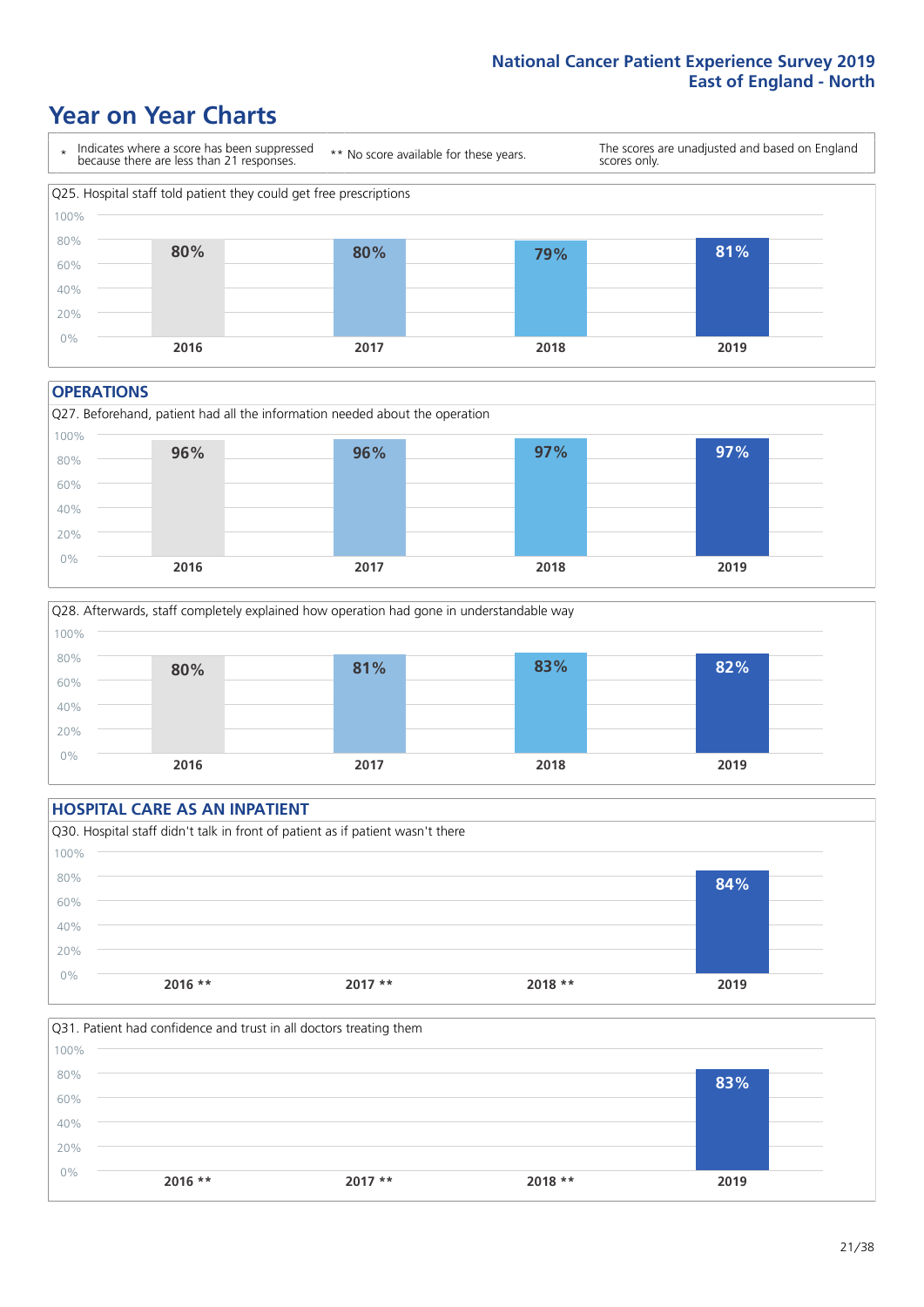### **Year on Year Charts**

|      | Indicates where a score has been suppressed<br>because there are less than 21 responses. | ** No score available for these years. | scores only. | The scores are unadjusted and based on England |
|------|------------------------------------------------------------------------------------------|----------------------------------------|--------------|------------------------------------------------|
|      | Q32. Patient's family or someone close definitely felt able to talk to a doctor          |                                        |              |                                                |
| 100% |                                                                                          |                                        |              |                                                |
| 80%  |                                                                                          |                                        |              |                                                |
| 60%  |                                                                                          |                                        |              | 72%                                            |
| 40%  |                                                                                          |                                        |              |                                                |
| 20%  |                                                                                          |                                        |              |                                                |
| 0%   | $2016$ **                                                                                | $2017**$                               | $2018**$     | 2019                                           |







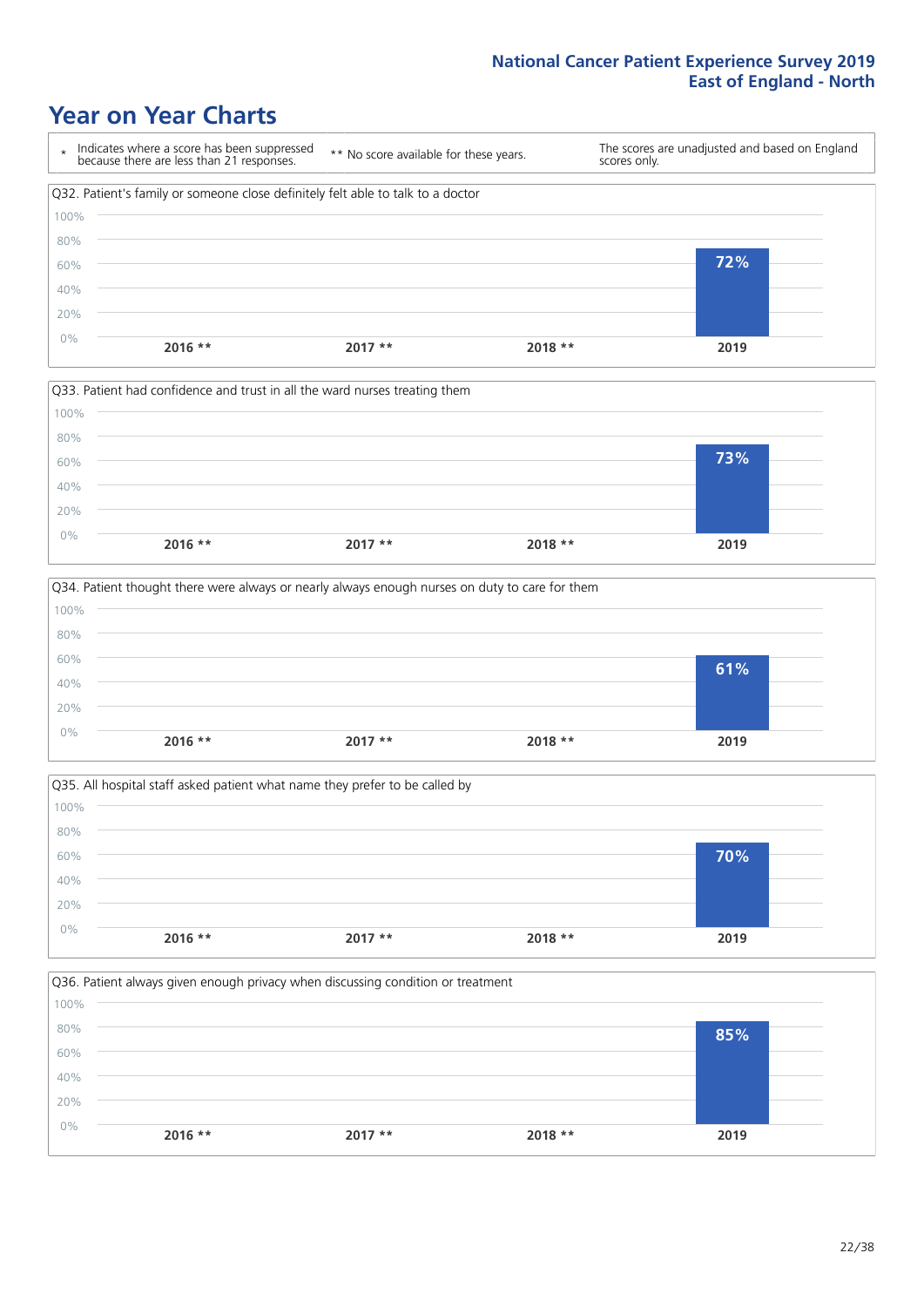### **Year on Year Charts**

\* Indicates where a score has been suppressed because there are less than 21 responses. \*\* No score available for these years. The scores are unadjusted and based on England scores only. Q37. Patient definitely found hospital staff to discuss worries or fears during their inpatient visit 0% 20% 40% 60% 80% 100% **2016 \*\* 2017 \*\* 2018 \*\* 2019 52%**



|       |           | Q39. Patient always felt they were treated with respect and dignity while in hospital |          |      |  |
|-------|-----------|---------------------------------------------------------------------------------------|----------|------|--|
| 100%  |           |                                                                                       |          |      |  |
| 80%   |           |                                                                                       |          | 89%  |  |
| 60%   |           |                                                                                       |          |      |  |
| 40%   |           |                                                                                       |          |      |  |
| 20%   |           |                                                                                       |          |      |  |
| $0\%$ | $2016$ ** | $2017**$                                                                              | $2018**$ | 2019 |  |
|       |           |                                                                                       |          |      |  |

|       |           | Q40. Patient given clear written information about what should or should not do after leaving hospital |          |      |
|-------|-----------|--------------------------------------------------------------------------------------------------------|----------|------|
| 100%  |           |                                                                                                        |          |      |
| 80%   |           |                                                                                                        |          | 87%  |
| 60%   |           |                                                                                                        |          |      |
| 40%   |           |                                                                                                        |          |      |
| 20%   |           |                                                                                                        |          |      |
| $0\%$ | $2016$ ** | $2017**$                                                                                               | $2018**$ | 2019 |
|       |           |                                                                                                        |          |      |

|       |           |          | Q41. Hospital staff told patient who to contact if worried about condition or treatment after leaving hospital |      |
|-------|-----------|----------|----------------------------------------------------------------------------------------------------------------|------|
| 100%  |           |          |                                                                                                                |      |
| 80%   |           |          |                                                                                                                | 95%  |
| 60%   |           |          |                                                                                                                |      |
| 40%   |           |          |                                                                                                                |      |
| 20%   |           |          |                                                                                                                |      |
| $0\%$ |           |          |                                                                                                                |      |
|       | $2016$ ** | $2017**$ | $2018**$                                                                                                       | 2019 |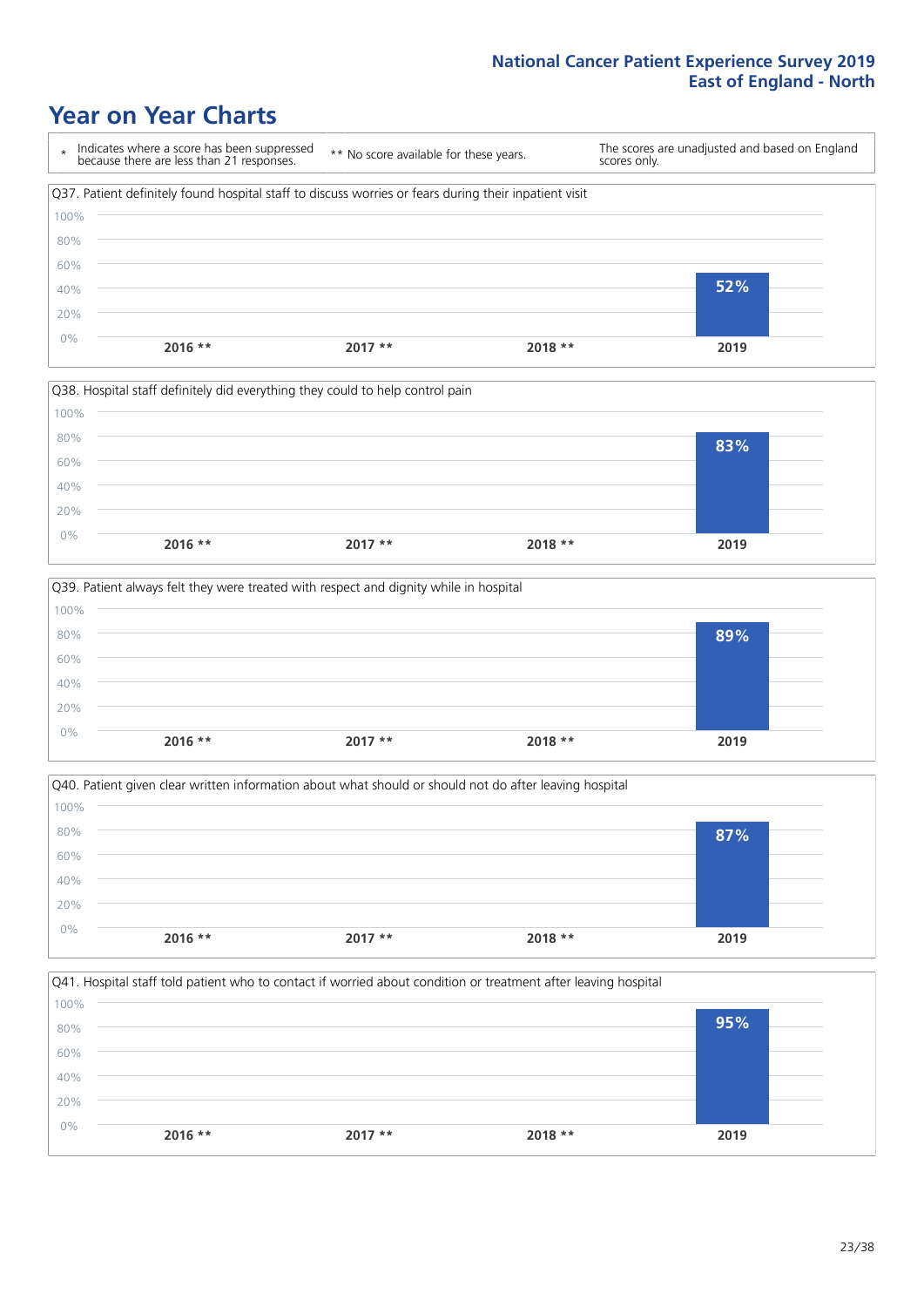### **Year on Year Charts**

\* Indicates where a score has been suppressed because there are less than 21 responses.

\*\* No score available for these years.

The scores are unadjusted and based on England scores only.

#### **HOSPITAL CARE AS A DAY PATIENT / OUTPATIENT**









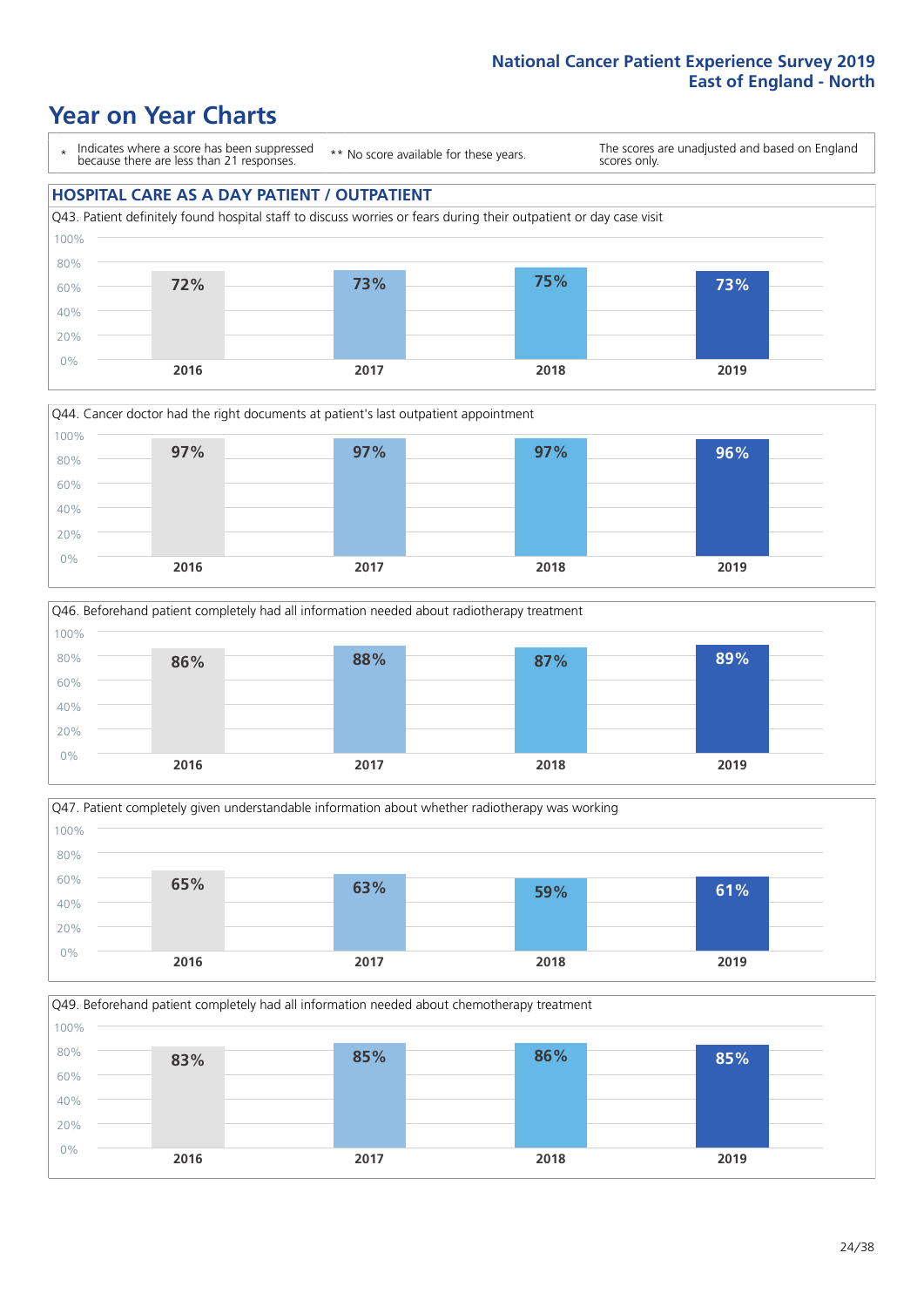### **Year on Year Charts**



#### **HOME CARE AND SUPPORT**







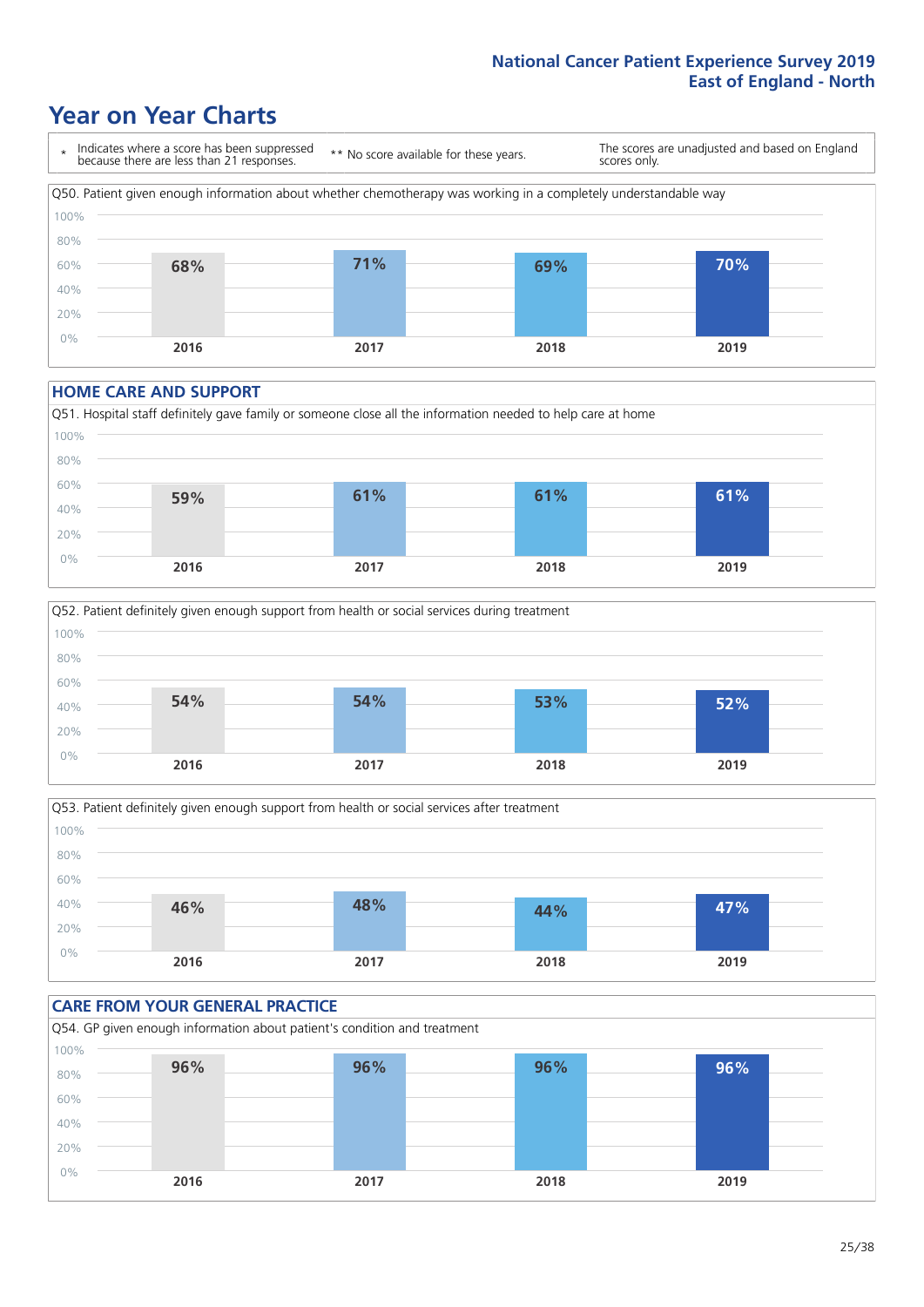### **Year on Year Charts**

\* Indicates where a score has been suppressed because there are less than 21 responses. \*\* No score available for these years. The scores are unadjusted and based on England scores only. Q55. General practice staff definitely did everything they could to support patient during treatment 0% 20% 40% 60% 80% 100% **2016 2017 2018 2019 64% 64% 61% 59%**

#### **YOUR OVERALL NHS CARE**







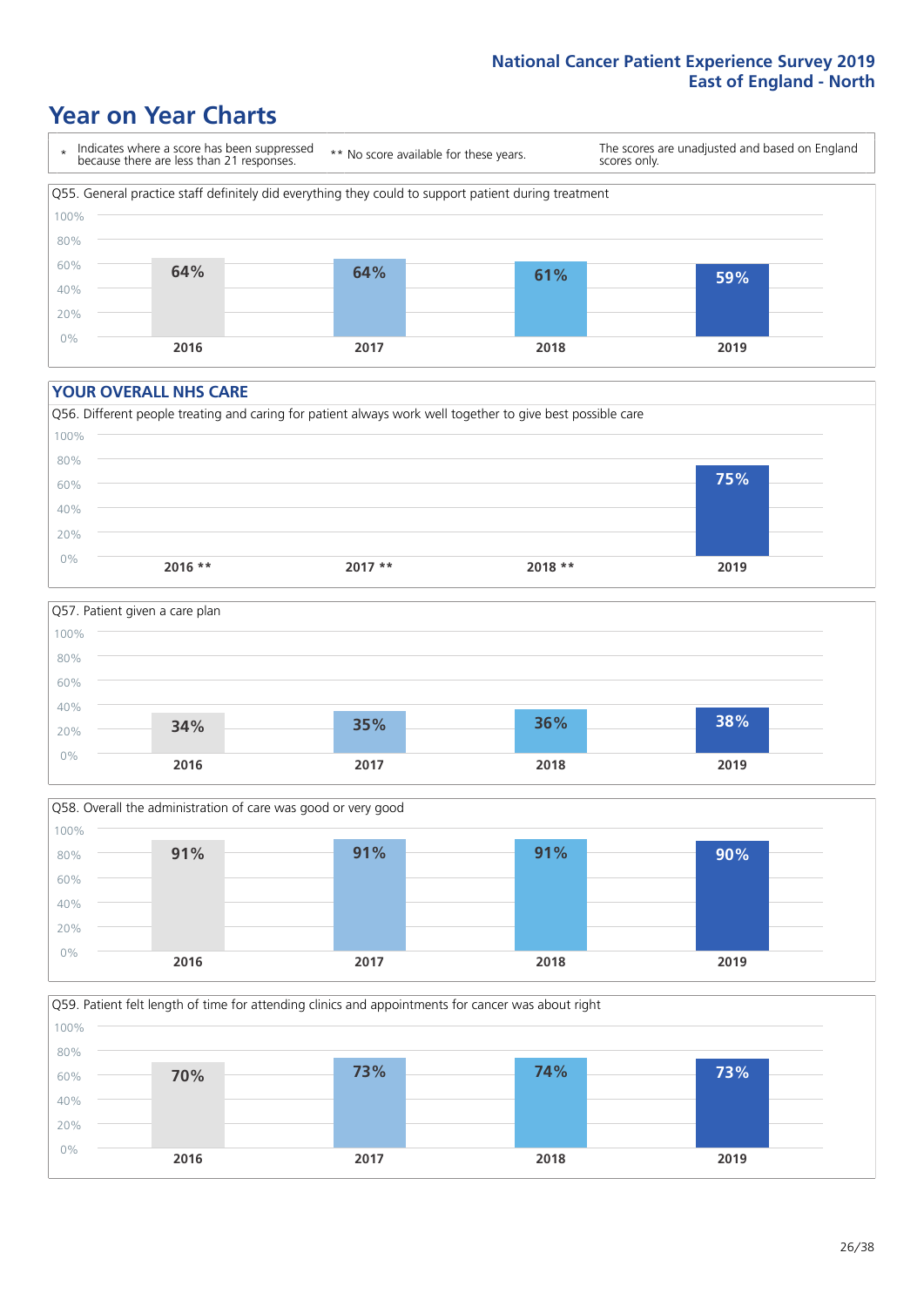### **Year on Year Charts**



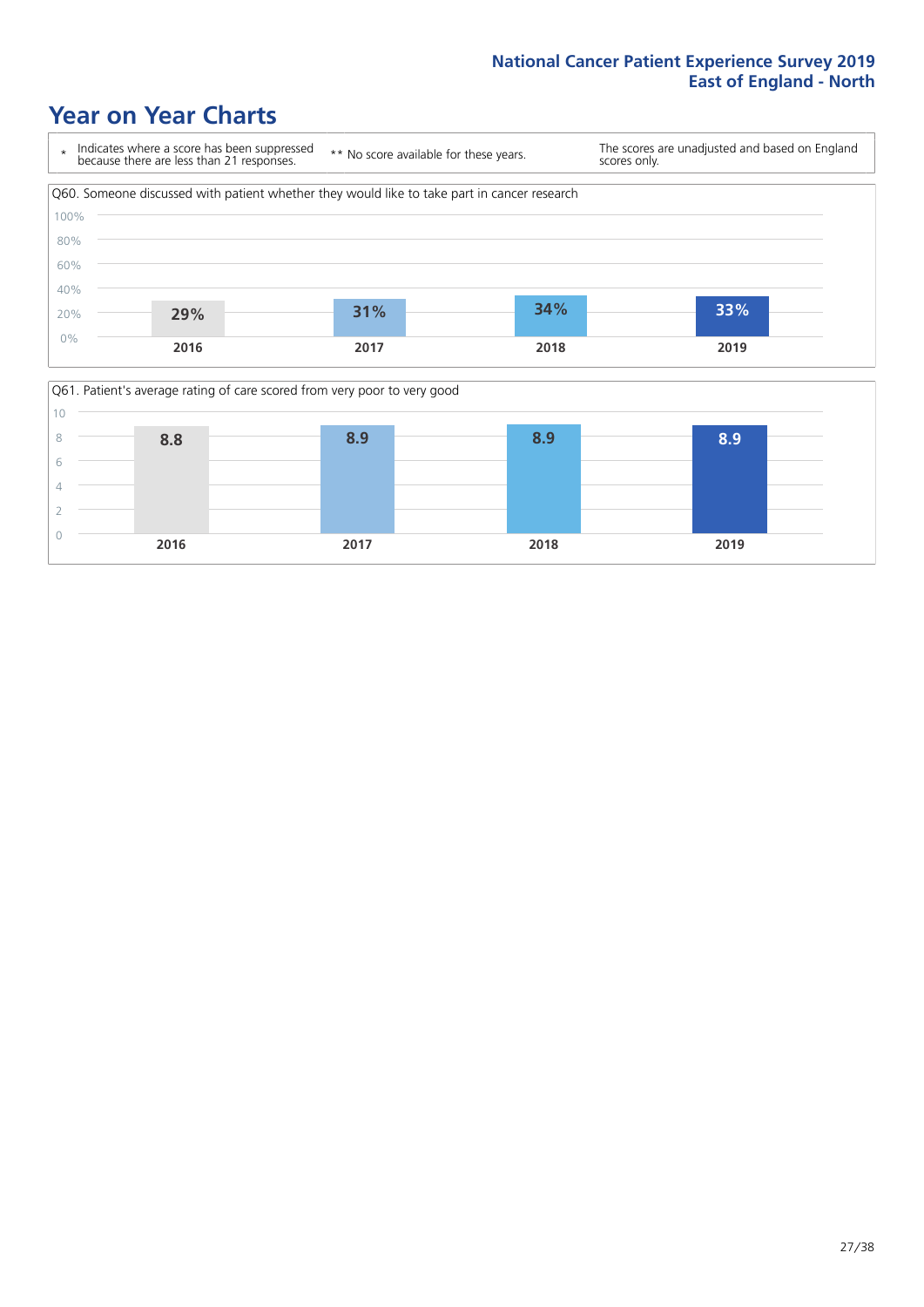# **Trust Expected Range Summary**

|            | Alliance                                                        |   | <b>Expected Range Classification</b> |                  |
|------------|-----------------------------------------------------------------|---|--------------------------------------|------------------|
| RGT        | Cambridge University Hospitals NHS Foundation Trust             |   | 31                                   | 20               |
| RGN        | North West Anglia NHS Foundation Trust                          |   | 36                                   | 16               |
| RGM        | Royal Papworth Hospital NHS Foundation Trust                    |   | 41                                   | 6 <sup>°</sup>   |
| <b>RDE</b> | East Suffolk and North Essex NHS Foundation Trust               |   | 45                                   | 6                |
| RGR        | West Suffolk NHS Foundation Trust                               | 4 | 44                                   | $\boldsymbol{4}$ |
| RM1        | Norfolk and Norwich University Hospitals NHS Foundation Trust   | 4 | 44                                   |                  |
| <b>RCX</b> | The Queen Elizabeth Hospital, King's Lynn, NHS Foundation Trust | 3 | 47                                   |                  |
| <b>RGP</b> | James Paget University Hospitals NHS Foundation Trust           | 3 | 48                                   |                  |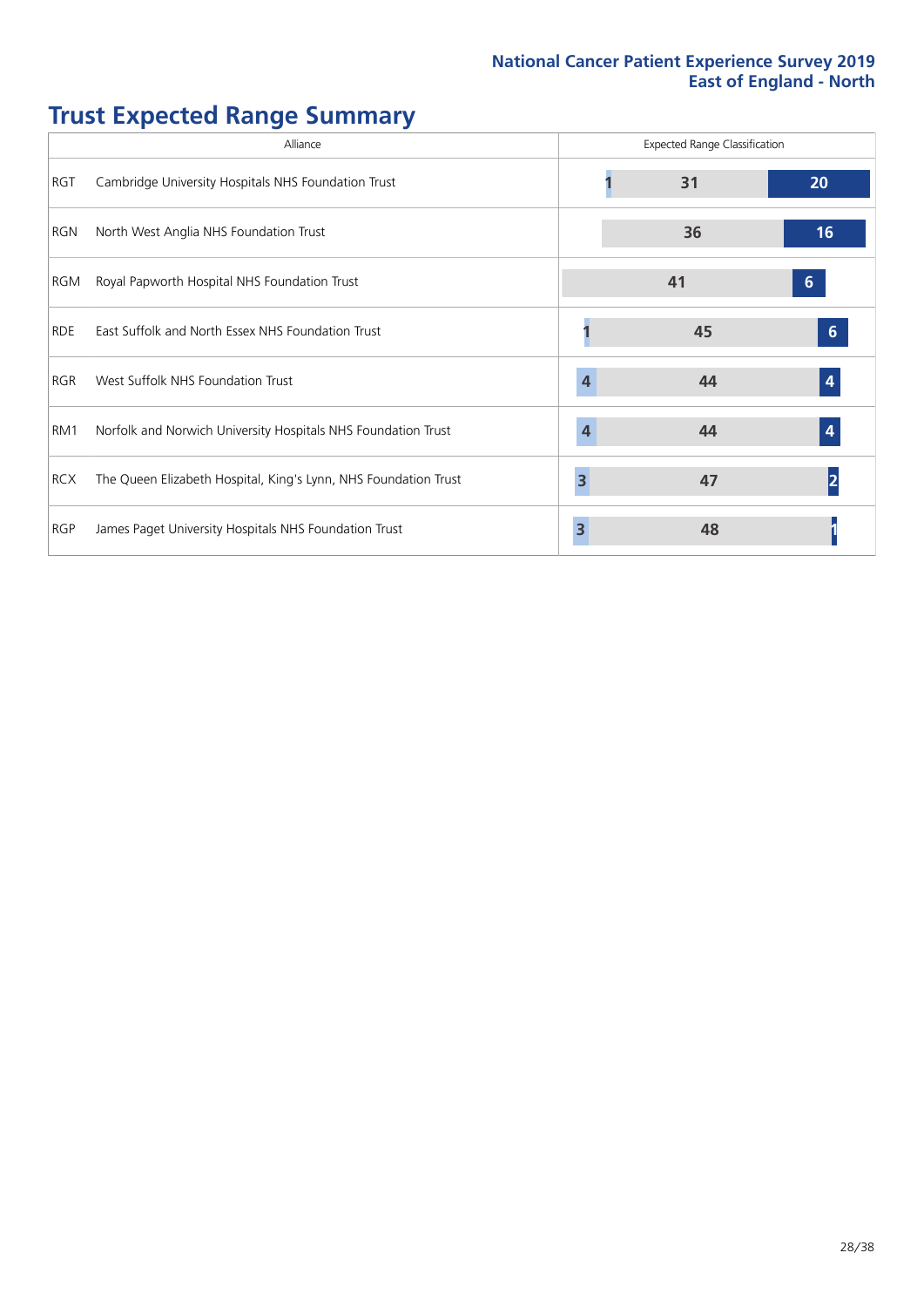|            | Q61. Patient's average rating of care scored from very poor to very good                      |        |       |  |  |
|------------|-----------------------------------------------------------------------------------------------|--------|-------|--|--|
| Code       | Name                                                                                          | Base   | Score |  |  |
| All        | National                                                                                      | 65,135 | 8.8   |  |  |
|            | E56000022 East of England - North                                                             | 3,888  | 8.9   |  |  |
| <b>RGM</b> | Royal Papworth Hospital NHS Foundation Trust                                                  | 66     | 9.0   |  |  |
| RGT        | Cambridge University Hospitals NHS Foundation Trust                                           | 850    | 9.0   |  |  |
| <b>RGN</b> | North West Anglia NHS Foundation Trust                                                        | 557    | 8.9   |  |  |
| <b>RGR</b> | West Suffolk NHS Foundation Trust                                                             | 413    | 8.9   |  |  |
| <b>RGP</b> | James Paget University Hospitals NHS Foundation Trust                                         | 214    | 8.9   |  |  |
| <b>RDE</b> | East Suffolk and North Essex NHS Foundation Trust                                             | 676    | 8.9   |  |  |
| RM1        | Norfolk and Norwich University Hospitals NHS Foundation Trust                                 | 1,058  | 8.8   |  |  |
| <b>RCX</b> | The Queen Elizabeth Hospital, King's Lynn, NHS Foundation Trust                               | 394    | 8.8   |  |  |
|            | Q18. Patient definitely involved as much as they wanted in decisions about care and treatment |        |       |  |  |
| Code       | Name                                                                                          | Base   | Score |  |  |
| All        | National                                                                                      | 65,989 | 81%   |  |  |
| E56000022  | East of England - North                                                                       | 3,934  | 82%   |  |  |
| <b>RGM</b> | Royal Papworth Hospital NHS Foundation Trust                                                  | 65     | 88%   |  |  |
| <b>RGT</b> | Cambridge University Hospitals NHS Foundation Trust                                           | 862    | 86%   |  |  |
| RGR        | West Suffolk NHS Foundation Trust                                                             | 422    | 85%   |  |  |
| <b>RDE</b> | East Suffolk and North Essex NHS Foundation Trust                                             | 680    | 84%   |  |  |
| <b>RGN</b> | North West Anglia NHS Foundation Trust                                                        | 567    | 83%   |  |  |
| <b>RCX</b> | The Queen Elizabeth Hospital, King's Lynn, NHS Foundation Trust                               | 390    | 82%   |  |  |
| <b>RGP</b> | James Paget University Hospitals NHS Foundation Trust                                         | 217    | 81%   |  |  |
| RM1        | Norfolk and Norwich University Hospitals NHS Foundation Trust                                 | 1,069  | 80%   |  |  |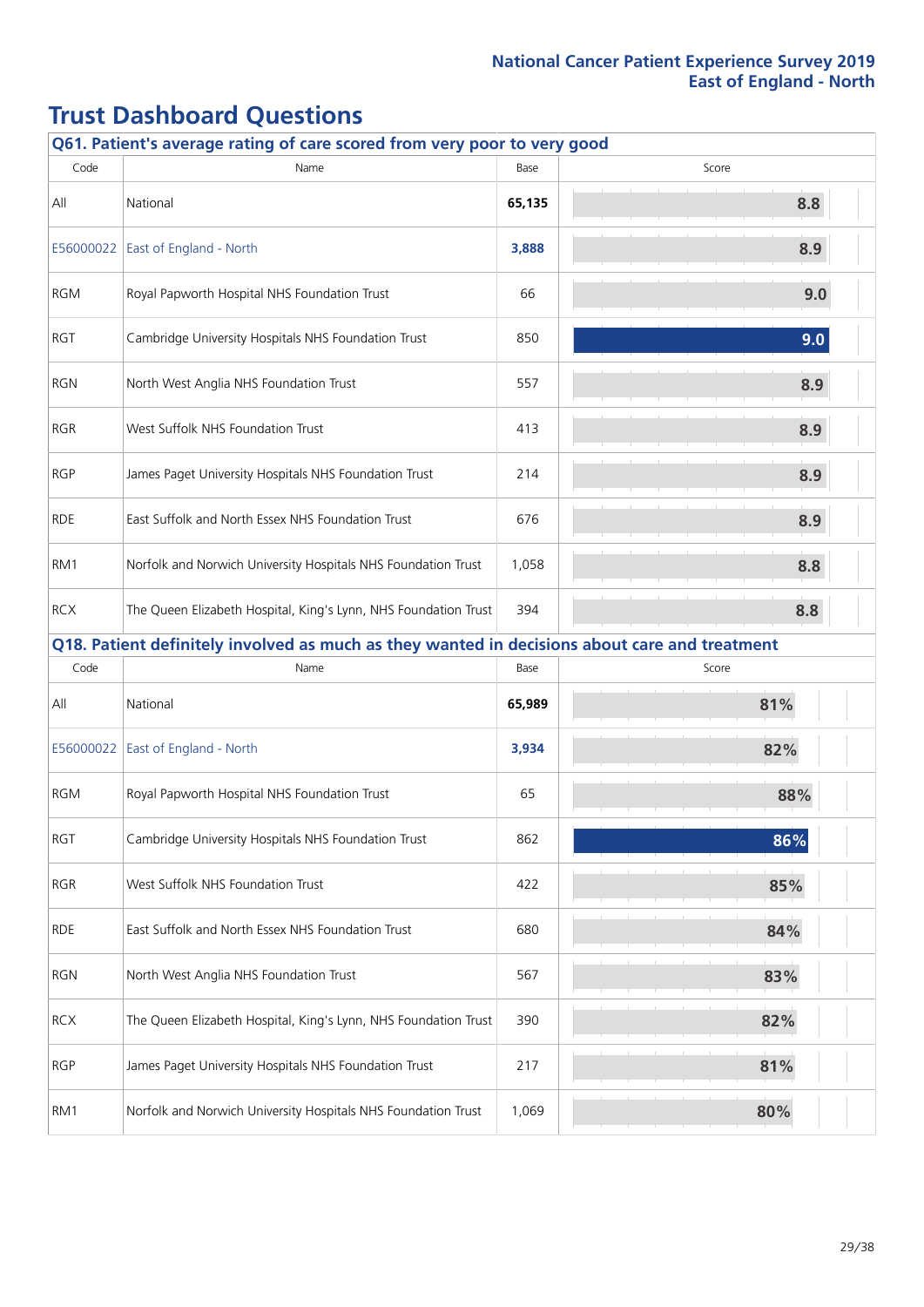|            | Q19. Patient given the name of a CNS who would support them through their treatment |        |       |     |
|------------|-------------------------------------------------------------------------------------|--------|-------|-----|
| Code       | Name                                                                                | Base   | Score |     |
| All        | National                                                                            | 64,196 |       | 92% |
| E56000022  | East of England - North                                                             | 3,858  |       | 94% |
| <b>RDE</b> | East Suffolk and North Essex NHS Foundation Trust                                   | 669    |       | 97% |
| <b>RGT</b> | Cambridge University Hospitals NHS Foundation Trust                                 | 848    |       | 96% |
| RM1        | Norfolk and Norwich University Hospitals NHS Foundation Trust                       | 1,059  |       | 95% |
| <b>RGN</b> | North West Anglia NHS Foundation Trust                                              | 548    |       | 94% |
| <b>RGM</b> | Royal Papworth Hospital NHS Foundation Trust                                        | 65     |       | 93% |
| <b>RGR</b> | West Suffolk NHS Foundation Trust                                                   | 411    |       | 91% |
| <b>RGP</b> | James Paget University Hospitals NHS Foundation Trust                               | 211    |       | 90% |
| <b>RCX</b> | The Queen Elizabeth Hospital, King's Lynn, NHS Foundation Trust                     | 383    |       | 90% |
|            | Q20. Patient found it very or quite easy to contact their CNS                       |        |       |     |
| Code       | Name                                                                                | Base   | Score |     |
| All        | National                                                                            | 52,999 |       | 85% |
| E56000022  | East of England - North                                                             | 3,303  |       | 86% |
| <b>RGP</b> | James Paget University Hospitals NHS Foundation Trust                               | 164    |       | 95% |
| RCX        | The Queen Elizabeth Hospital, King's Lynn, NHS Foundation Trust                     | 305    |       | 90% |
| <b>RGR</b> | West Suffolk NHS Foundation Trust                                                   | 347    |       | 88% |
| <b>RGN</b> | North West Anglia NHS Foundation Trust                                              | 464    |       | 87% |
| <b>RDE</b> | East Suffolk and North Essex NHS Foundation Trust                                   | 602    |       | 85% |
| RM1        | Norfolk and Norwich University Hospitals NHS Foundation Trust                       | 907    |       | 85% |
| RGT        | Cambridge University Hospitals NHS Foundation Trust                                 | 753    | 83%   |     |
| <b>RGM</b> | Royal Papworth Hospital NHS Foundation Trust                                        | 52     | 81%   |     |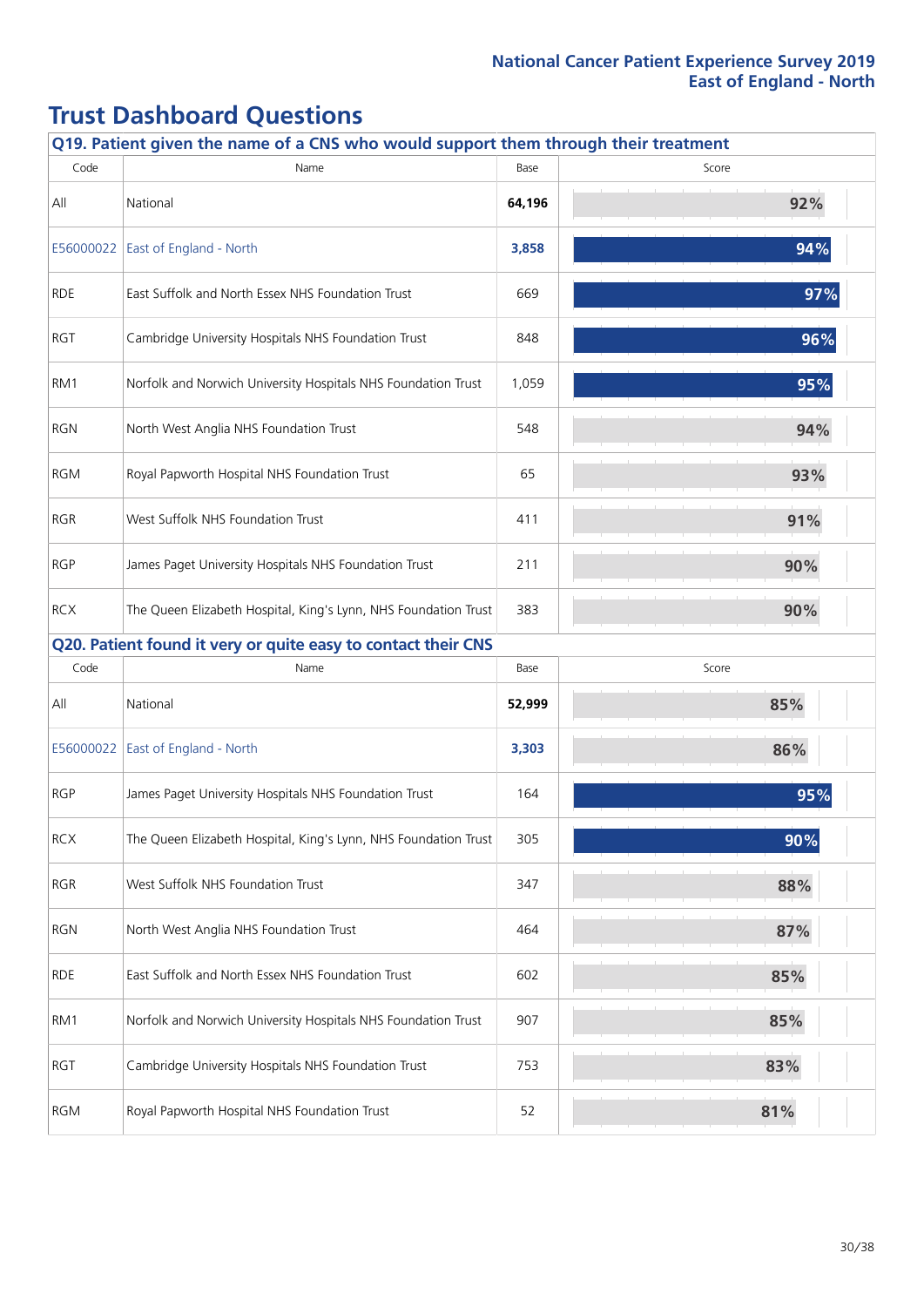| Q39. Patient always felt they were treated with respect and dignity while in hospital |                                                                                                       |        |       |  |
|---------------------------------------------------------------------------------------|-------------------------------------------------------------------------------------------------------|--------|-------|--|
| Code                                                                                  | Name                                                                                                  | Base   | Score |  |
| All                                                                                   | National                                                                                              | 32,875 | 88%   |  |
| E56000022                                                                             | <b>East of England - North</b>                                                                        | 1,915  | 88%   |  |
| <b>RGN</b>                                                                            | North West Anglia NHS Foundation Trust                                                                | 270    | 93%   |  |
| <b>RGR</b>                                                                            | West Suffolk NHS Foundation Trust                                                                     | 180    | 91%   |  |
| <b>RGM</b>                                                                            | Royal Papworth Hospital NHS Foundation Trust                                                          | 50     | 89%   |  |
| <b>RGP</b>                                                                            | James Paget University Hospitals NHS Foundation Trust                                                 | 88     | 89%   |  |
| <b>RGT</b>                                                                            | Cambridge University Hospitals NHS Foundation Trust                                                   | 512    | 89%   |  |
| RM1                                                                                   | Norfolk and Norwich University Hospitals NHS Foundation Trust                                         | 505    | 88%   |  |
| <b>RDE</b>                                                                            | East Suffolk and North Essex NHS Foundation Trust                                                     | 300    | 88%   |  |
| <b>RCX</b>                                                                            | The Queen Elizabeth Hospital, King's Lynn, NHS Foundation Trust                                       | 151    | 86%   |  |
| hospital                                                                              | Q41. Hospital staff told patient who to contact if worried about condition or treatment after leaving |        |       |  |
| Code                                                                                  | Name                                                                                                  | Base   | Score |  |
| All                                                                                   | National                                                                                              | 31,541 | 94%   |  |
| E56000022                                                                             | East of England - North                                                                               | 1,830  | 95%   |  |
| <b>RDE</b>                                                                            | East Suffolk and North Essex NHS Foundation Trust                                                     | 285    | 96%   |  |
| <b>RGR</b>                                                                            | West Suffolk NHS Foundation Trust                                                                     | 173    | 96%   |  |
| RGT                                                                                   | Cambridge University Hospitals NHS Foundation Trust                                                   | 485    | 96%   |  |
| RM1                                                                                   | Norfolk and Norwich University Hospitals NHS Foundation Trust                                         | 486    | 95%   |  |
| <b>RGP</b>                                                                            | James Paget University Hospitals NHS Foundation Trust                                                 | 85     | 94%   |  |
| <b>RGN</b>                                                                            | North West Anglia NHS Foundation Trust                                                                | 261    | 94%   |  |
| <b>RGM</b>                                                                            | Royal Papworth Hospital NHS Foundation Trust                                                          | 48     | 93%   |  |
| <b>RCX</b>                                                                            | The Queen Elizabeth Hospital, King's Lynn, NHS Foundation Trust                                       | 142    | 90%   |  |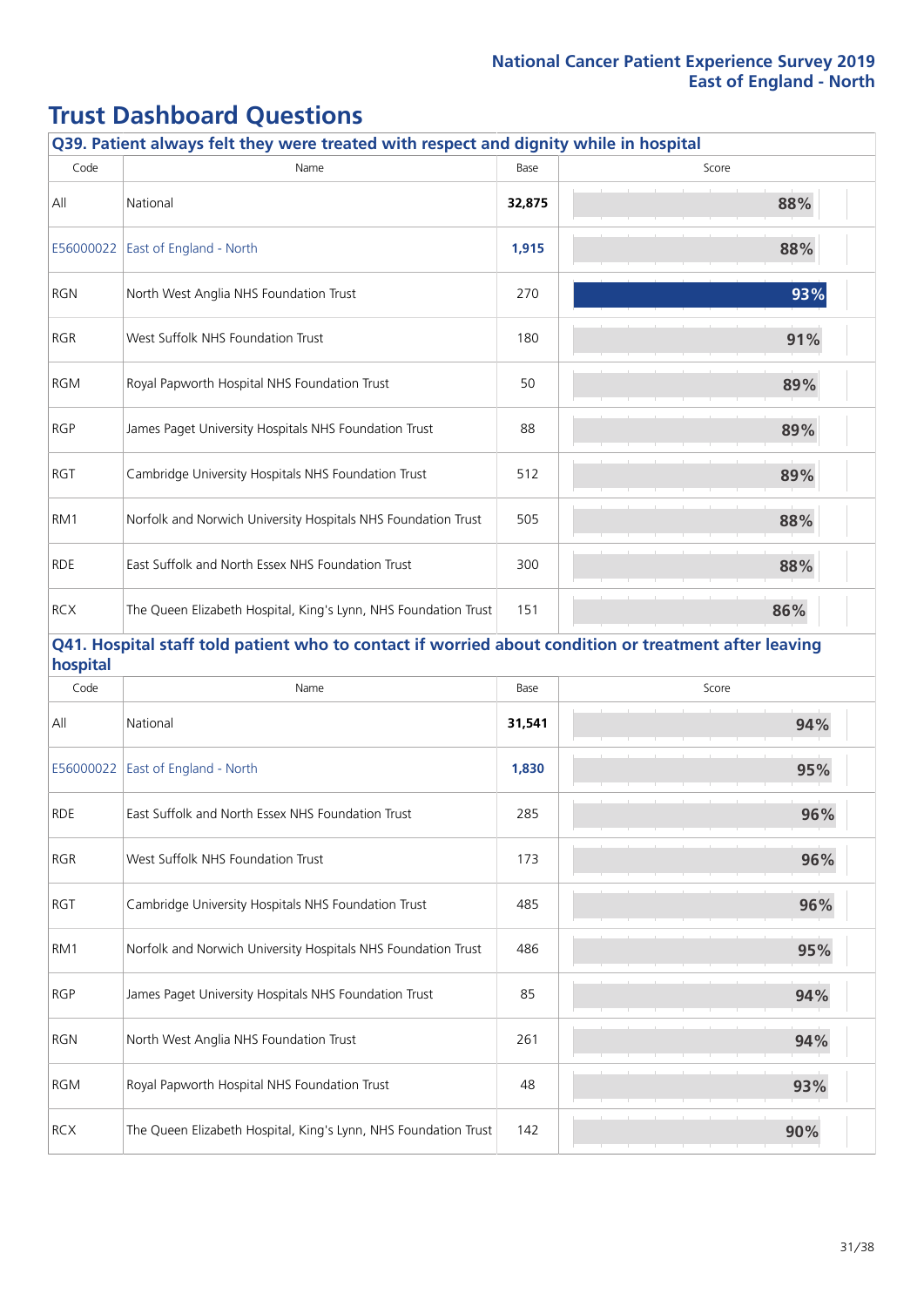|            | Q55. General practice staff definitely did everything they could to support patient during treatment |        |       |  |  |
|------------|------------------------------------------------------------------------------------------------------|--------|-------|--|--|
| Code       | Name                                                                                                 | Base   | Score |  |  |
| All        | National                                                                                             | 44,055 | 58%   |  |  |
| E56000022  | East of England - North                                                                              | 2,552  | 59%   |  |  |
| <b>RGM</b> | Royal Papworth Hospital NHS Foundation Trust                                                         | 38     | 72%   |  |  |
| <b>RGR</b> | West Suffolk NHS Foundation Trust                                                                    | 267    | 62%   |  |  |
| <b>RGT</b> | Cambridge University Hospitals NHS Foundation Trust                                                  | 584    | 61%   |  |  |
| RM1        | Norfolk and Norwich University Hospitals NHS Foundation Trust                                        | 714    | 61%   |  |  |
| <b>RCX</b> | The Queen Elizabeth Hospital, King's Lynn, NHS Foundation Trust                                      | 215    | 57%   |  |  |
| <b>RGN</b> | North West Anglia NHS Foundation Trust                                                               | 371    | 55%   |  |  |
| <b>RDE</b> | East Suffolk and North Essex NHS Foundation Trust                                                    | 453    | 53%   |  |  |
| <b>RGP</b> | James Paget University Hospitals NHS Foundation Trust                                                | 116    | 52%   |  |  |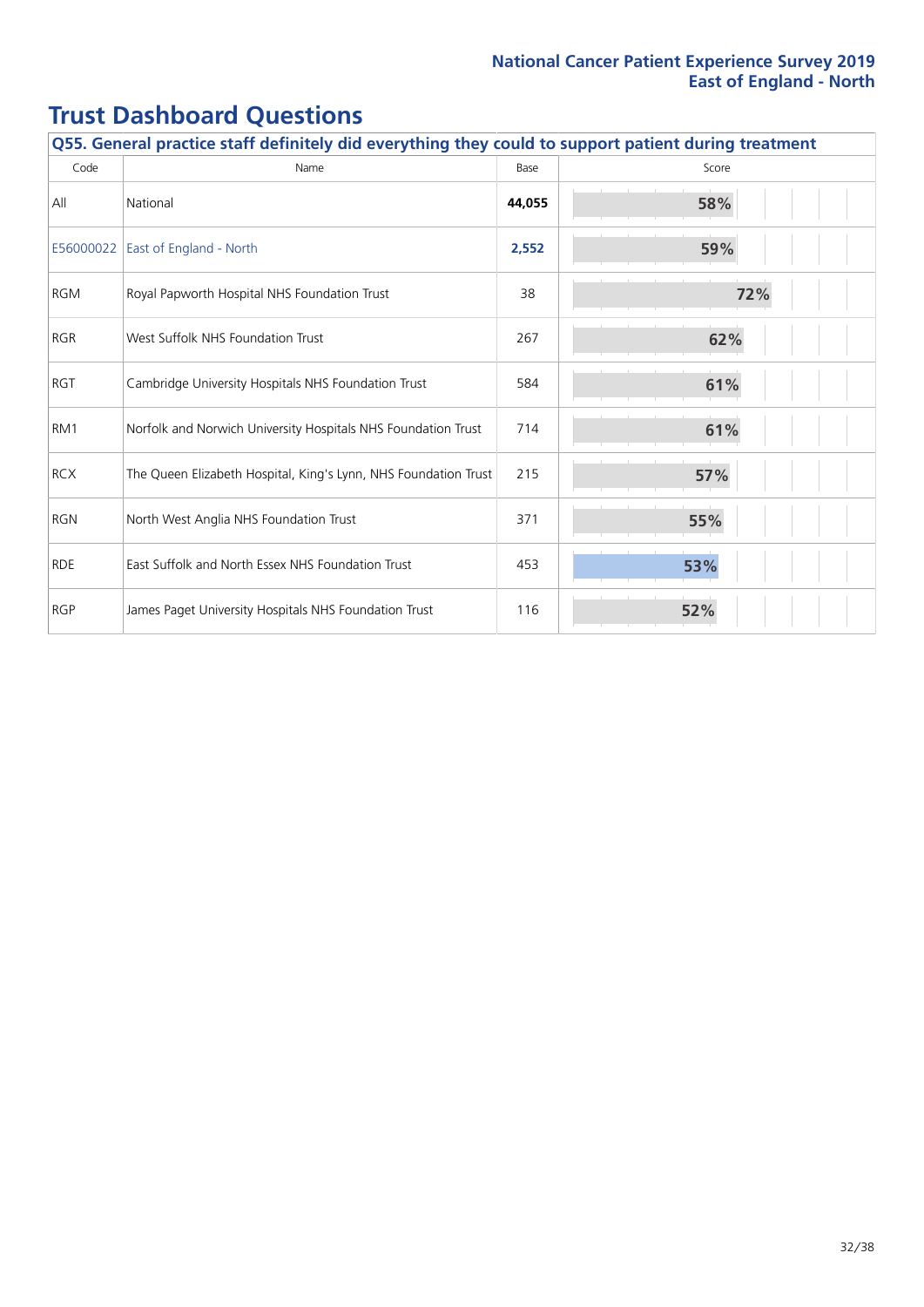# **CCG Expected Range Summary**

|     | CCG                                     |                         | <b>Expected Range Classification</b> |                         |
|-----|-----------------------------------------|-------------------------|--------------------------------------|-------------------------|
| 06H | NHS Cambridgeshire and Peterborough CCG |                         | 35                                   | 17                      |
| 06L | NHS Ipswich and East Suffolk CCG        |                         | 45                                   | $\overline{\mathbf{5}}$ |
| 06T | NHS North East Essex CCG                |                         | 49                                   | 3                       |
| 06W | NHS Norwich CCG                         |                         | 48                                   | 3                       |
| 07K | NHS West Suffolk CCG                    | $\overline{\mathbf{3}}$ | 44                                   | $\overline{\mathbf{5}}$ |
| 06M | NHS Great Yarmouth and Waveney CCG      | 3                       | 45                                   | $\vert$ 4               |
| 06Y | NHS South Norfolk CCG                   |                         | 49                                   | 2                       |
| 07J | NHS West Norfolk CCG                    | 2                       | 48                                   | $\overline{\mathsf{2}}$ |
| 06V | NHS North Norfolk CCG                   | 5                       | 47                                   |                         |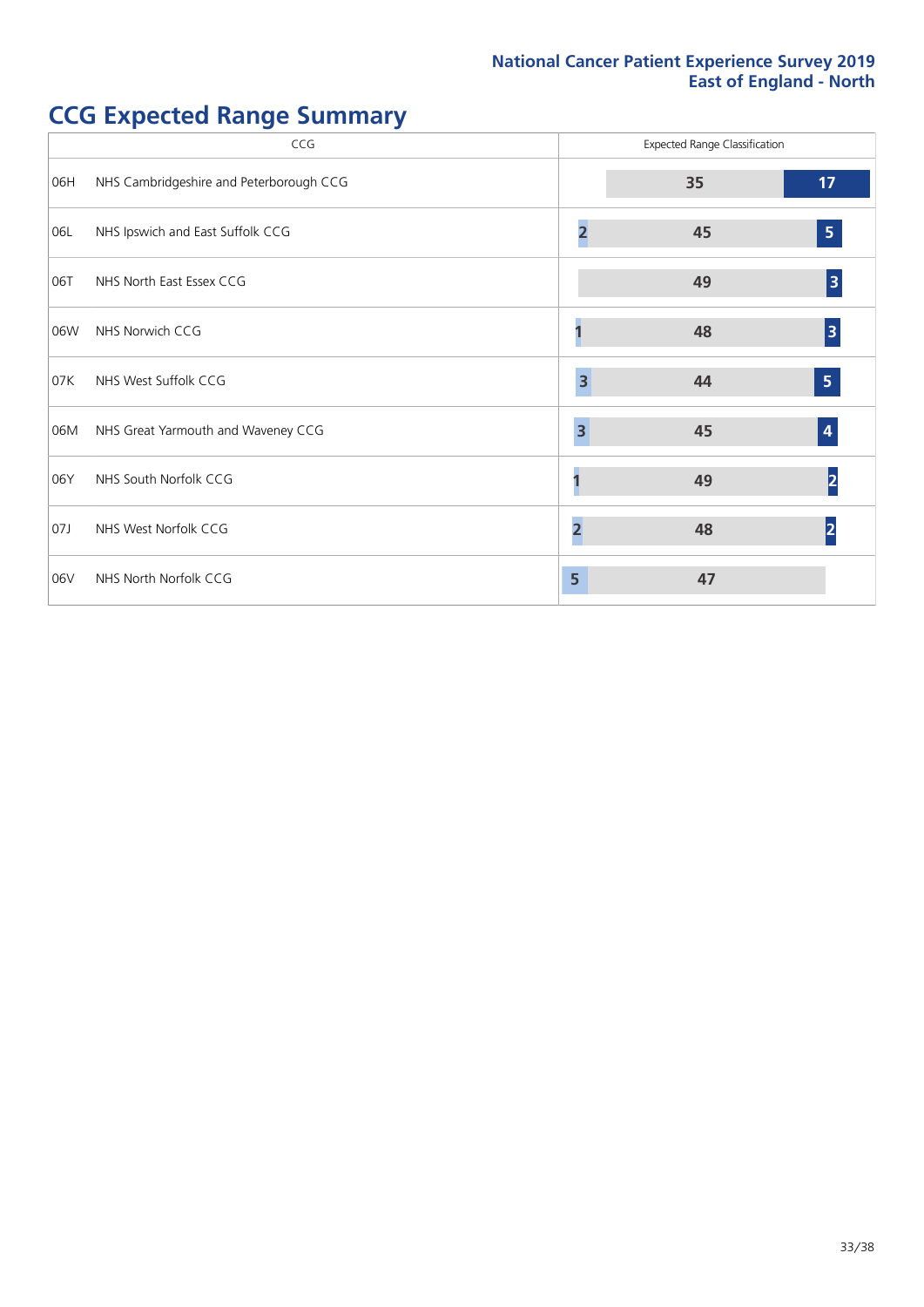|           | Q61. Patient's average rating of care scored from very poor to very good                      |        |       |  |  |  |
|-----------|-----------------------------------------------------------------------------------------------|--------|-------|--|--|--|
| Code      | Name                                                                                          | Base   | Score |  |  |  |
| All       | National                                                                                      | 65,135 | 8.8   |  |  |  |
| E56000022 | East of England - North                                                                       | 3,888  | 8.9   |  |  |  |
| 06H       | NHS Cambridgeshire and Peterborough CCG                                                       | 1,021  | 8.9   |  |  |  |
| 06M       | NHS Great Yarmouth and Waveney CCG                                                            | 269    | 8.9   |  |  |  |
| 07K       | NHS West Suffolk CCG                                                                          | 397    | 8.9   |  |  |  |
| 06Y       | NHS South Norfolk CCG                                                                         | 399    | 8.9   |  |  |  |
| 06T       | NHS North East Essex CCG                                                                      | 492    | 8.9   |  |  |  |
| 06L       | NHS Ipswich and East Suffolk CCG                                                              | 330    | 8.8   |  |  |  |
| 06W       | NHS Norwich CCG                                                                               | 242    | 8.8   |  |  |  |
| 06V       | NHS North Norfolk CCG                                                                         | 363    | 8.8   |  |  |  |
| 07J       | NHS West Norfolk CCG                                                                          | 375    | 8.7   |  |  |  |
|           | Q18. Patient definitely involved as much as they wanted in decisions about care and treatment |        |       |  |  |  |
| Code      | Name                                                                                          | Base   | Score |  |  |  |
| All       | National                                                                                      | 65,989 | 81%   |  |  |  |
|           | E56000022 East of England - North                                                             | 3,934  | 82%   |  |  |  |
| 07K       | NHS West Suffolk CCG                                                                          | 398    | 85%   |  |  |  |
| 06T       | NHS North East Essex CCG                                                                      | 496    | 84%   |  |  |  |
| 06H       | NHS Cambridgeshire and Peterborough CCG                                                       | 1,045  | 84%   |  |  |  |
| 06M       | NHS Great Yarmouth and Waveney CCG                                                            | 273    | 83%   |  |  |  |
| 06L       | NHS Ipswich and East Suffolk CCG                                                              | 335    | 83%   |  |  |  |
| 06Y       | NHS South Norfolk CCG                                                                         | 396    | 82%   |  |  |  |
| 07J       | NHS West Norfolk CCG                                                                          | 373    | 81%   |  |  |  |
| 06W       | NHS Norwich CCG                                                                               | 247    | 81%   |  |  |  |
| 06V       | NHS North Norfolk CCG                                                                         | 371    | 78%   |  |  |  |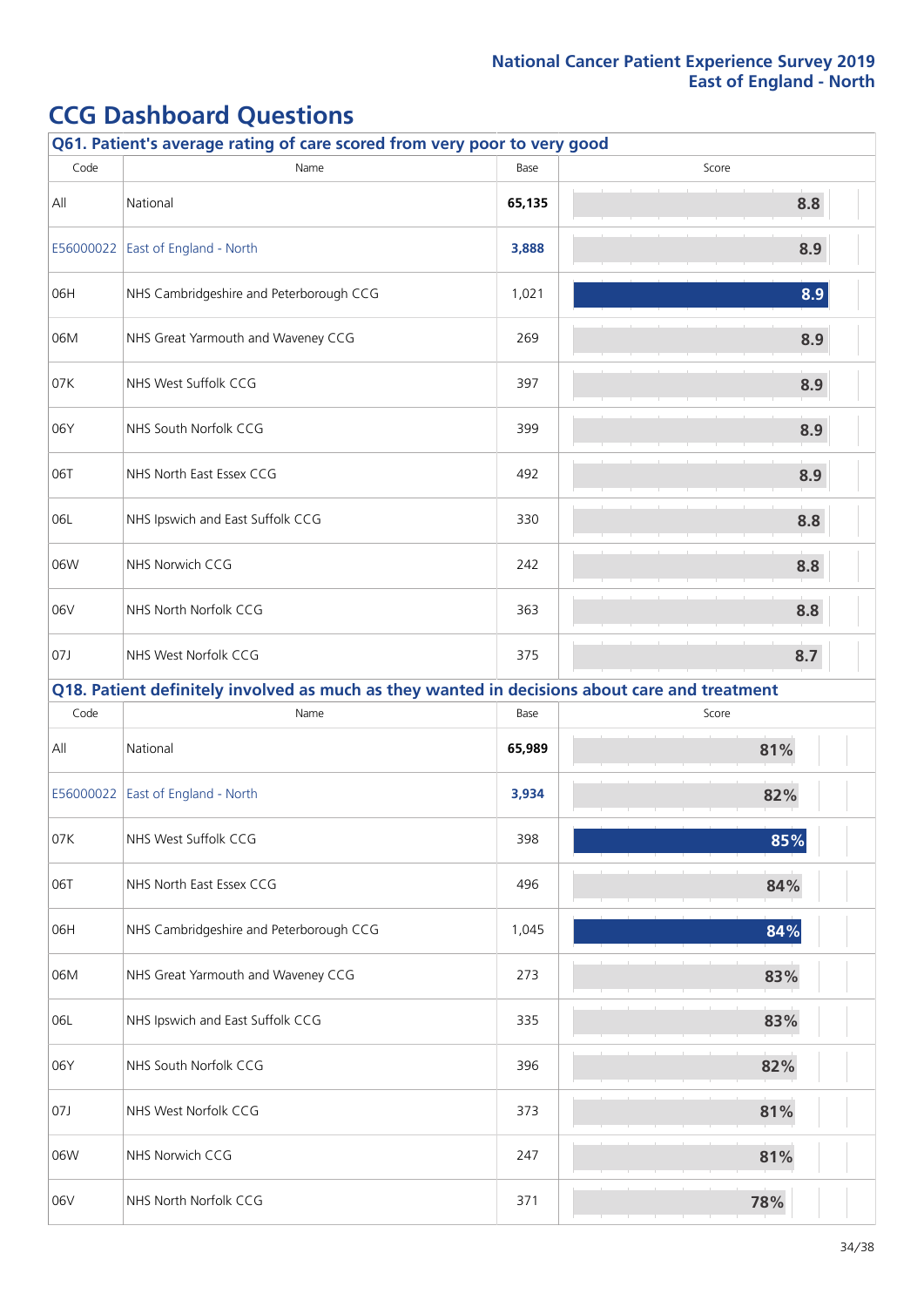|           | Q19. Patient given the name of a CNS who would support them through their treatment |        |       |
|-----------|-------------------------------------------------------------------------------------|--------|-------|
| Code      | Name                                                                                | Base   | Score |
| All       | National                                                                            | 64,196 | 92%   |
| E56000022 | East of England - North                                                             | 3,858  | 94%   |
| 06L       | NHS Ipswich and East Suffolk CCG                                                    | 335    | 98%   |
| 06W       | NHS Norwich CCG                                                                     | 245    | 98%   |
| 06T       | NHS North East Essex CCG                                                            | 484    | 97%   |
| 06H       | NHS Cambridgeshire and Peterborough CCG                                             | 1,014  | 95%   |
| 06V       | NHS North Norfolk CCG                                                               | 364    | 95%   |
| 06Y       | NHS South Norfolk CCG                                                               | 391    | 93%   |
| 07K       | NHS West Suffolk CCG                                                                | 392    | 91%   |
| 07J       | NHS West Norfolk CCG                                                                | 364    | 91%   |
| 06M       | NHS Great Yarmouth and Waveney CCG                                                  | 269    | 90%   |
|           | Q20. Patient found it very or quite easy to contact their CNS                       |        |       |
| Code      | Name                                                                                | Base   | Score |
| All       | National                                                                            | 52,999 | 85%   |
|           | E56000022 East of England - North                                                   | 3,303  | 86%   |
| 06M       | NHS Great Yarmouth and Waveney CCG                                                  | 211    | 92%   |
| 07J       | NHS West Norfolk CCG                                                                | 297    | 90%   |
| 06L       | NHS Ipswich and East Suffolk CCG                                                    | 307    | 88%   |
|           |                                                                                     |        |       |
| 07K       | NHS West Suffolk CCG                                                                | 328    | 86%   |
| 06Y       | NHS South Norfolk CCG                                                               | 326    | 86%   |
| 06V       | NHS North Norfolk CCG                                                               | 312    | 85%   |
| 06H       | NHS Cambridgeshire and Peterborough CCG                                             | 884    | 84%   |
| 06T       | NHS North East Essex CCG                                                            | 424    | 83%   |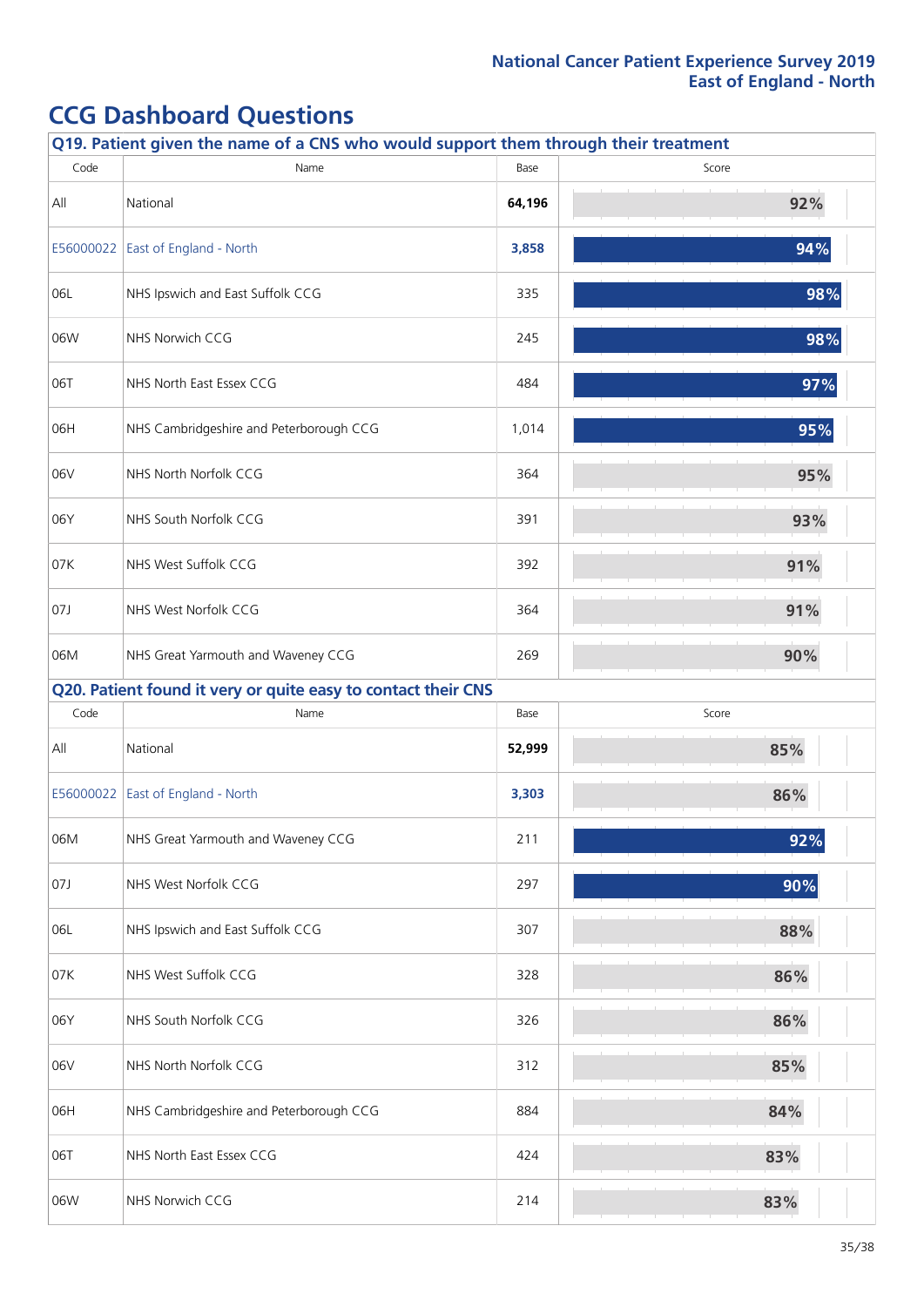|           | Q39. Patient always felt they were treated with respect and dignity while in hospital |        |       |  |  |
|-----------|---------------------------------------------------------------------------------------|--------|-------|--|--|
| Code      | Name                                                                                  | Base   | Score |  |  |
| All       | National                                                                              | 32,875 | 88%   |  |  |
| E56000022 | East of England - North                                                               | 1,915  | 88%   |  |  |
| 06M       | NHS Great Yarmouth and Waveney CCG                                                    | 125    | 90%   |  |  |
| 06H       | NHS Cambridgeshire and Peterborough CCG                                               | 550    | 90%   |  |  |
| 06V       | NHS North Norfolk CCG                                                                 | 185    | 90%   |  |  |
| 07K       | NHS West Suffolk CCG                                                                  | 191    | 89%   |  |  |
| 06W       | NHS Norwich CCG                                                                       | 110    | 89%   |  |  |
| 06Y       | NHS South Norfolk CCG                                                                 | 171    | 88%   |  |  |
| 06T       | NHS North East Essex CCG                                                              | 262    | 87%   |  |  |
| 07J       | NHS West Norfolk CCG                                                                  | 165    | 86%   |  |  |
| 06L       | NHS Ipswich and East Suffolk CCG                                                      | 156    | 85%   |  |  |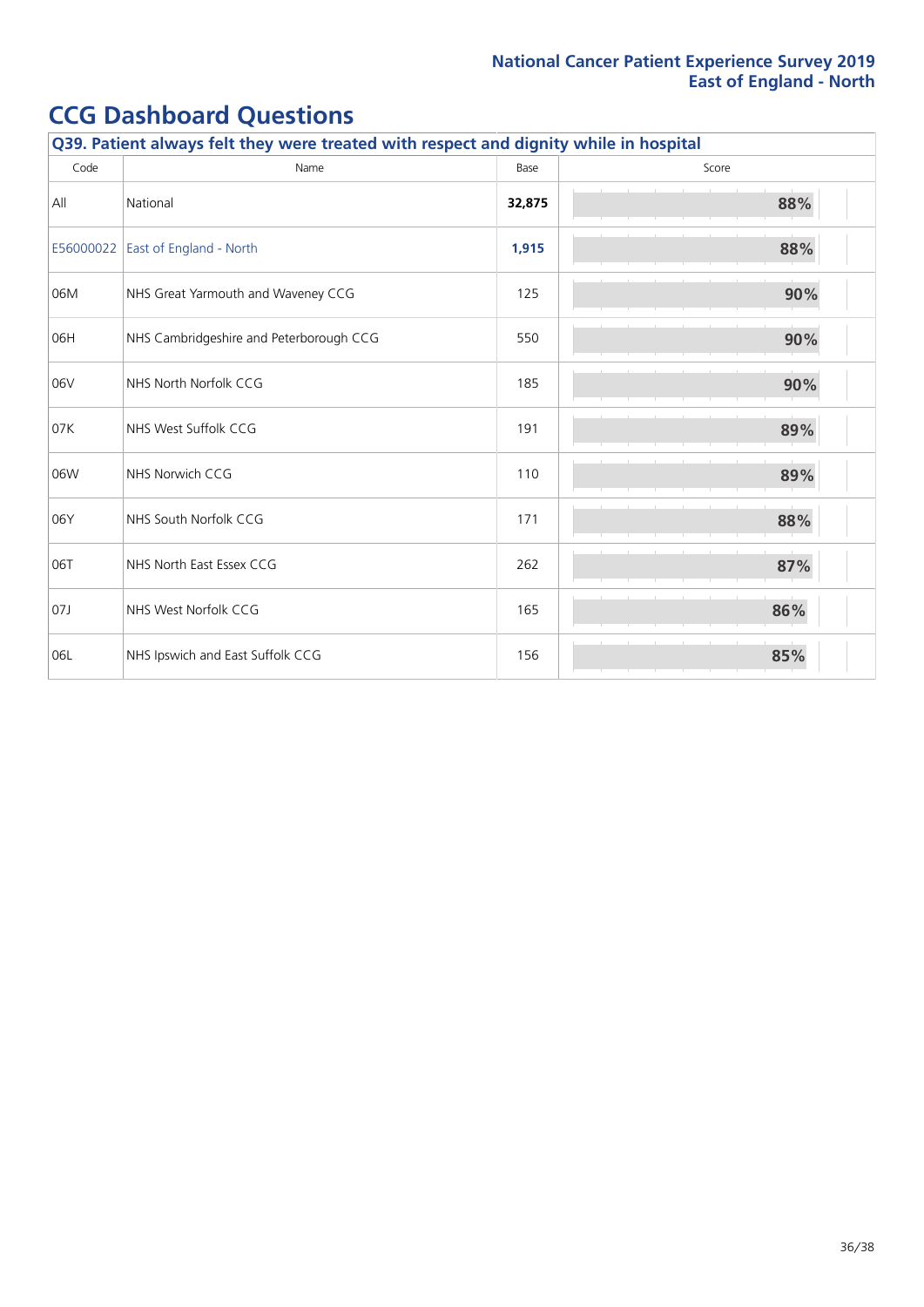| Q41. Hospital staff told patient who to contact if worried about condition or treatment after leaving<br>hospital |                                         |        |       |  |
|-------------------------------------------------------------------------------------------------------------------|-----------------------------------------|--------|-------|--|
| Code                                                                                                              | Name                                    | Base   | Score |  |
| All                                                                                                               | National                                | 31,541 | 94%   |  |
| E56000022                                                                                                         | East of England - North                 | 1,830  | 95%   |  |
| 06V                                                                                                               | NHS North Norfolk CCG                   | 178    | 96%   |  |
| 06L                                                                                                               | NHS Ipswich and East Suffolk CCG        | 149    | 96%   |  |
| 06T                                                                                                               | NHS North East Essex CCG                | 248    | 95%   |  |
| 06M                                                                                                               | NHS Great Yarmouth and Waveney CCG      | 120    | 95%   |  |
| 06H                                                                                                               | NHS Cambridgeshire and Peterborough CCG | 527    | 95%   |  |
| 07K                                                                                                               | NHS West Suffolk CCG                    | 177    | 95%   |  |
| 06W                                                                                                               | NHS Norwich CCG                         | 103    | 94%   |  |
| 06Y                                                                                                               | NHS South Norfolk CCG                   | 171    | 94%   |  |
| 07J                                                                                                               | NHS West Norfolk CCG                    | 157    | 92%   |  |